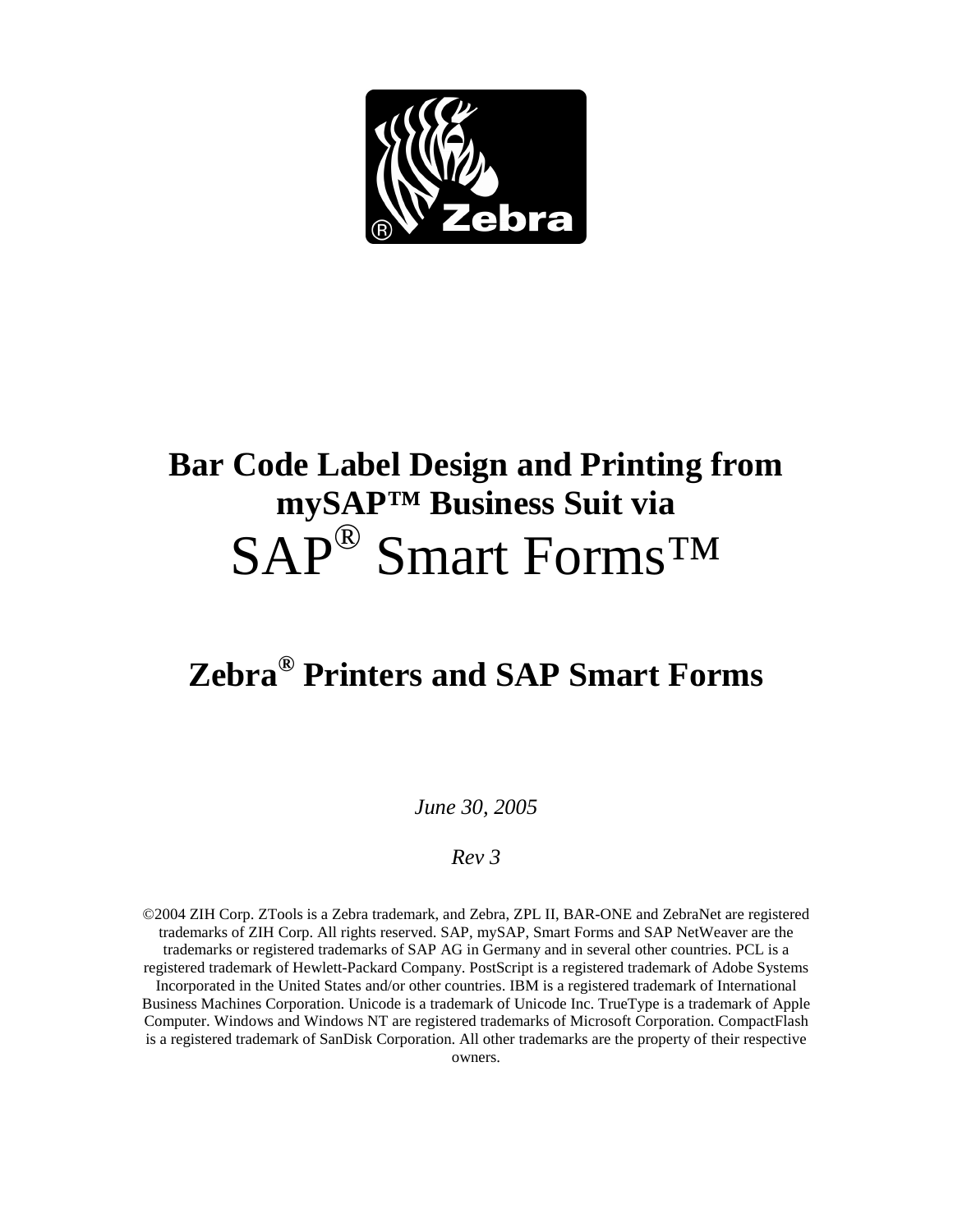# **Table of Contents**

| USING THE SMART FORMS ZEBRA DEVICE TYPES WITH OUTPUT DEVICES / PRINT |  |
|----------------------------------------------------------------------|--|
|                                                                      |  |
| TEST PRINTING FROM SMART FORMS TO AN OUTPUT DEVICE / PRINT QUEUE  14 |  |
|                                                                      |  |
|                                                                      |  |
|                                                                      |  |
|                                                                      |  |
|                                                                      |  |
|                                                                      |  |
|                                                                      |  |
|                                                                      |  |
|                                                                      |  |
|                                                                      |  |
|                                                                      |  |
|                                                                      |  |
|                                                                      |  |
|                                                                      |  |
|                                                                      |  |
|                                                                      |  |
|                                                                      |  |
|                                                                      |  |
|                                                                      |  |
|                                                                      |  |
|                                                                      |  |
|                                                                      |  |
|                                                                      |  |
|                                                                      |  |
|                                                                      |  |
|                                                                      |  |
|                                                                      |  |
|                                                                      |  |
|                                                                      |  |
|                                                                      |  |
|                                                                      |  |
|                                                                      |  |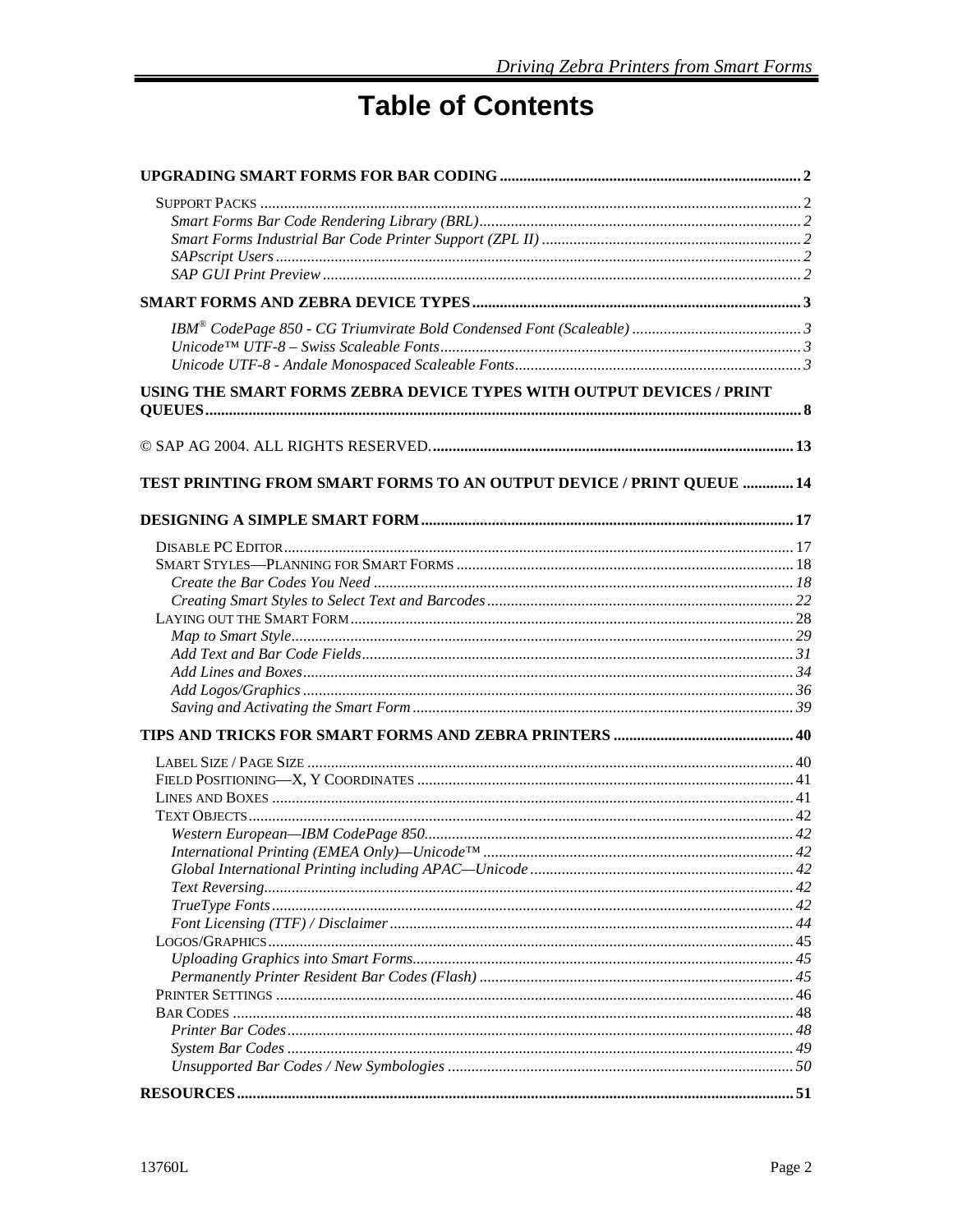# **Upgrading Smart Forms for Bar Coding**

### **Support Packs**

SAP's Smart Forms design tool now supports native bar code design and industrial bar code printing. These features can be enjoyed by users of mySAP™ Business Suite 4.6c onwards. Support Packs are available direct from SAP AG for enabling this technology. For more information on this upgrade, please refer to **SAPnet notes 750002 and 750772**.

#### **Smart Forms Bar Code Rendering Library (BRL)**

The Bar Code Rendering Library allows SAP to render (draw) bar codes for print preview and output purposes. SAP AG has licensed this BRL from Zebra, which allows Smart Forms to generate bar code output, as bitmap graphics, on PDF documents and PCL<sup>®</sup>-, PostScript<sup>®</sup>-, and Prescribe-compatible printers. SAPWin is also supported via SAPlpd although not recommended for mission-critical printing.

Note: Bar codes are downloaded as bitmap graphics to all of the above "page" printers. The only true bar code "label" printer language supported in Smart Forms is the Zebra Programming Language (ZPL II). Bar codes are NOT downloaded to ZPL II printers as graphics, they are sent as ZPL II commands—providing greater performance and bar code validation!

#### **Smart Forms Industrial Bar Code Printer Support (ZPL II)**

SAP AG has, for the first time, added "true" support for native bar code printers in mySAP Business Suite. This printer support, along with the BRL, now allows SAP users to easily implement industrial mission-critical bar code label printing without the additional cost of middleware. Bar coding support is added in the form of the Zebra Programming language (ZPL II). Refer to www.zebra.com for more information on bar code label printers.

#### **SAPscript Users**

SAPscript users may also continue to use Zebra's **BAR-ONE**® *for mySAP™ Business Suite*. Refer to www.zebra.com/sap for more information.

#### **SAP GUI Print Preview**

SAP NetWeaver<sup>™</sup> 04 is required for SAP GUI WYSIWYG Print Preview. All other versions will simply represent bar codes with a series of thin vertical lines.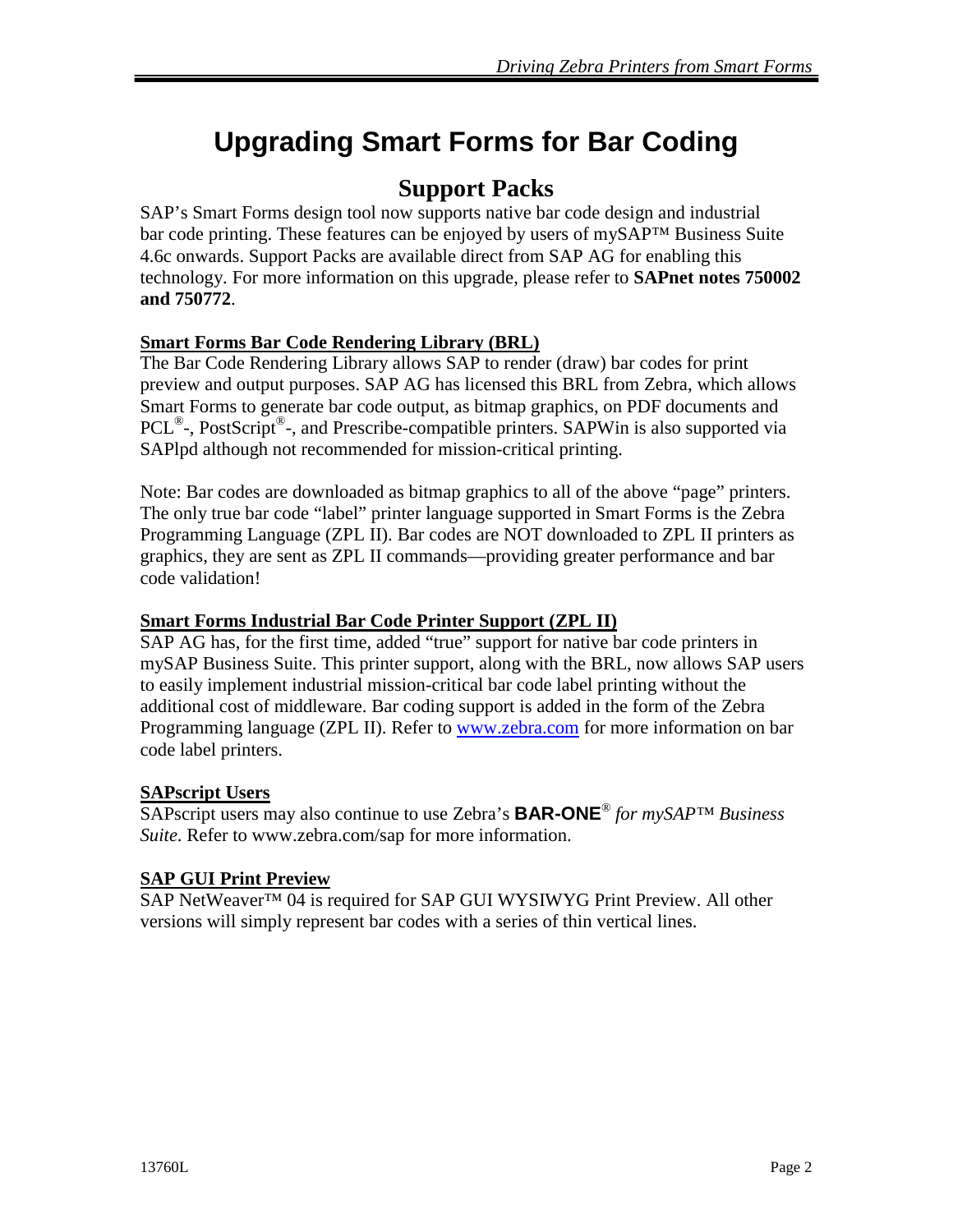# **Smart Forms and Zebra Device Types**

One of the following device types **must** be uploaded to mySAP Business Suite before you can drive Zebra printers from Smart Forms. These device types will also ship with SAP NetWeaver 05. Smart Forms only supports the Zebra Programming Language (ZPL II).

#### **IBM® CodePage 850 - CG Triumvirate Bold Condensed Font (Scaleable)**

| Zlzeb6.pri | All 600 dpi ZPL-II printers |
|------------|-----------------------------|
| Zlzeb3.pri | All 300 dpi ZPL-II printers |
| Zlzeb2.pri | All 203 dpi ZPL-II printers |

The above device types are primarily designed to work with Zebra's preloaded Scaleable Font - CG Triumvirate Bold Condensed. This font contains most characters needed for the **Americas and Western Europe.** Additional TrueType<sup>TM</sup> fonts are supported with this device type but they will also be driven via IBM Codepage 850.

#### **Unicode™ UTF-8 – Swiss Scaleable Fonts**

| Zlzebs6.pri | All 600 dpi ZPL-II printers |
|-------------|-----------------------------|
| Zlzebs3.pri | All 300 dpi ZPL-II printers |
| Zlzebs2.pri | All 203 dpi ZPL-II printers |

The above device types are primarily designed to work with Zebra's preloaded Swiss Scaleable Font (EMEA Only). Containing 936 characters, this font includes support for **Baltic, Central European, Cyrillic, Greek, Turkish, Arabic, Hebrew** and **Western.**

#### **Unicode UTF-8 - Andale Monospaced Scaleable Fonts**

| Zlzebu6.pri | All 600 dpi ZPL-II printers |
|-------------|-----------------------------|
| Zlzebu3.pri | All 300 dpi ZPL-II printers |
| Zlzebu2.pri | All 203 dpi ZPL-II printers |

The above device types are primarily designed to work with Zebra's optional Andale Scaleable Font. This font contains most of characters needed for the **Asia Pacific**, Americas, Western/Central/Eastern Europe and the Middle-Eastern regions. This font is delivered on a 32mb Linear PMCMCIA card. Four flavors of this font are available; each contain the same number of characters but are tailored to the Japanese, Koran, Simplified Chinese or Traditional Chinese markets.

All of the above files (device types) are available to download directly from SAP AG or from the Zebra Web site www.zebra.com/sap.

Zebra Part Numbers for the four flavors of the Optional Andale Font: 48303 Andale Japanese on a 32 MB PCMCIA Linear Card 48304 Andale Korean on a 32 MB PCMCIA Linear Card 48305 Andale Simplified Chinese on a 32 MB PCMCIA Linear Card 48306 Andale Traditional Chinese on a 32 MB PCMCIA Linear Card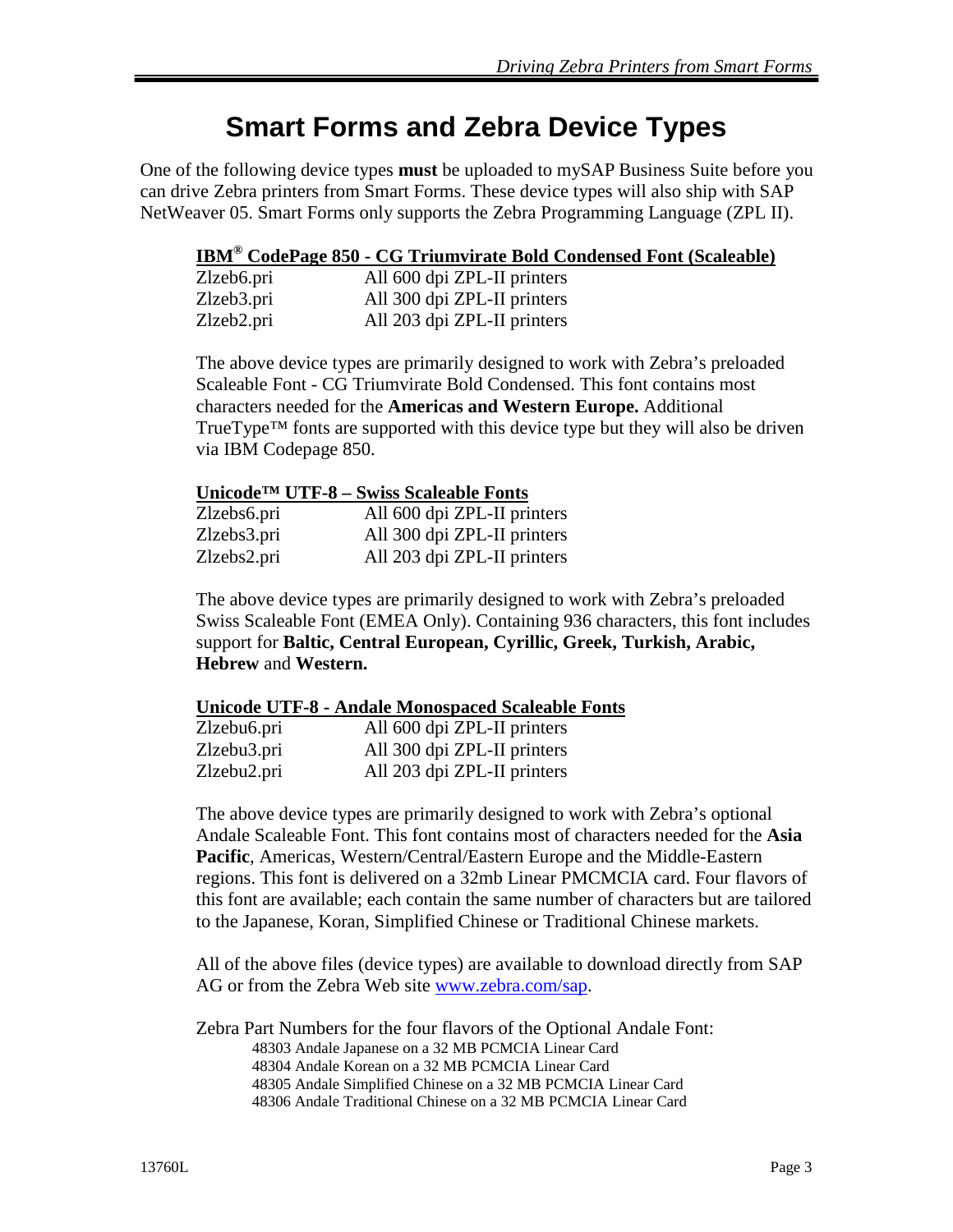## **Installation of mySAP Business Suite Zebra Device Types**

The next series of steps outline the import procedure of the device type definition file, i.e., *ZLBZEB2.PRI* to the mySAP Business Suite printing system. First, execute the Program Execution transaction SA38 by keying in */nSA38* at the command line:

Press the  $\langle$ *Enter*> key or click once on the  $\otimes$  box adjacent to the command line text box.

| 'E<br>回<br>$\Box$<br>∴ <u>E</u> dit<br>System<br>Goto<br>Utilities<br>Program<br>Help |
|---------------------------------------------------------------------------------------|
| $\blacksquare$   $\bigcirc$ $\bigcirc$ $\bigcirc$   $\bigcirc$<br>Ø<br>画<br>◁         |
| <b>ABAP: Execute Program</b>                                                          |
| <b>①</b> ① With variant   <mark>©</mark> Variant overv.<br>Background                 |
|                                                                                       |
|                                                                                       |
| O<br><b>RSTXSCRP</b><br>Program                                                       |
|                                                                                       |
|                                                                                       |
|                                                                                       |
|                                                                                       |
|                                                                                       |
| $\triangleright$<br>CE6 (1) (850) [<br>pwdf0174<br><b>OVR</b>                         |

© SAP AG 2004. All rights reserved.

At the window *"ABAP/4: Execute Program"*, like the screen above, type in *RSTXSCRP* in the **Program** text box then click the execute button  $\Box$  or press <F8> to execute the device type definition import program.

At the next window titled "SAPscript Export to Dataset / SAPscript Import from Dataset", similar to the screen below, do the following:

- 1) Select the **Device type** option
- 2) Enter the device type name that you plan to use, e.g. "ZLZEB2" for **Object name**
- 3) Type in "IMPORT" for **Mode (EXPORT/IMPORT)**
- 4) Select **From/on frontend (**or **File system: GUI** on older releases)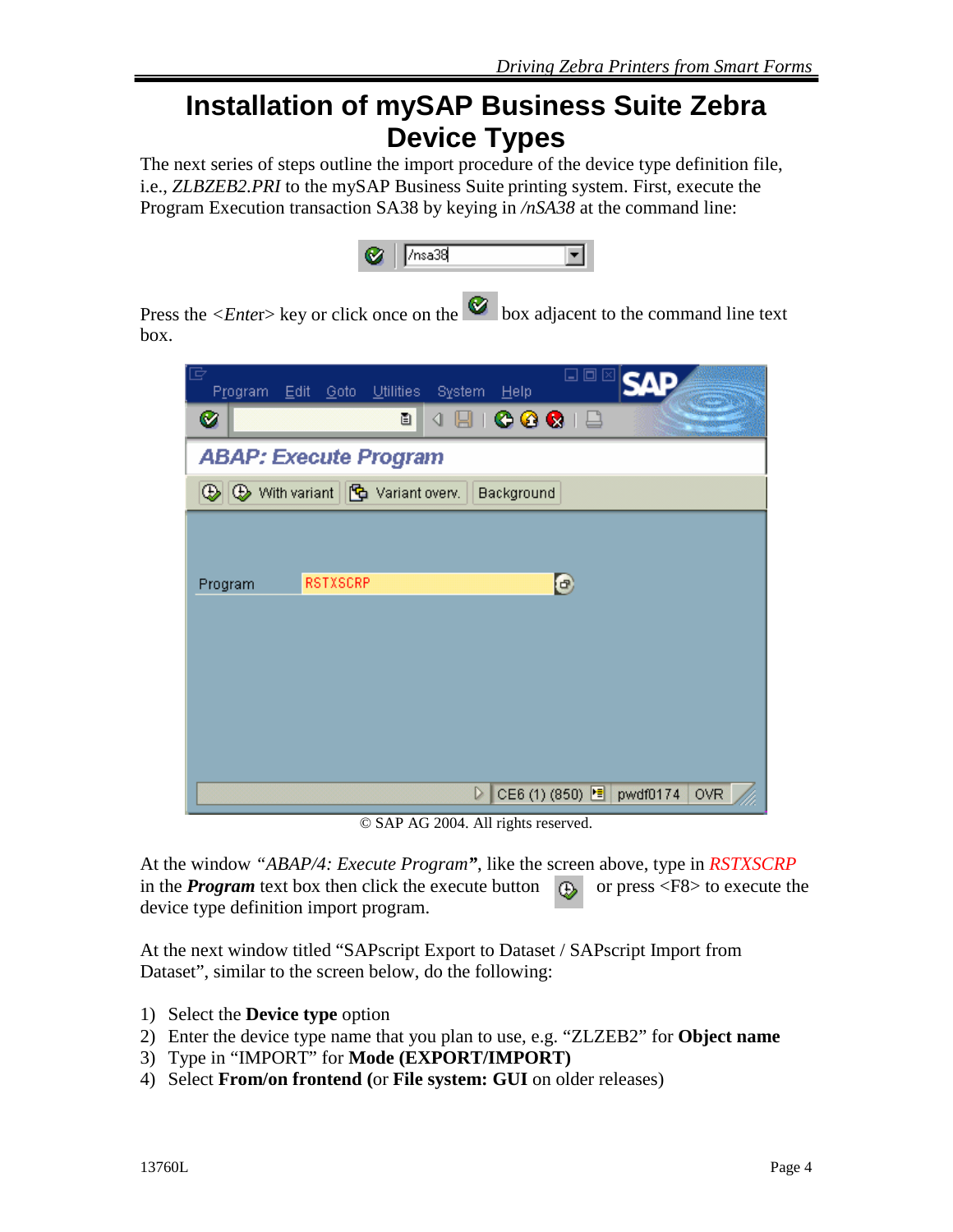| Program Edit Goto System Help                                      | ⊌⊔                     |
|--------------------------------------------------------------------|------------------------|
| Ø<br>圁<br>◁                                                        | 嗰                      |
| <b>SAPscript Export to Dataset / SAPscript Import from Dataset</b> |                        |
| $\circledcirc$ $\blacksquare$                                      |                        |
| Object selection and session ctrl                                  |                        |
| ○ Form                                                             |                        |
| $\bigcirc$ Style                                                   |                        |
| ◯ Standard text                                                    |                        |
| Text ID<br><b>ST</b>                                               |                        |
| EN<br>Language                                                     |                        |
| <b>O</b> Device Type                                               |                        |
| Object name                                                        | <b>ZLZEB2</b>          |
| Mode (EXPORT/IMPORT)                                               | <b>IMPORT</b>          |
|                                                                    |                        |
| Ctrl parameters for file operation                                 |                        |
| <sup>6</sup> From/on frontend                                      |                        |
| ○ From/on application server                                       |                        |
| Dataset name                                                       | C:\temp\~~~~~~~~~ &&&& |
| Binary file format                                                 |                        |
| Display dataset contents                                           |                        |
|                                                                    |                        |

© SAP AG 2004. All rights reserved.

When all the required fields above are entered correctly, click on execute button or press <F8> to start the import process. Ignore all other options.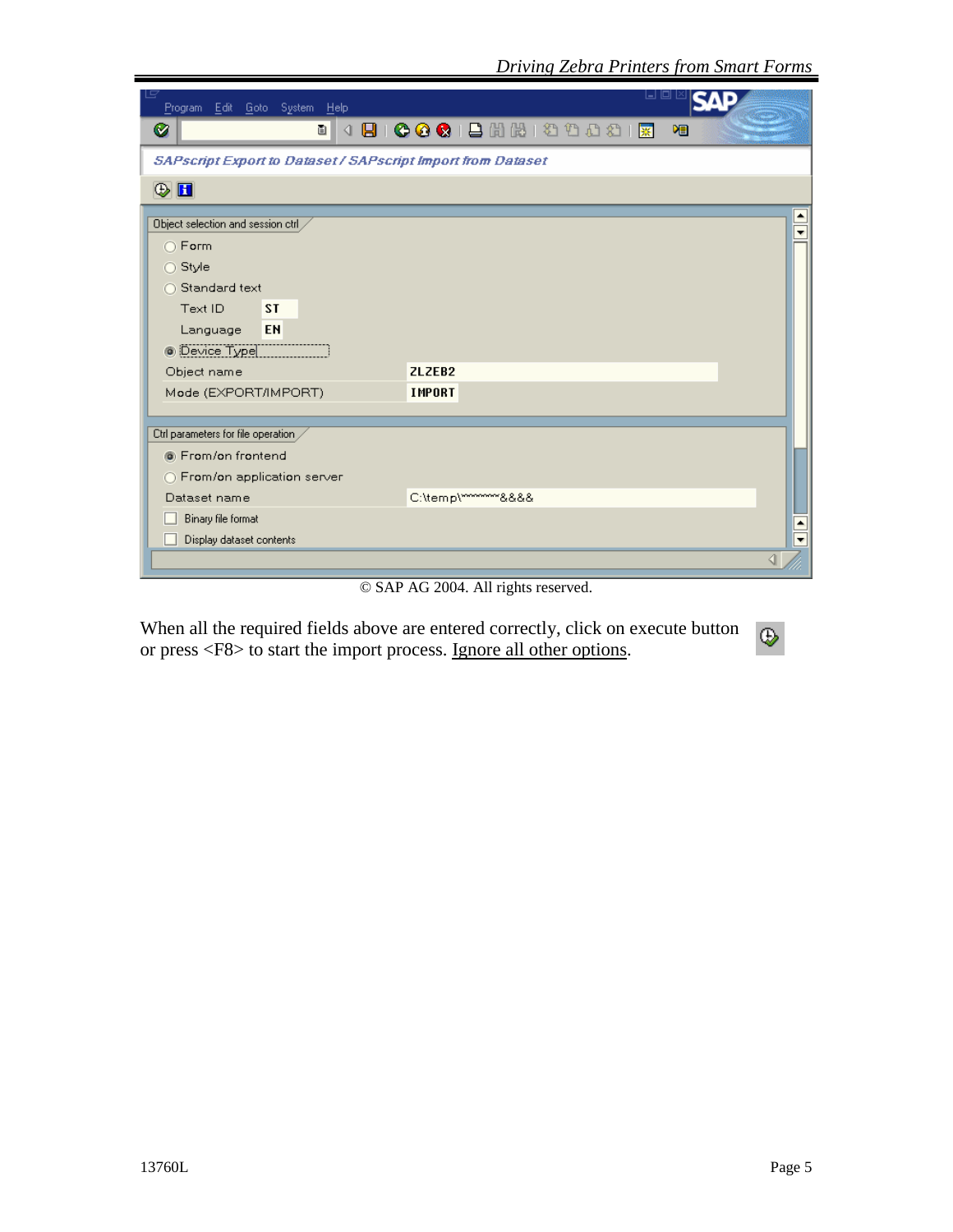#### **Allocate a Development Class**

The user must either allocate a development class to the device type or make it a local object. The development class is only required if the customer wishes to transport this device type to other mySAP Business Suite systems. Local object device types can't be transported to other mySAP Business Suite systems. This is done from the screen below:

| $\bar{\Xi}$ Create Object Directory Entry:                                                                                      |  |                                              |         |              | Ι×         |                           |
|---------------------------------------------------------------------------------------------------------------------------------|--|----------------------------------------------|---------|--------------|------------|---------------------------|
| Object                                                                                                                          |  | R3TR FORM ZEBRA_DEMO                         |         |              |            |                           |
|                                                                                                                                 |  |                                              |         |              |            |                           |
| Attributes                                                                                                                      |  |                                              |         |              |            |                           |
| Development class                                                                                                               |  |                                              |         |              | $\bigcirc$ |                           |
| Person responsible                                                                                                              |  | <b>ZEBRA</b>                                 |         |              |            |                           |
|                                                                                                                                 |  |                                              |         |              |            |                           |
| Original system                                                                                                                 |  | CE6                                          |         |              |            |                           |
| Original language                                                                                                               |  |                                              |         |              |            |                           |
|                                                                                                                                 |  |                                              |         |              |            |                           |
|                                                                                                                                 |  | Local object $\ \mathcal{R}\ $ Lock overview | 冏<br>18 |              |            |                           |
|                                                                                                                                 |  | © SAP AG 2004. All rights reserved.          |         |              |            |                           |
| You may enter a <b>Development class</b> and press the save<br>can skip the <b>Development class</b> and press the local object |  |                                              |         | Local object | button.    | button. Alternatively you |

**Note:** You will not see the above step if the device has already been uploaded.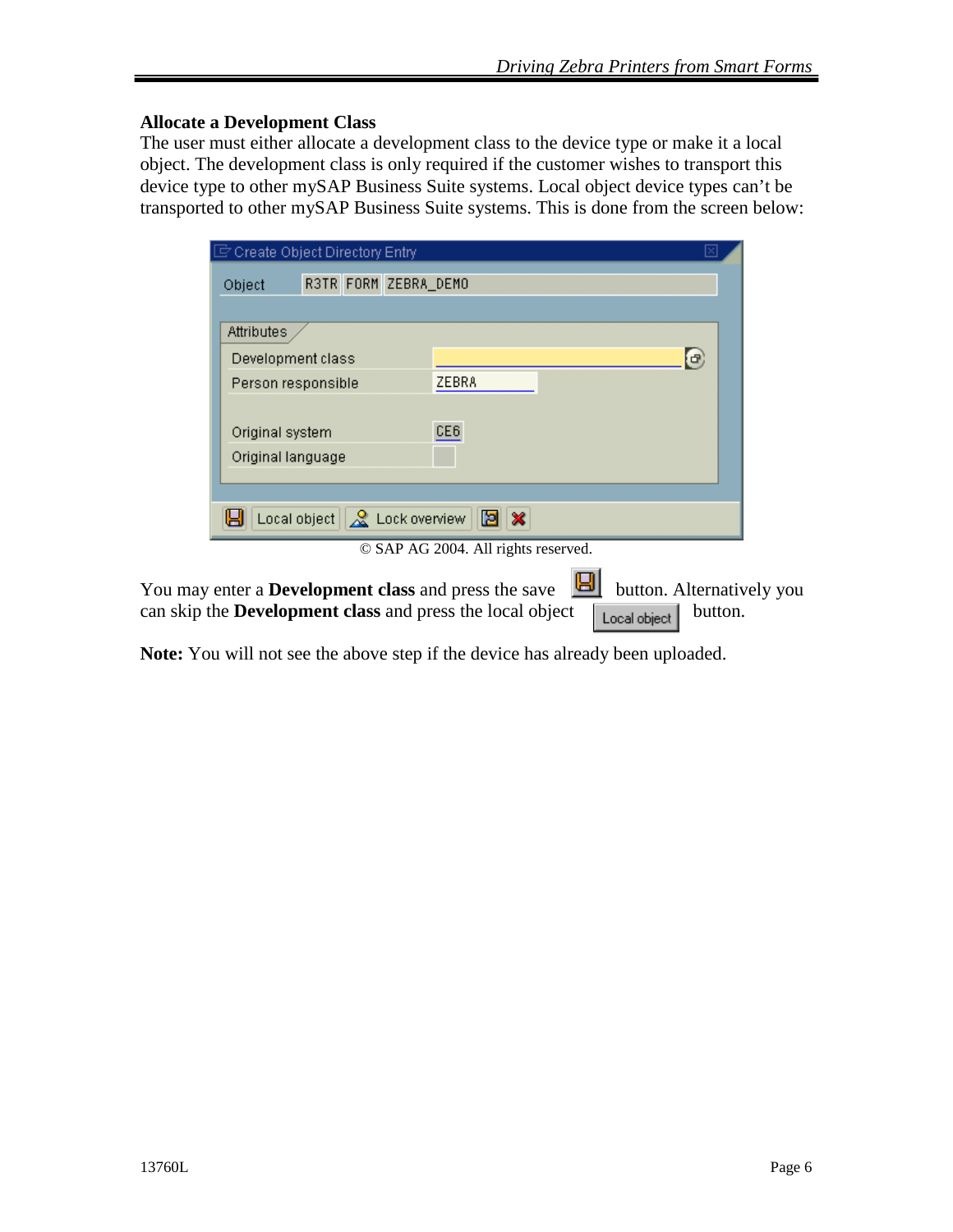#### **Select the local driver.**

The pop-up dialog text box labeled "*Import from a Local File* " prompts for the device type definition file and its location. Use the browse  $\mathbf{F}$  button to locate the file, e.g., ZLB\_ZEB.PRI and then click the OK button to start the upload process.

| $\boxed{\boxdot}$ Import from a Local File |                            |    |
|--------------------------------------------|----------------------------|----|
| File name                                  | C:\BARONER3\BIN\ZLZEB2.PRI | G) |
| Data format                                | <b>ASC</b>                 |    |
|                                            |                            |    |
|                                            |                            |    |
| Transfer   日 ×                             |                            |    |

© SAP AG 2004. All rights reserved.

When the process is complete, update messages will be displayed in the window below.

| List Edit Goto System Help                                                      |   |
|---------------------------------------------------------------------------------|---|
| 4日10001日尚尚1200818<br>Ø<br>圁                                                     | 嗰 |
| SAPscript Export to Dataset / SAPscript Import from Dataset                     |   |
|                                                                                 |   |
| SAPscript Export to Dataset / SAPscript Import from Dataset                     |   |
| ***************************** Start SAPscript Transporter RSTXR3TR *******      |   |
|                                                                                 |   |
| Transport object PRIN ZLZEB2 is being processed<br>Object successfully imported |   |
| Spooler informed of change                                                      |   |
|                                                                                 |   |
|                                                                                 |   |

© SAP AG 2004. All rights reserved.

**The above drivers are only for use with Smart Forms. The above drivers do not support SAPscript or SAPscript generated and uploaded by Zebra's BAR-ONE®** *for mySAP™ Business Suite***.**

.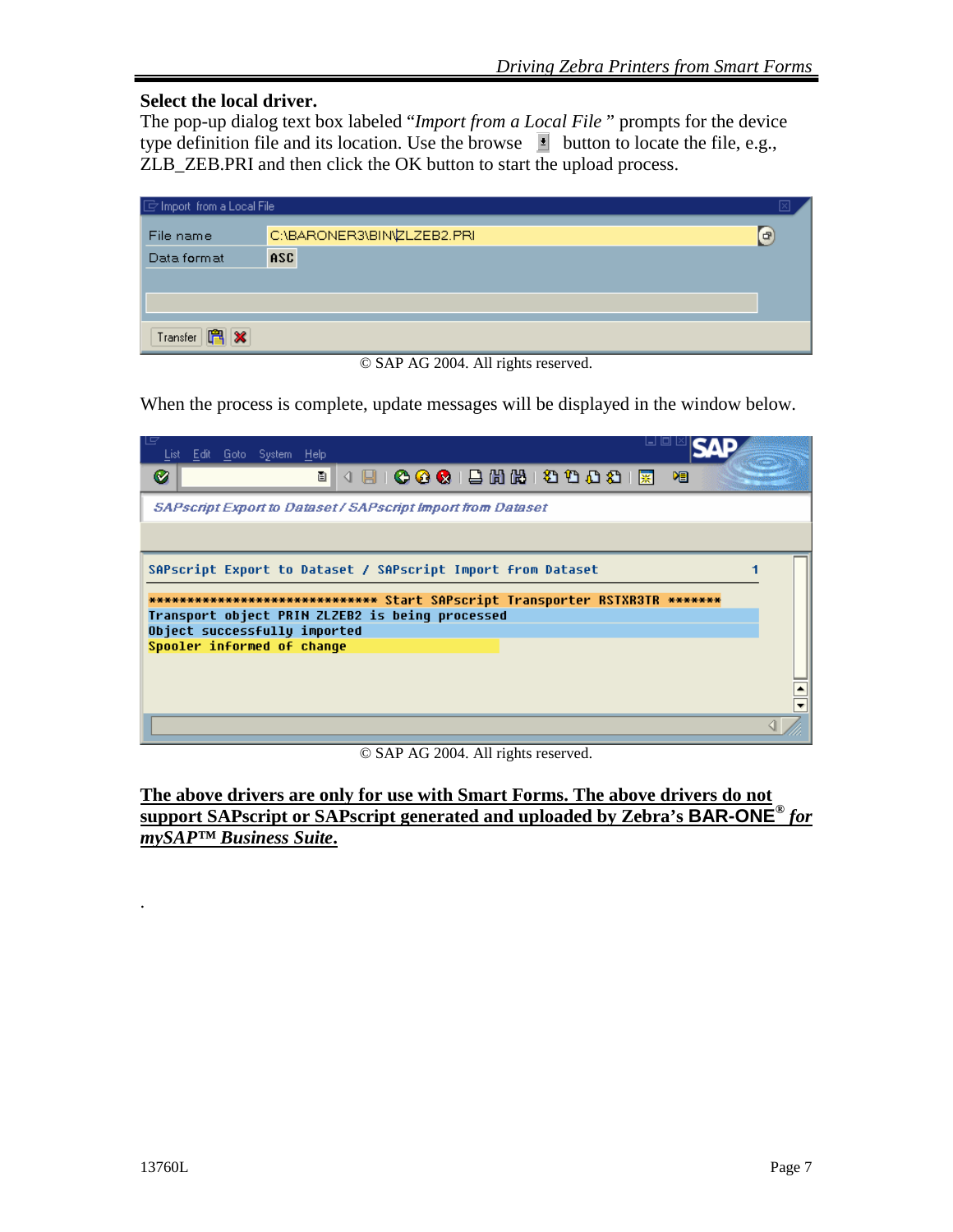# **Using the Smart Forms Zebra Device Types with Output devices / Print Queues**

Before we can use a printer (device type) in SAP mySAP Business Suite we must create and configure a print queue (output device).

Initiate the Spool Administration program, SPAD, by entering */nSPAD in* the transaction command line. Press the *<Enter>* key or click on the check box adjacent to the command line text box entry.

At the " *Spool Administration Initial Screen* "windows, press / select the *Output Device*  option.

| B<br>⊡<br>同<br>Configuration Administration Goto Utilities<br>8ettings             |
|------------------------------------------------------------------------------------|
| ◁ ▣   ✿ ✿ ✿   끝 # #<br>Ø<br>画                                                      |
| <b>Spool Administration: Initial Screen</b>                                        |
| Extended admin. Full administration                                                |
| Devices / servers<br>Admin.<br>$\bigcirc$<br>Output devices                        |
| Spool servers                                                                      |
| Access methods                                                                     |
| <b>Destination host</b>                                                            |
|                                                                                    |
| Check installation                                                                 |
| $\triangleright$<br>CE6 (1) (850) [<br>pwdf0174<br><b>OVR</b><br>0.010100001111111 |

© SAP AG 2004. All rights reserved.

At the " *Spool Administration: List of Output Devices* "screen, shown below, press the Change  $\Box$  icon.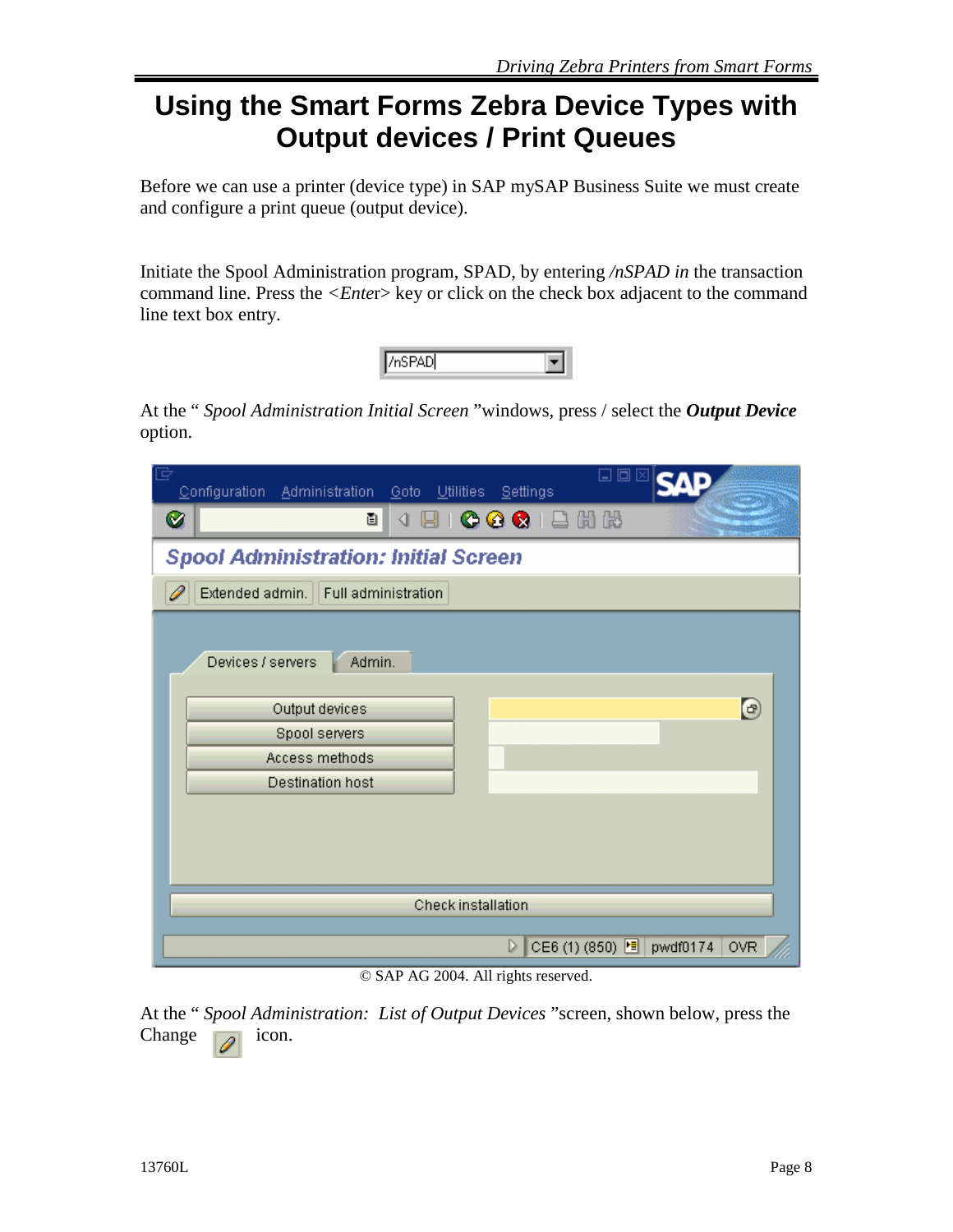| le<br>Output device Edit Goto Extras Utilities | – System<br><b>Help</b>                                     | 口回                                     |
|------------------------------------------------|-------------------------------------------------------------|----------------------------------------|
| Ø<br>面                                         | (BIC) C C C B B B B B D D                                   |                                        |
|                                                | <b>Spool Administration: List of Output Devices (</b>       | 5 entri                                |
| 200B7<br>圆台                                    |                                                             |                                        |
| Dev.<br><b>ARCH</b>                            | Dev. type<br>Spool servers<br>I ARCHLINK<br>pwdf0174 CE6 13 | Location or message                    |
| <b>LP01</b>                                    | L HPLJIIID                                                  |                                        |
| RD <sub>I1</sub><br>STRS_FILE                  | F PLAIN<br>F PLAIN                                          |                                        |
| ZEBRA 140XiIII                                 | F ZLB_ZEB                                                   | Frontend                               |
| $\vert \cdot \vert$ ).                         |                                                             | $   \cdot   $                          |
|                                                | D                                                           | CE6 (1) (850) E pwdf0174<br><b>OVR</b> |

© SAP AG 2004. All rights reserved.

You should now see the screen below, exactly the same as the previous screen but with a new line of icons. Press the Create  $\Box$  icon.

| le<br>Output device Edit Goto Extras Utilities System          |                          | Help            | 口回                                   |            |
|----------------------------------------------------------------|--------------------------|-----------------|--------------------------------------|------------|
| 面<br>Ø                                                         | ◁                        | 800080800       |                                      |            |
| <b>Spool Administration: List of Output Devices (Change) (</b> |                          |                 |                                      |            |
| $\circledcirc \bullet \bullet \bullet \bullet \bullet \bullet$ | 15 L                     |                 |                                      |            |
| Dev.<br><b>ARCH</b>                                            | Dev. type                | Spool servers   | Location or message                  |            |
| <b>LP01</b>                                                    | I ARCHLINK<br>L HPLJIIID | pwdf0174_CE6_13 |                                      |            |
| RD <sub>I1</sub><br>STRS FILE                                  | F PLAIN<br>F PLAIN       |                 |                                      |            |
| ZEBRA 140XiIII                                                 | F ZLB_ZEB                |                 | Frontend                             |            |
| $   \cdot   $                                                  |                          |                 |                                      | It⊪⊳       |
|                                                                |                          | D               | CE6 (1) (850) <sup>•■</sup> pwdf0174 | <b>OVR</b> |

© SAP AG 2004. All rights reserved.

At the "*Spool Administration: Create Output Device",* similar to the screen below, do the following:

- 1) Allocate the **Output Device** name. You may also allocate a shortname
- 2) Select the **Device Type**, i.e. Zlzeb3
- 3) Enter Location and Message if required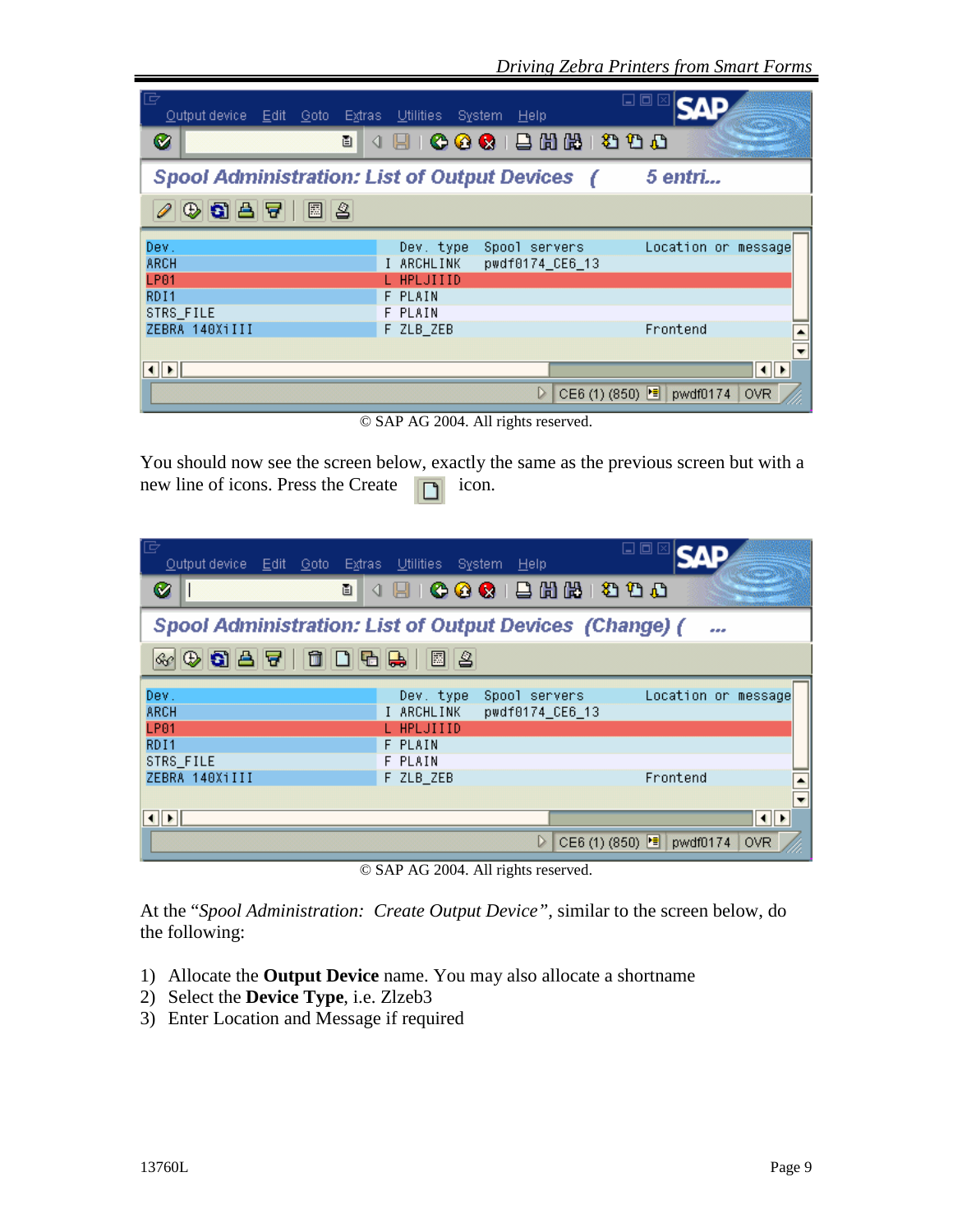| Output device Edit Goto<br>Extras                 | <b>Utilities</b><br><b>System</b><br>– Help          | ᆸ @ M                     |                          |
|---------------------------------------------------|------------------------------------------------------|---------------------------|--------------------------|
| Ø<br>圁                                            | 4 B                                                  | 咽                         |                          |
| <b>Spool Administration: Create Output Device</b> |                                                      |                           |                          |
| ₹,                                                |                                                      |                           |                          |
|                                                   |                                                      |                           |                          |
| Output device                                     | ZEBRA 110 SHIP LABEL                                 | Short name                | $\overline{\phantom{a}}$ |
| Generic device on frontend                        |                                                      |                           |                          |
| DeviceAttributes                                  | Tray info<br>HostSpoolAccMethod<br>Output attributes |                           |                          |
|                                                   |                                                      |                           |                          |
| Device type                                       | ZLZEB2 : Zebra label printer 203dpi                  | 圁                         |                          |
|                                                   |                                                      |                           |                          |
| Device class                                      | Standard printer                                     | 圁                         |                          |
| Authorization group                               |                                                      |                           |                          |
|                                                   |                                                      |                           |                          |
|                                                   |                                                      |                           |                          |
| Model                                             |                                                      |                           |                          |
| Location                                          |                                                      |                           |                          |
| Message                                           |                                                      |                           |                          |
|                                                   |                                                      |                           |                          |
|                                                   |                                                      |                           |                          |
| Lock printer in SAP System                        |                                                      |                           | $\overline{\phantom{0}}$ |
|                                                   |                                                      |                           |                          |
|                                                   | © SAP AG 2004. All rights reserved.                  |                           |                          |
|                                                   | TAB.                                                 |                           |                          |
| HostSpoolAccMethod                                |                                                      |                           |                          |
| Output device Edit Goto Extras                    | Utilities<br>System<br>He                            | UU                        |                          |
| Ø<br>画                                            | 4 B<br>$Q \odot Q \odot$<br>間間                       | むむむむ<br>啯<br> 業           |                          |
| <b>Spool Administration: Create Output Device</b> |                                                      |                           |                          |
|                                                   |                                                      |                           |                          |
| q,                                                |                                                      |                           |                          |
| Output device                                     | <b>ZEBRA 110 SHIP LABEL</b>                          | <b>Z110</b><br>Short name |                          |
| Generic device on frontend                        |                                                      |                           |                          |
| <b>DeviceAttributes</b>                           |                                                      |                           |                          |
|                                                   | HostSpoolAccMethod<br>Output attributes<br>Tray info |                           |                          |
| Host spool access method                          | F: Printing on frontend computer                     | ū.                        |                          |
|                                                   |                                                      |                           |                          |
| Press the<br>Host printer                         | <b>DEFAULT</b>                                       |                           |                          |
|                                                   |                                                      |                           |                          |
| No status confirmation possible                   |                                                      |                           |                          |

© SAP AG 2004. All rights reserved.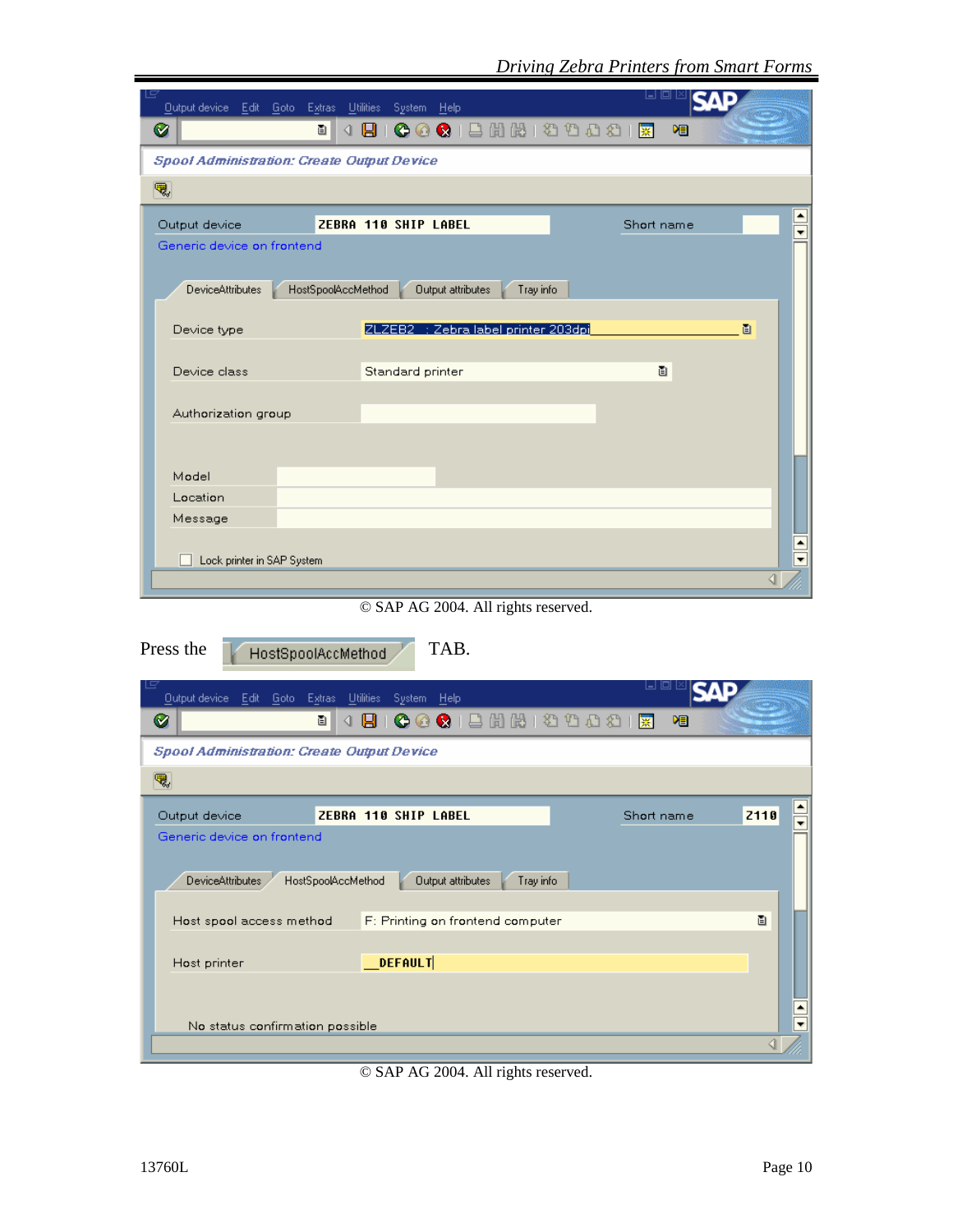For testing and demonstration purposes only, we recommend that you use "Front End Printing." We do not recommend this access method for volume or mission-critical industrial printing. This means that you should complete the configuration of the output device by doing the following:

- 1) Ensure Host spool access method is set as option **F**
- 2) Type in **\_\_DEFAULT** for Host printer
- 3) Press the save  $\Box$  icon

Below is a detailed explanation of mySAP Business Suite printing terminology:

#### Output Device

This is the name of the print queue. You must also type in a short name; this is four characters.

#### Device Type

This is the name of the printer (device type) and could be **ZLZEB2**. This selection will be based on printer resolution and Codepage/language.

#### Spool Server

This is the name of the server that will do the spooling. Use the browse button to pick a server that has a spool process associated with it (if it doesn't have a spool server associated with it then it will be highlighted in red).

#### Access Method

This field must be filled before host printer, although it is listed after it! This is the most important, and complicated, field for setup of print queues (output devices). Summaries of the options are below:

| F           | <b>PC Front End Printing</b> (requires SAPIpd running)<br>Required if no HOSTNAME available, such as remote WAN printing to a<br>standalone PC. We recommend that this only be used for testing purposes.                               |
|-------------|-----------------------------------------------------------------------------------------------------------------------------------------------------------------------------------------------------------------------------------------|
| L           | <b>Local Unix lpd spooler</b> (Print Queue)                                                                                                                                                                                             |
| $\mathbf C$ | Local NT or AS/400 print manager                                                                                                                                                                                                        |
| U           | <b>Print Server</b> (dedicated server such as UNIX or even a Zebra<br>ZebraNet <sup>®</sup> $10/100$                                                                                                                                    |
|             | You can print direct to a print server such as a ZebraNet 10/100 but we do<br>not advise this if you will be printing from multiple clients simultaneously.<br>When printing from multiple clients simultaneously you must have a print |

queue setup. See the example below:

Access method U Host Printer **PORTLF1** Destination Host Your Printers IP Address

We have also seen graphics printing incorrectly when printing direct to the print server. This seems to be down to flow control. Please use a print queue.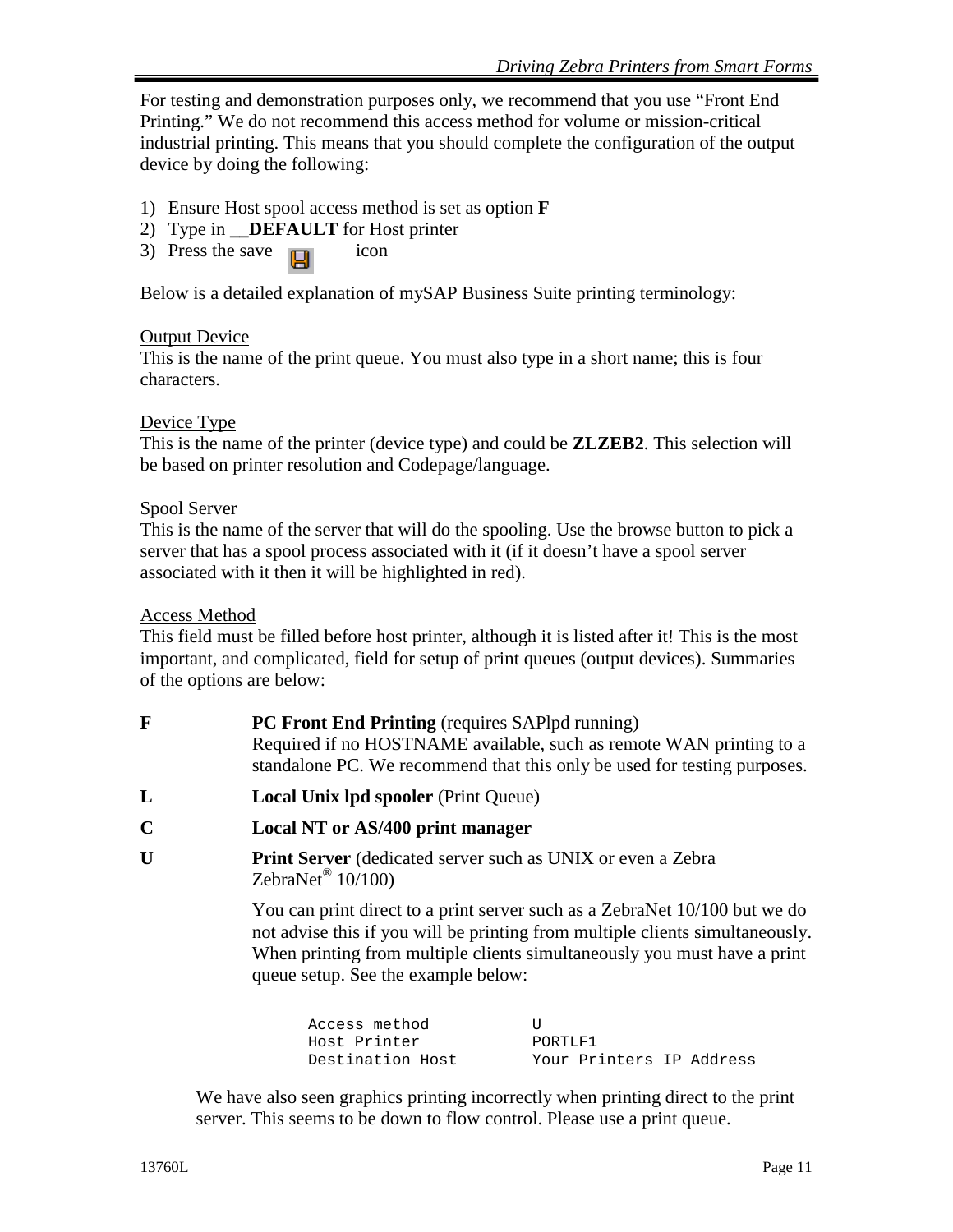**U** or **S PC** with Windows® 95/98/NT4/2000 (requires SAPlpd running)

Destination Host (Like the name of the target PC / print server) This is not required for **F**-Front End Printing as the destination host is the client PC that the print request was made from (requires SAPlpd running).

For **U** or **S**, This must be the Host Name of the PC that will have SAPlpd running on it or the Host Name of a dedicated Print Server with print queues setup. The easiest way to determine the host name of a PC is to run SAPlpd and you will find it near the top of the start up window. SAPlpd can be started by selecting Start-> Programs-> SAP Frontend-> SAPlpd.

This parameter is not required for **L** or **C** as the local server is the destination host.

Host Printer (Like the name of the target print queue on a PC or print server) When using **F**, **U** or **S** with SAPlpd, this could be "\_\_DEFAULT" (underscore underscore DEFAULT) for the Default Windows printer or it could be the exact name of the printer (not the share name), i.e., "Generic / Text Only". This is the name listed in Windows->Start->Settings->Printers.

When using **L** or **C** this is the "long name" of the printer. This is not the share name.

LPQ Format This can be ignored.

#### Location

This is just an optional simple description/comment of where the printer is located.

#### Message

This is just an optional simple comment/message that you may wish to associate with the specific print queue.

#### SAP LPD

If you have chosen to use access methods F then you will have to run SAPlpd on the local PC.

SAPlpd is a proprietary print server that runs on a PC taking input from the mySAP Business Suite server and sending it to printers on the local PC. The printers on the local PC MUST use a generic text driver.

SAPlpd can be started by selecting Start-> Programs-> SAP Frontend-> SAPlpd. You should see a screen similar to the following: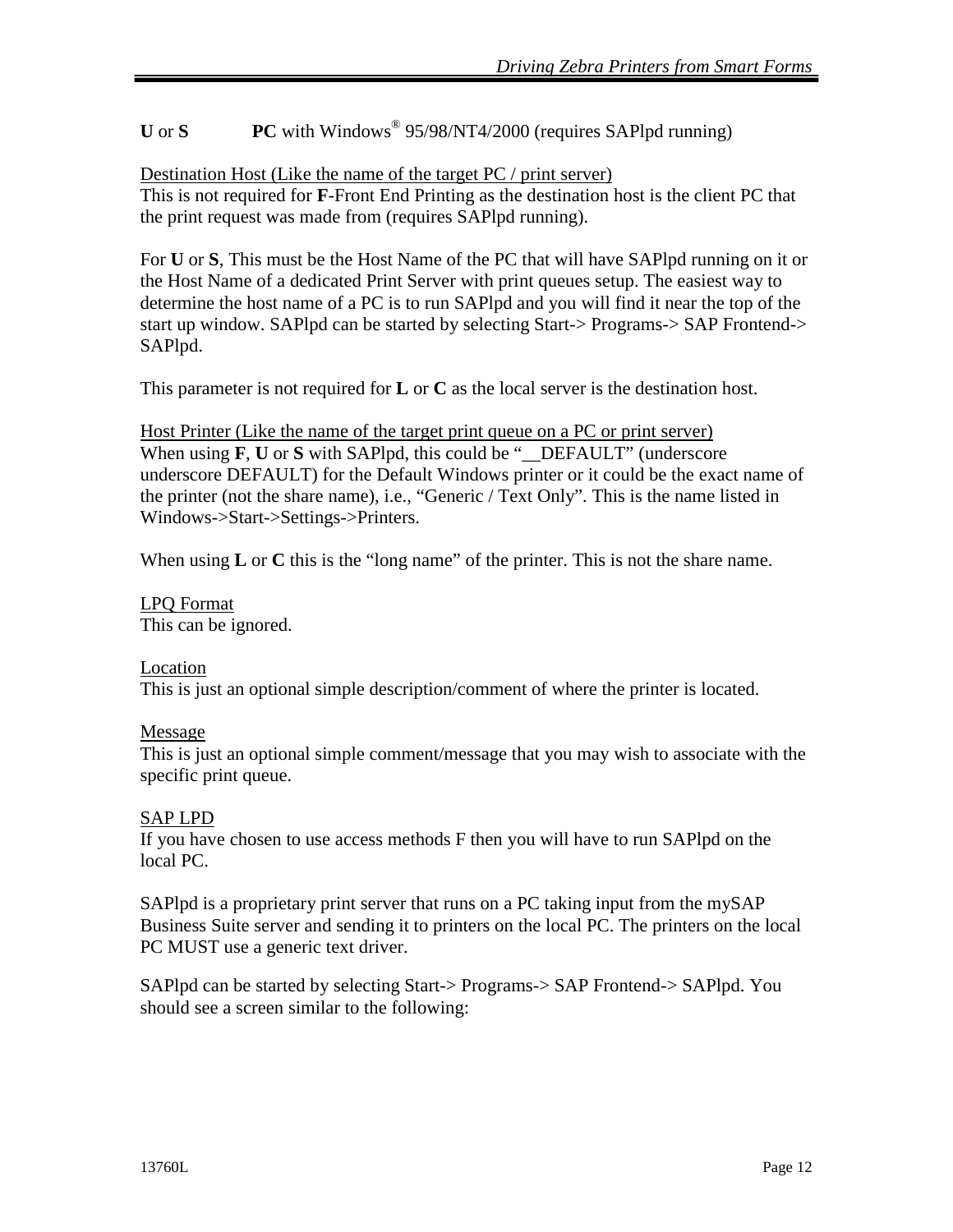| Sapipd.log - SAPLPD                                                    |  |
|------------------------------------------------------------------------|--|
| Protocol Options Debug Language Help<br>File                           |  |
| [14:20:56] Network Communication via SAP-NiLib                         |  |
| [14:20:56] Hostname: kens-home                                         |  |
| [14:20:56] IP Address: 195.112.185.240                                 |  |
| [[14:20:56] TRACE: SncInit[]: Reading configuration from 'SAPLPD.INI'. |  |
| [[14:20:56] TRACE: SncInit[]: Reading configuration from 'WIN.INI'.    |  |
| [14:20:56]                                                             |  |
| [[14:20:56] SAPLPD Version 4.26 for Windows 98 [OPT] is listening      |  |
| $(14:20:56)$ OS-Info: version = 4.10, build = 40A/1998, text =         |  |
| [14:20:56] Copyright @ 1992-1999 SAP AG                                |  |
|                                                                        |  |
|                                                                        |  |

© SAP AG 2004. All rights reserved.

SAPlpd needs to be run on any PC that requires a Windows printer driver to be used with mySAP Business Suite. This is the case if you are using Generic Text drivers or fullblown Windows drivers.

Note: We do not recommend using SAPlpd for volume or mission-critical industrial printing.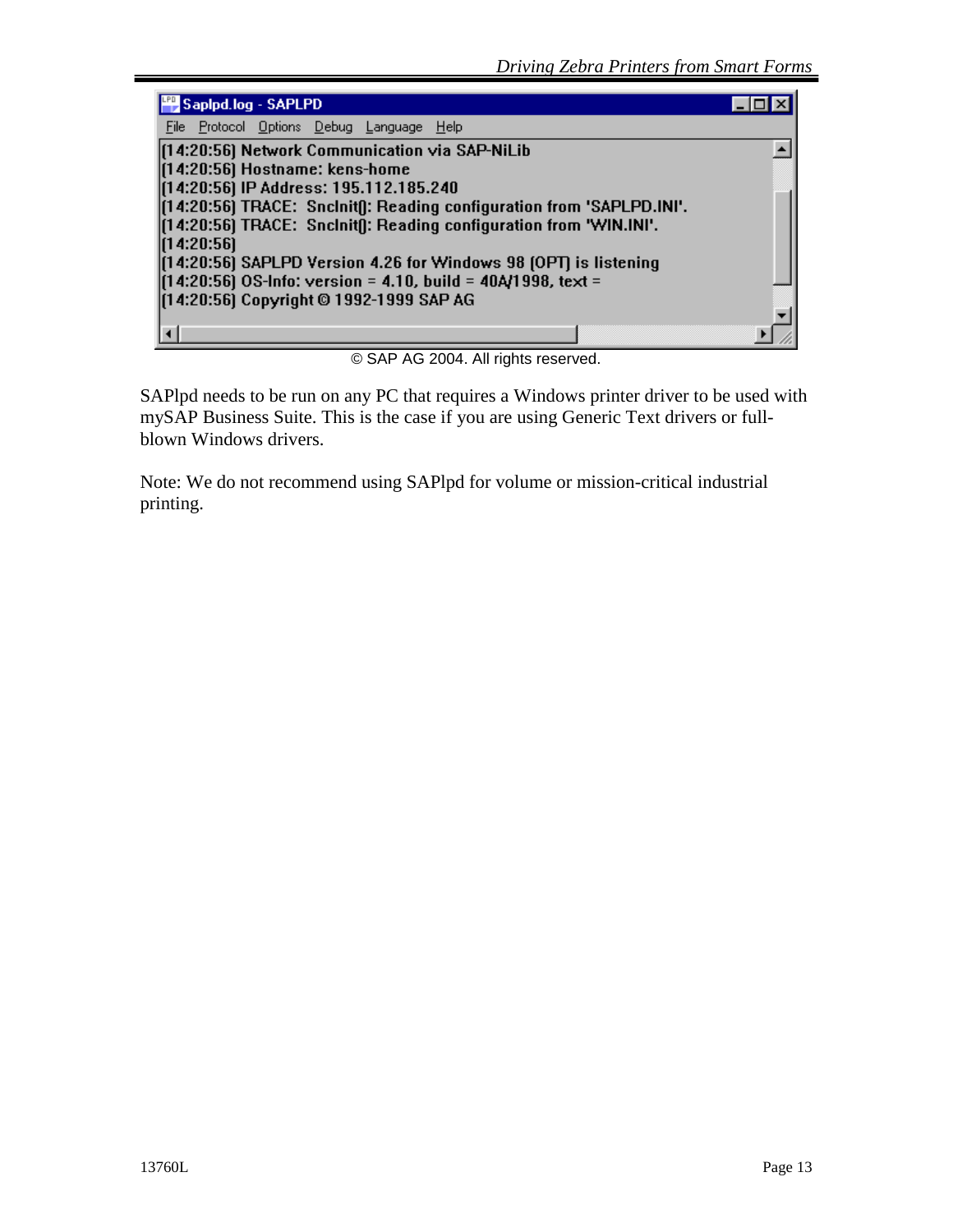# **Test Printing from Smart Forms to an Output Device / Print Queue**

**Please ensure that the form you test print with has been designed for your device. Do not try and print a form that has been designed with "HELVE" on an ANDALE Unicode Device type (zlzebuX).** 

Please follow the following procedure to do a test print directly from Smart Forms:

Open the form you wish to print (/nSmart Forms), Type in the Form Name and press "Change." You will now see a screen similar to that below:

| Form Edit Goto Utilities Environment System Help                                                                                                                                            |                                                                                                                                                                                                                                                                                                                  |                                                              |                                                                                            | 口國                                                                                                                                                                                                                                           |
|---------------------------------------------------------------------------------------------------------------------------------------------------------------------------------------------|------------------------------------------------------------------------------------------------------------------------------------------------------------------------------------------------------------------------------------------------------------------------------------------------------------------|--------------------------------------------------------------|--------------------------------------------------------------------------------------------|----------------------------------------------------------------------------------------------------------------------------------------------------------------------------------------------------------------------------------------------|
| $\bullet$<br>O II                                                                                                                                                                           | 4 8 6 6 6 8 8 8 8 9 9 9 8 8 8 9 8 8                                                                                                                                                                                                                                                                              |                                                              |                                                                                            |                                                                                                                                                                                                                                              |
| <b>SAP Form Builder: Change Form ZKEN</b>                                                                                                                                                   |                                                                                                                                                                                                                                                                                                                  |                                                              |                                                                                            |                                                                                                                                                                                                                                              |
| 6 米国 円 吊 图 → Form Painter                                                                                                                                                                   |                                                                                                                                                                                                                                                                                                                  |                                                              |                                                                                            |                                                                                                                                                                                                                                              |
| <b>Example Forms KEN</b><br>$\nabla$ $\Box$ Global settings<br>Form attributes<br>Form interface<br>Global definitions<br>$\nabla$ $\bigodot$ Pages and windows<br><b>D</b> SPAGE1 New page | ZKEN<br>Form<br>Description<br>New form<br>General attributes<br>Output options<br>Created by<br><b>KMOIR</b><br>20.07.2004<br>Date<br>13:55:49<br>Time<br>Development class<br>\$TMP<br>Language attributes<br>EN<br>Language<br>Translate<br>to all languages<br>◯ to selected languages<br>o do not translate | Active<br>Changed by<br><b>Date</b><br>Time<br>$\Rightarrow$ | $\frac{1}{\overline{1}}$<br>星<br>$\frac{1}{2}$<br>S<br>политерного<br>κ<br>$\Omega$<br>259 | $\left \mathbf{G}\right \left(\mathbf{Q}\right)$ 39% a $\left \mathbf{Q}\right $ $\left \mathbf{Q}\right $<br>$\blacksquare$<br>韬<br>111111111501111111110011111111501111111200<br>$00$ XT.<br>$\frac{2}{\ln 2}$<br>1% t<br><b>EXWINDOWT</b> |
|                                                                                                                                                                                             | $\overline{\bullet}$                                                                                                                                                                                                                                                                                             |                                                              | $\left  \cdot \right $<br>$\left  \cdot \right $                                           | $\overline{\bullet}$                                                                                                                                                                                                                         |
|                                                                                                                                                                                             |                                                                                                                                                                                                                                                                                                                  |                                                              |                                                                                            | $\left  \right $                                                                                                                                                                                                                             |

© SAP AG 2004. All rights reserved.

Press the Test Icon (or press F8). You will now see a screen similar to that below: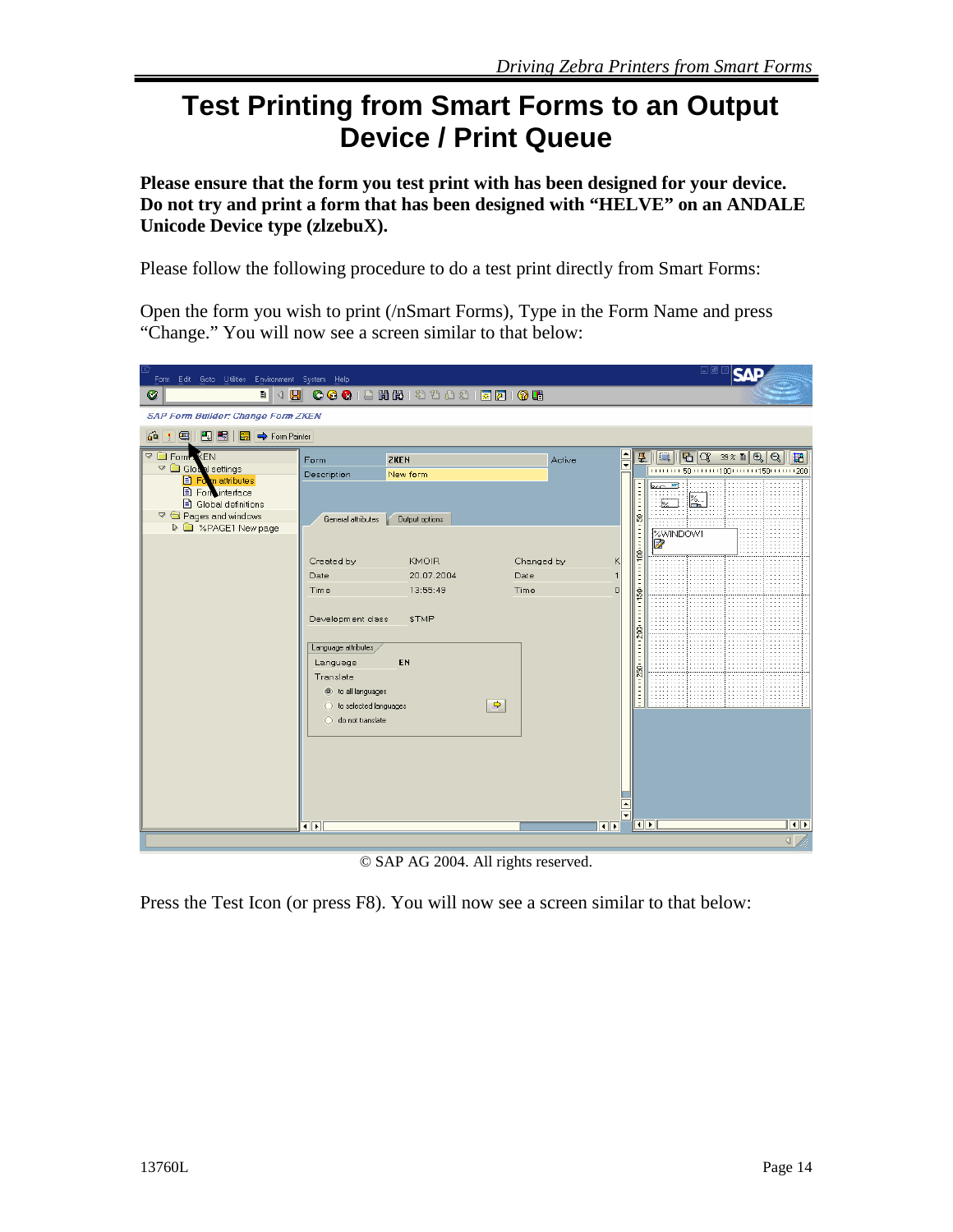| L<br>o<br>$\vert$ $\vert$<br>Utilities<br>Function module Edit<br>- Goto<br>Environment<br><b>System</b><br>- Help |
|--------------------------------------------------------------------------------------------------------------------|
| ICOQIBH 18<br>ū<br>Ø<br>◁<br>Н                                                                                     |
| <b>Function Builder: Initial Screen</b>                                                                            |
| 米每多日100秒<br>64.<br>Reassign                                                                                        |
|                                                                                                                    |
|                                                                                                                    |
| $\bigcirc$<br>/1BCDWB/SF00000004<br>Function module                                                                |
| ୡଡ଼<br>I<br><b>Display</b><br>Change<br>Create<br>$\blacksquare$                                                   |
|                                                                                                                    |
|                                                                                                                    |
|                                                                                                                    |
|                                                                                                                    |

© SAP AG 2004. All rights reserved.

Press the Test Icon again (or press F8). You will now see a screen similar to that below:

| 巵<br>Function modules Edit Goto Utilities System Help                                                                                                                                           | 日回区                                                        |
|-------------------------------------------------------------------------------------------------------------------------------------------------------------------------------------------------|------------------------------------------------------------|
| Ø<br>ū<br>◁                                                                                                                                                                                     | $\Box$ $\odot$ $\odot$ $\odot$ $\Box$ $\Box$ $\Box$ $\Box$ |
| <b>Test Function Module: Initial Screen</b>                                                                                                                                                     |                                                            |
| <b>4 4</b> Debugging <b>C</b> Test data directory                                                                                                                                               |                                                            |
| <b>Test for function group</b><br><b>Function module</b><br><b>Upper/lower case</b>                                                                                                             | /1BCDWB/SF00000004<br>/1BCDWB/SF00000004                   |
| Import parameters                                                                                                                                                                               | <b>Value</b>                                               |
| <b>ARCHIVE INDEX</b><br>ARCHIVE INDEX TAB<br><b>ARCHIVE PARAMETERS</b><br><b>CONTROL PARAMETERS</b><br>MAIL APPL OBJ<br>MAIL RECIPIENT<br>MAIL SENDER<br>OUTPUT OPTIONS<br><b>USER SETTINGS</b> | 88.88.8888<br><b>0 Entries</b><br>× <b>මෙන් නිමාන්</b> ×   |
|                                                                                                                                                                                                 |                                                            |
| $\left\vert \cdot\right\vert$                                                                                                                                                                   | $\left\Vert \cdot\right\Vert$ )                            |

© SAP AG 2004. All rights reserved.

Press the execute Icon (or press F8). You will now see a screen similar to that below: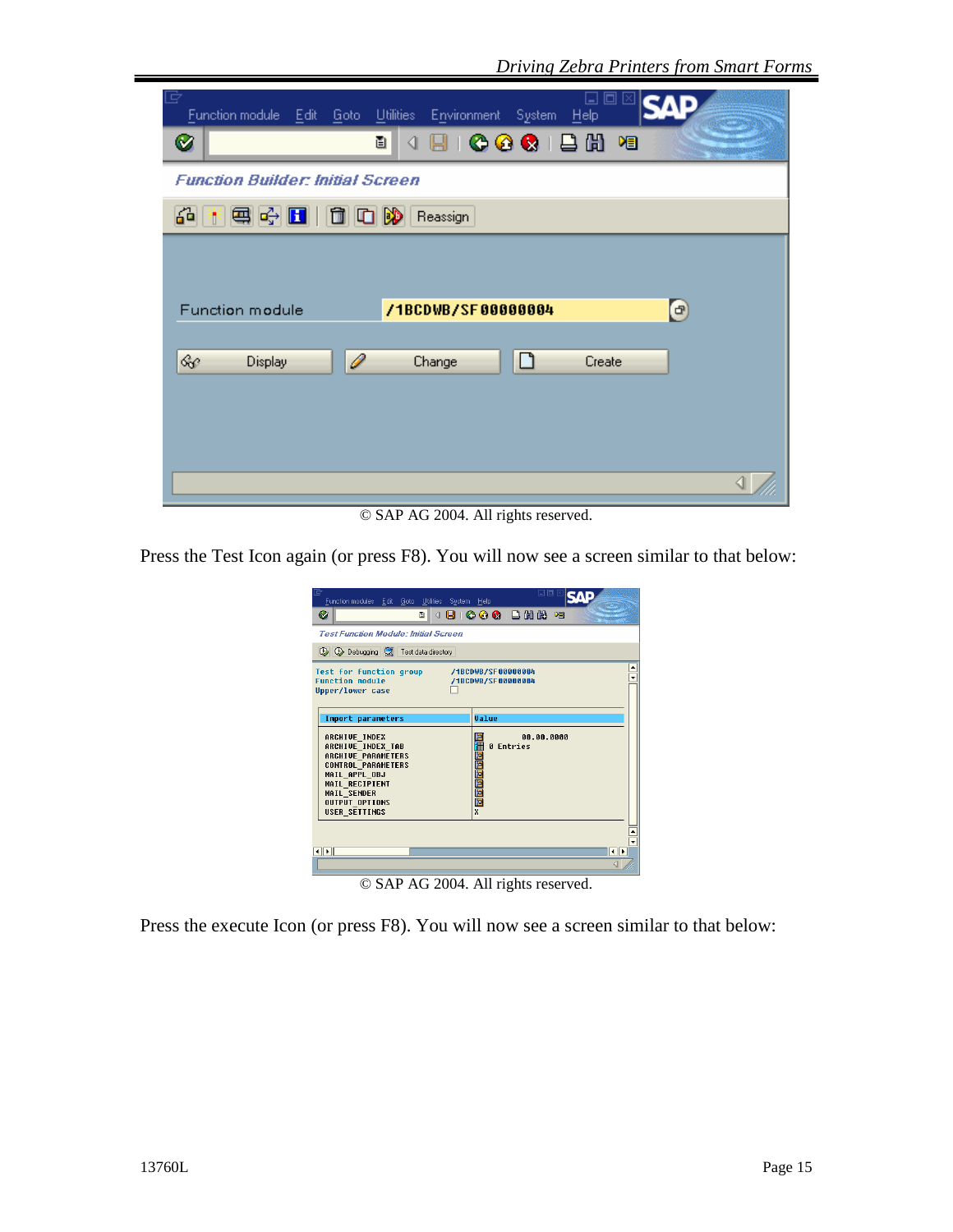| $\mathbb{F}$ Print:                        |              |            |    |               |   |
|--------------------------------------------|--------------|------------|----|---------------|---|
| OutputDevice                               | <b>ZSM</b>   |            |    | ZEBRA203      |   |
| Copies                                     | 1            |            |    |               |   |
| Page selection                             |              |            |    |               |   |
|                                            |              |            |    |               |   |
| Spool request                              |              |            |    |               |   |
| Name                                       | <b>SMART</b> | ZACO KMOIR |    |               |   |
| Title                                      |              |            |    |               |   |
| Authorization                              |              |            |    |               |   |
|                                            |              |            |    |               |   |
| Output Controller                          |              |            |    | Cover sheet   |   |
| Print immediately<br>$\blacktriangleright$ |              |            |    | No cover page | Ò |
| ▼<br>Delete after print                    |              |            |    |               |   |
| $\sqrt{\phantom{a}}$ New spool request     |              |            |    | Recipient     |   |
| Close spool request<br>U                   |              |            |    | Department    |   |
| Spool retention per.                       |              | $8$ Day(s) |    |               |   |
| Archiving mode                             |              | Print only | ē. |               |   |
|                                            |              |            |    |               |   |
|                                            |              |            |    |               |   |
| Print   <b>6</b> Print preview   <b>X</b>  |              |            |    |               |   |

© SAP AG 2004. All rights reserved.

You must enter/edit the following fields:

| <b>Output device</b>     | Enter the name of the print queue. |
|--------------------------|------------------------------------|
| <b>Print immediately</b> | Ensure this is checked/ticked.     |
| Delete after print       | Ensure this is checked/ticked.     |
| <b>New Spool request</b> | Ensure this is checked/ticked.     |

Press the Print button. If the print was successful then the Zebra printer should print out your form.

The easiest means of debugging what is being sent to the printer is as follows:

- 1) Plug in a laser printer to the port that the Zebra should be attached to.
- 2) If using a Windows driver on the local PC then change the port to File (create a file on Disk).
- 3) Use SAP debugging tools (the instructions below depend on the version of mySAP Business Suite you are using).
	- a) Edit Output device definition temporarily to include log information (use next screen).
	- b) Use the spooler (/nSP01). Select output device and press enter to view spooled jobs.
	- c) Select job and select Go To->Output Requests from the main menu.
	- d) Select Edit->Display log from the main menu.
	- e) Hit the *More Info* button 3 times (You can also use Hex dump and list to screen or printer)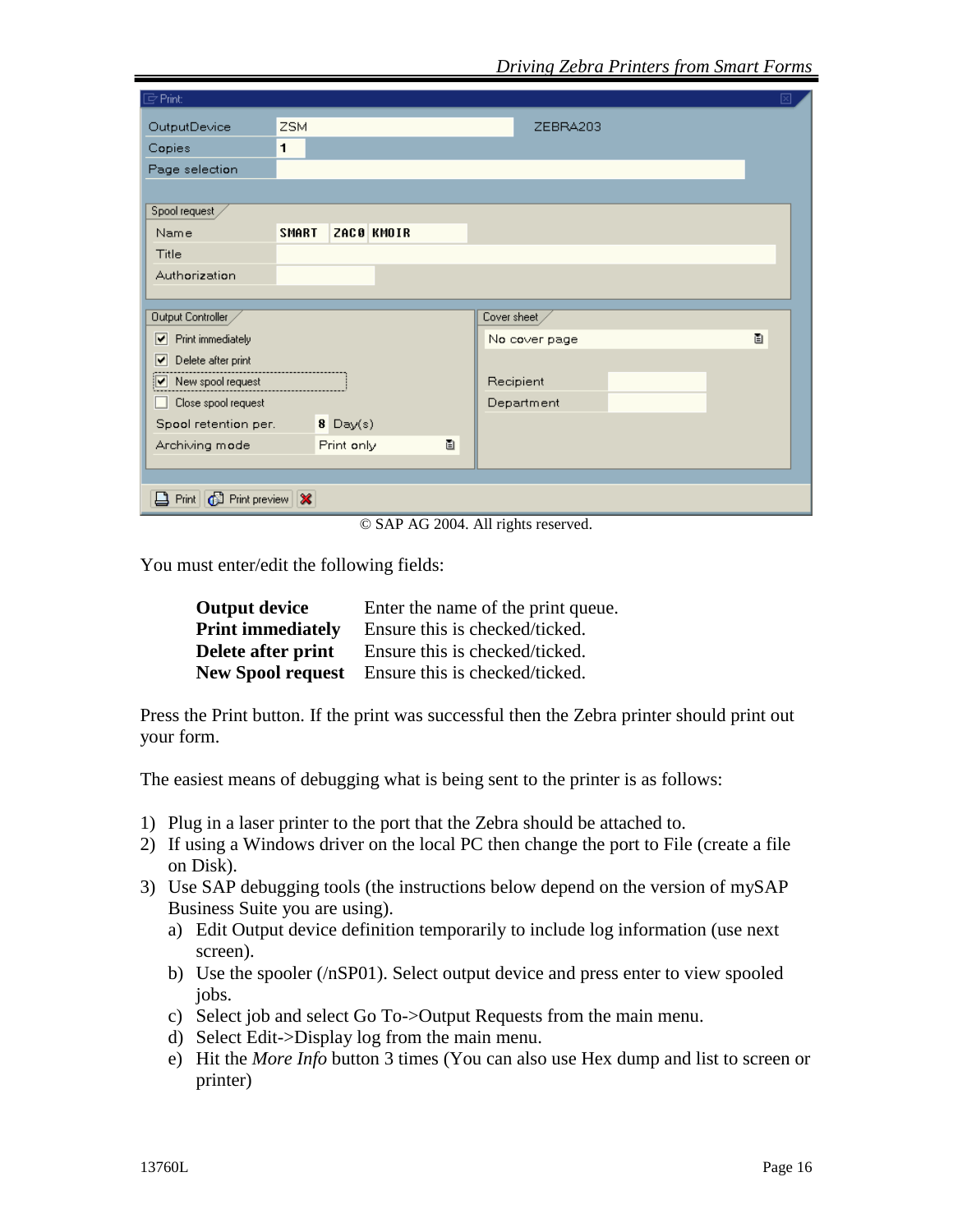# **Designing a Simple Smart Form**

### **Disable PC Editor**

Before starting to design your form, we advise that you use the old editor for full screen editor operations within Smart Forms. This can be achieved as follows:

Start the "Standard Text: Request" transaction by entering */nSO10 in* the command line text box located just below the menu bar of the current active window of mySAP Business Suite system. Press the *<Ente*r> key or click on the check box adjacent to the command line text box entry.

You then select *Setting | PC Editor* from the main menu.

| User-Specific Settings                                         | ⊠              |
|----------------------------------------------------------------|----------------|
| <b>ITS</b><br>SAPscript<br>Transport Organizer<br>Data Browser | $\blacksquare$ |
| Form Painter<br>Graphical Form Painter                         |                |
| PC Editor                                                      |                |
| Graphical PC editor<br>. .                                     |                |
|                                                                |                |
|                                                                |                |
|                                                                |                |
|                                                                |                |
|                                                                |                |
| ×                                                              |                |

© SAP AG 2004. All rights reserved.

Ensure that both of the above checkboxes are unchecked.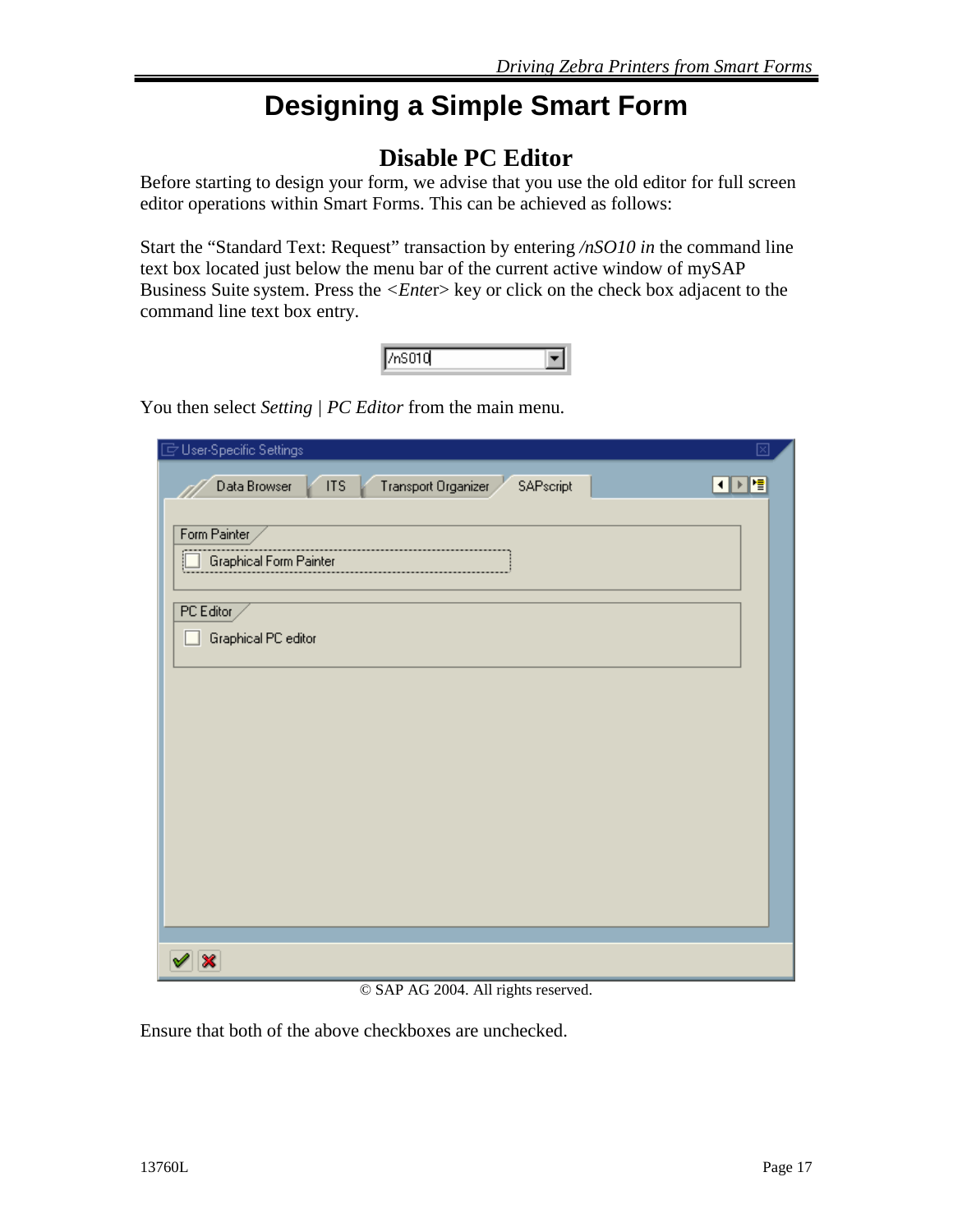### **Smart Styles—Planning for Smart Forms**

Before starting to lay out your form, you must determine what text and bar code objects you will require. You actually need to build a collection of all of the derivatives of text and bar codes you will use within the Smart Form. All of these objects need to be created and collected within a Smart Style.

Bar codes are actually a little more complex as you need to create the specific bar code derivatives that you will need; this is done with transaction /nSE73. See the section "Tips and Tricks for Smart Forms and Zebra Printers—Bar Codes"(page 51) for a detailed explanation.

Text is relatively simple and does not normally require any additional management other than within Smart Styles.

#### **Before proceeding, we strongly recommend that you read the section "Tips and Tricks for Smart Forms and Zebra Printers" starting on page 41.**

The following procedure is going to create a Smart Style that uses the Font "HELVE" 12 point and 24 point. We will also use a Code 39 bar code with a height of 20 mm and a narrow bar width 0.25 mm (2 dots on a 203-dpi/8-dpm printer).

#### **Create the Bar Codes You Need**

Please follow the following procedure:

- Execute Transaction /nSE73
- Check / Select "System bar codes" and press "Change"
- Press the "New" Icon, you will now see:

| $\Box$ Barcode-Technologie wählen |             |
|-----------------------------------|-------------|
|                                   | <b>Neu</b>  |
| Neue Barcode-Technologie oder     |             |
| herkömmlicher Systembarcode       | Alt         |
|                                   |             |
|                                   | ×<br>Cancel |

© SAP AG 2004. All rights reserved.

• Press the "New" button (may be "Neu"). This is "New Technology".

| Neuen Systembarcode anlegen |          |                               |  |
|-----------------------------|----------|-------------------------------|--|
| Bar Code Name               | $C39-20$ |                               |  |
| Short text                  |          | C39 20mm high 0.25 narrow bar |  |
|                             |          |                               |  |
|                             |          |                               |  |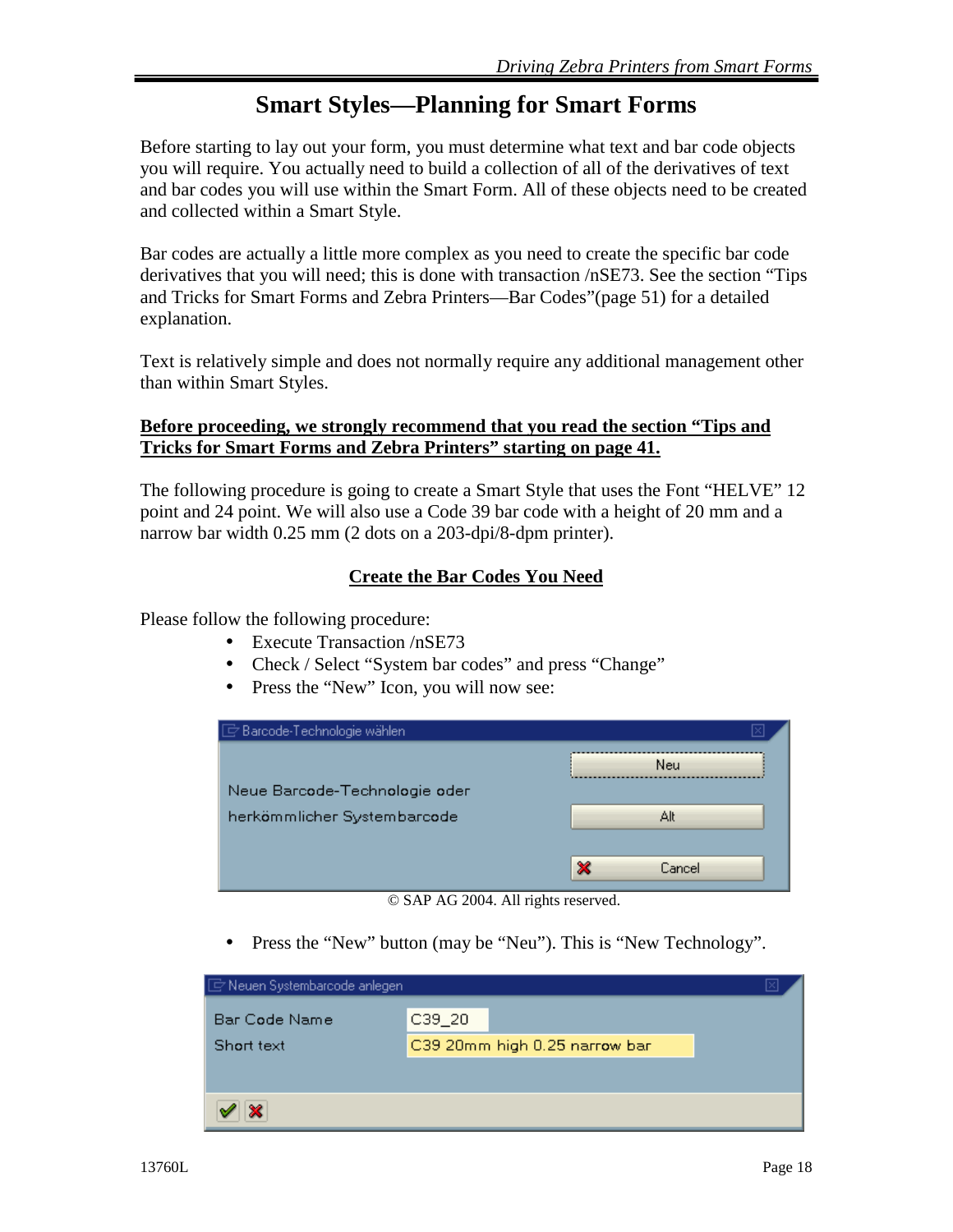© SAP AG 2004. All rights reserved.

• Enter in the bar code name "C39\_20" and the Short text of "C39 20mm" high 0.25 narrow bar" and press OK

| $\overline{\boxdot}$ Bar Code Symbology |
|-----------------------------------------|
| Supported Bar Code Symbologies:         |
|                                         |
| Code 39                                 |
| $\bigcirc$ Code 128                     |
| nterleaved 2of5                         |
| $\bigcirc$ PDF 417                      |
| $\bigcirc$ Code 93                      |
|                                         |
|                                         |
|                                         |
|                                         |
|                                         |

© SAP AG 2004. All rights reserved.

• Select C39 as the Symbology and press OK



© SAP AG 2004. All rights reserved.

• Select Normal as the Rotation and press OK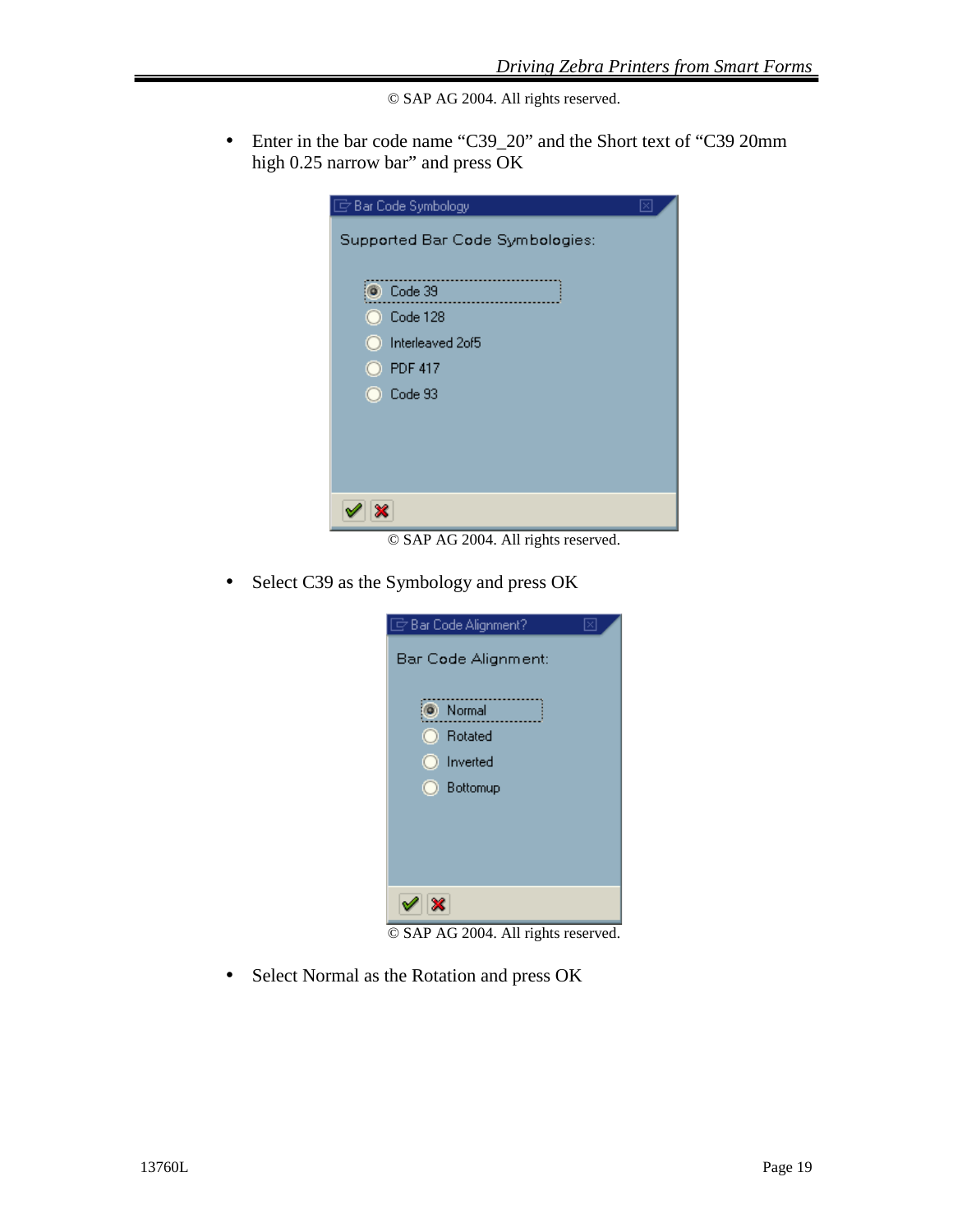

© SAP AG 2004. All rights reserved.

- Enter 6 (entered at 600 dpi/24 dpm but we will print at 200 dpi( $\frac{1}{4}$  of  $24=6)$ )
- Enter 480 (entered at 600 dpi/24 dpm but we will print at 200 24\*20=480)
- Leave the check digit enabled
- Leave the ration at 3:1
- Press OK

|    | $\Box$ Barcode-Definition sichern      |    |   |        |  |
|----|----------------------------------------|----|---|--------|--|
| 7. | Save Bar Code definition<br>$C39 - 20$ |    |   |        |  |
|    | Yes                                    | No | × | Cancel |  |

© SAP AG 2004. All rights reserved.

• Press "Yes" to Save

| □ Prompt for Workbench request      |                                            |                     |  |  |
|-------------------------------------|--------------------------------------------|---------------------|--|--|
| Table contents                      | <b>TF005</b>                               |                     |  |  |
| Request                             | <b>DM1K900004</b>                          | d Workbench request |  |  |
|                                     | ZPL2 driver for SmartForms - A.Bolloni/SAP |                     |  |  |
| $\frac{1}{2}$ D   0wn requests<br>× |                                            |                     |  |  |

© SAP AG 2004. All rights reserved.

• If requested for a "Workbench request" then Press OK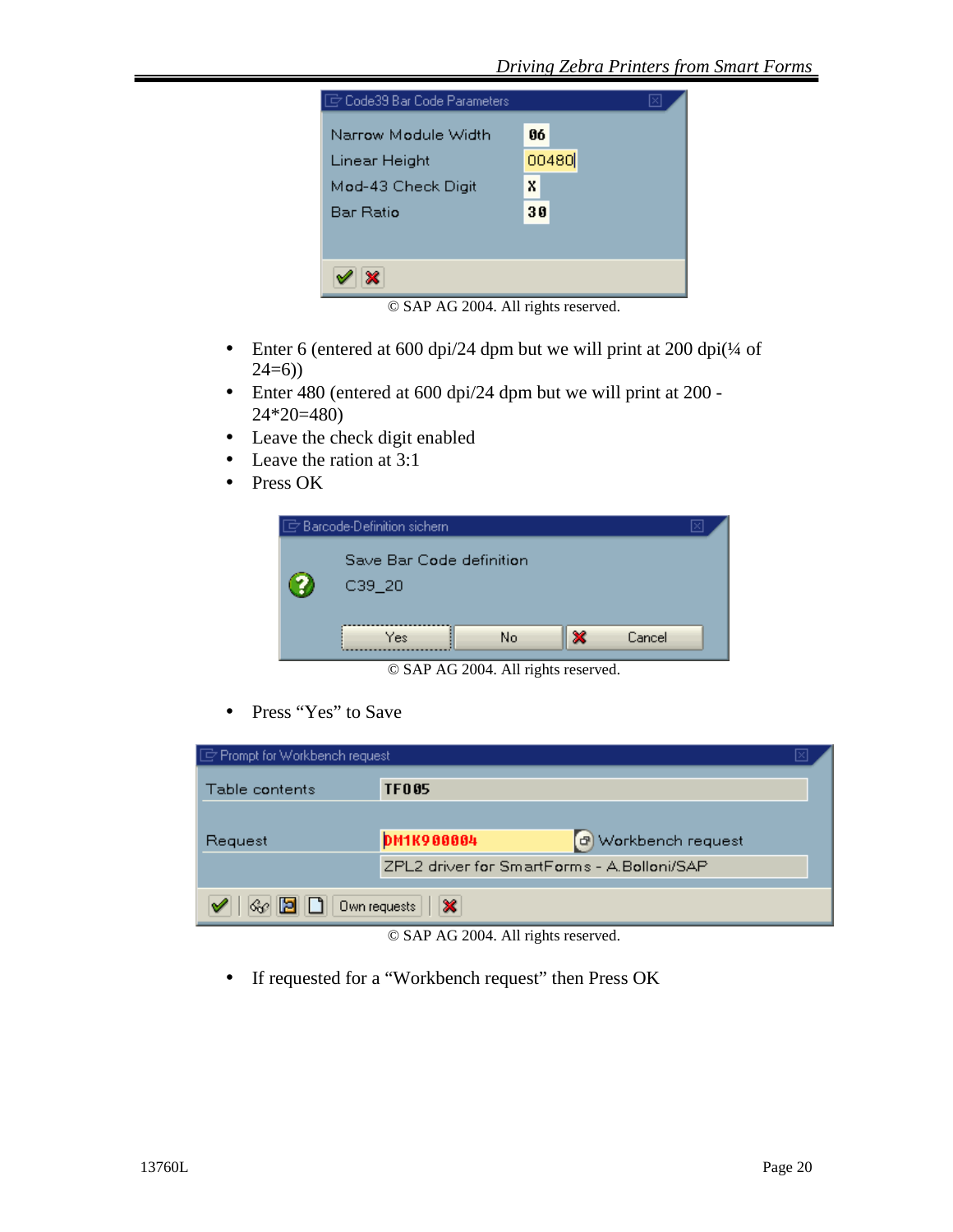

© SAP AG 2004. All rights reserved.

• Press OK

You have now successfully created the "New Technology" based bar code. Repeat this for all bar codes that you will need. (No need to do any more for this exercise.)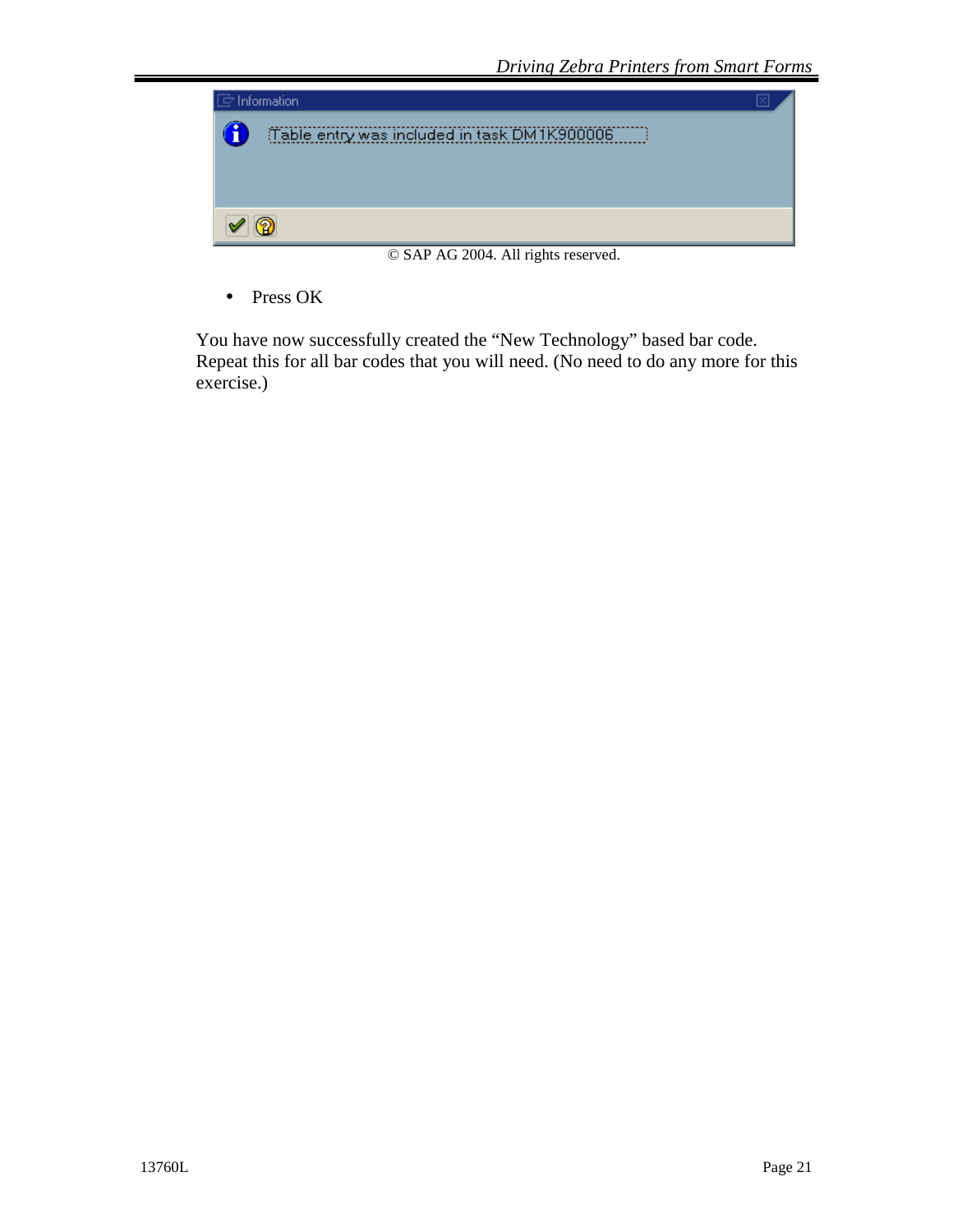#### **Creating Smart Styles to Select Text and Barcodes**

Please follow the following procedure:

- Execute Transaction /nSmartStyles
- Enter a the Style Name "ZZEBRA\_SHIPPING" and press the "Create" button

#### **We are now going to add a bar code to our Smart Style:**

• Select "Character Formats" from the tree, and press the right mouse button and then select "Create Node"

| $\mathcal{C}$ Create node           |                |  |
|-------------------------------------|----------------|--|
| Character formatl                   | C <sub>3</sub> |  |
| $\mathbf{x}$                        |                |  |
| © SAP AG 2004. All rights reserved. |                |  |

• Enter C3 as the Character Format and press OK

| Style Edit Goto System Help                                                                                                                       | 口回                                                                                                               |
|---------------------------------------------------------------------------------------------------------------------------------------------------|------------------------------------------------------------------------------------------------------------------|
| Ø<br>e I                                                                                                                                          | 4 B   C G C 1 B H H 1 2 D D 2 1 R 2 1 G H                                                                        |
| Change mode: Style ZZEBRA_SHIPPING Language EN                                                                                                    |                                                                                                                  |
| $\mathscr{D}$ - $\mathbb{R}$ $\mid$ $\Box$ - $\mathbb{R}$ $\mid$ $\Box$ - $\mathbb{R}$                                                            |                                                                                                                  |
| D.<br>D                                                                                                                                           | C3<br>Character format                                                                                           |
| Style ZZEBRA_SHIPPI(St<br><b>Ed</b> Header data<br><b>D a</b> Paragraph formats<br>$\triangledown$ $\blacksquare$ Character formats<br>圖 C3<br>Cc | Code 39 20mm High 0.25 Narrow<br>Description<br>Standard settings<br>Font<br>Effects<br>Superscript<br>Subscript |
|                                                                                                                                                   | Bar Code<br>C39_20<br>画<br>Name<br>C39 20mm high 0.25 narrow bar                                                 |
|                                                                                                                                                   | Width<br>50,00<br>MM<br>Height<br>20,00<br>MM                                                                    |
| <u>ada dadi</u>                                                                                                                                   | Π⊧                                                                                                               |
|                                                                                                                                                   |                                                                                                                  |

© SAP AG 2004. All rights reserved.

- Enter the Description "Code 39 20mm High 0.25 Narrow"
- Select "C39 20" as the "Bar Code", this is what we created in  $/nSE73$

Repeat the above process for all bar codes that you wish to add to the Smart Style. (No need to do any more for this exercise.)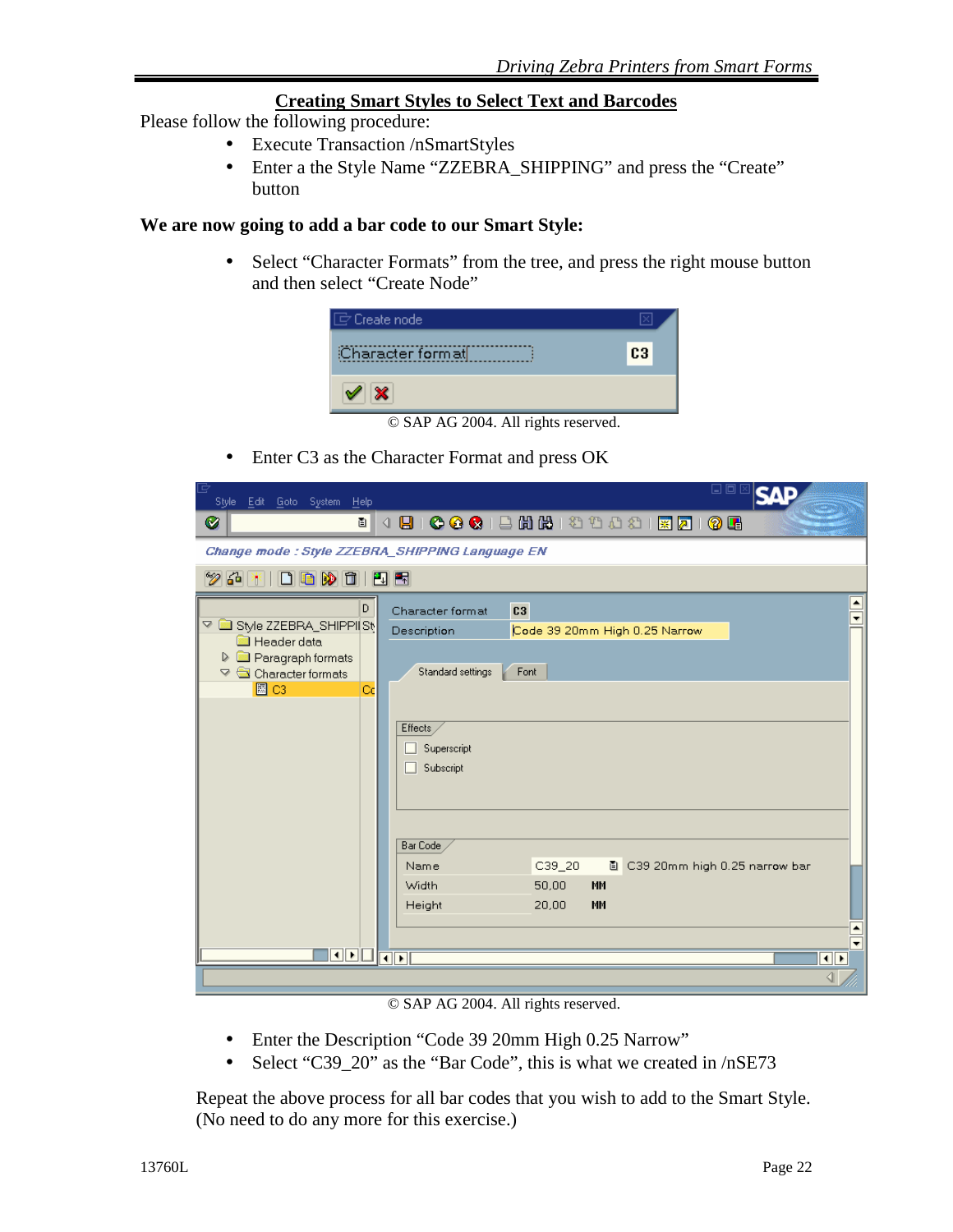#### **We now need to add our Text Styles to the Smart Style:**

• Select "Character Formats", from the tree, and press the right mouse button and then select "Create Node".



© SAP AG 2004. All rights reserved.

• Enter "TS" (Text Small) as the Character format and press OK

| Style Edit Goto System Help                                                                                                |                                                                                                                                          | ⊔                                                                                                                                                                                                                                                                                                                                                                                                                                             |
|----------------------------------------------------------------------------------------------------------------------------|------------------------------------------------------------------------------------------------------------------------------------------|-----------------------------------------------------------------------------------------------------------------------------------------------------------------------------------------------------------------------------------------------------------------------------------------------------------------------------------------------------------------------------------------------------------------------------------------------|
| Ø                                                                                                                          | 圁<br>◁                                                                                                                                   | $\begin{array}{cccccccccccccc} \hline \textbf{B} & \textbf{C} & \textbf{C} & \textbf{C} & \textbf{C} & \textbf{C} & \textbf{C} & \textbf{C} & \textbf{C} & \textbf{C} & \textbf{C} & \textbf{C} & \textbf{C} & \textbf{C} & \textbf{C} & \textbf{C} & \textbf{C} & \textbf{C} & \textbf{C} & \textbf{C} & \textbf{C} & \textbf{C} & \textbf{C} & \textbf{C} & \textbf{C} & \textbf{C} & \textbf{C} & \textbf{C} & \textbf{C} & \textbf{$<br>嗰 |
|                                                                                                                            | Change mode : Style ZZEBRA_SHIPPING Language EN                                                                                          |                                                                                                                                                                                                                                                                                                                                                                                                                                               |
| Y 60                                                                                                                       |                                                                                                                                          |                                                                                                                                                                                                                                                                                                                                                                                                                                               |
| Style ZZEBRA_SH<br>▽<br>Header data<br>Paragraph form<br>D<br>Character form<br>A<br>$\boxtimes$ C3<br><b>E</b> TS<br>HIE. | TS<br>Character format<br>Description<br>Standard settings<br>Font<br>Font family<br>Font size<br>Font style<br>Underlined<br>Color<br>r | HELVE 12pt<br><b>HELVE</b><br>圁<br>Helvetica<br>圖 pt<br>12 <sub>1</sub><br>圁<br>$\Rightarrow$<br>ė<br>$\left\  \cdot \right\ $                                                                                                                                                                                                                                                                                                                |
|                                                                                                                            |                                                                                                                                          |                                                                                                                                                                                                                                                                                                                                                                                                                                               |

© SAP AG 2004. All rights reserved.

- Enter "HELVE 12 pt" as the Description
- Press the "Font" TAB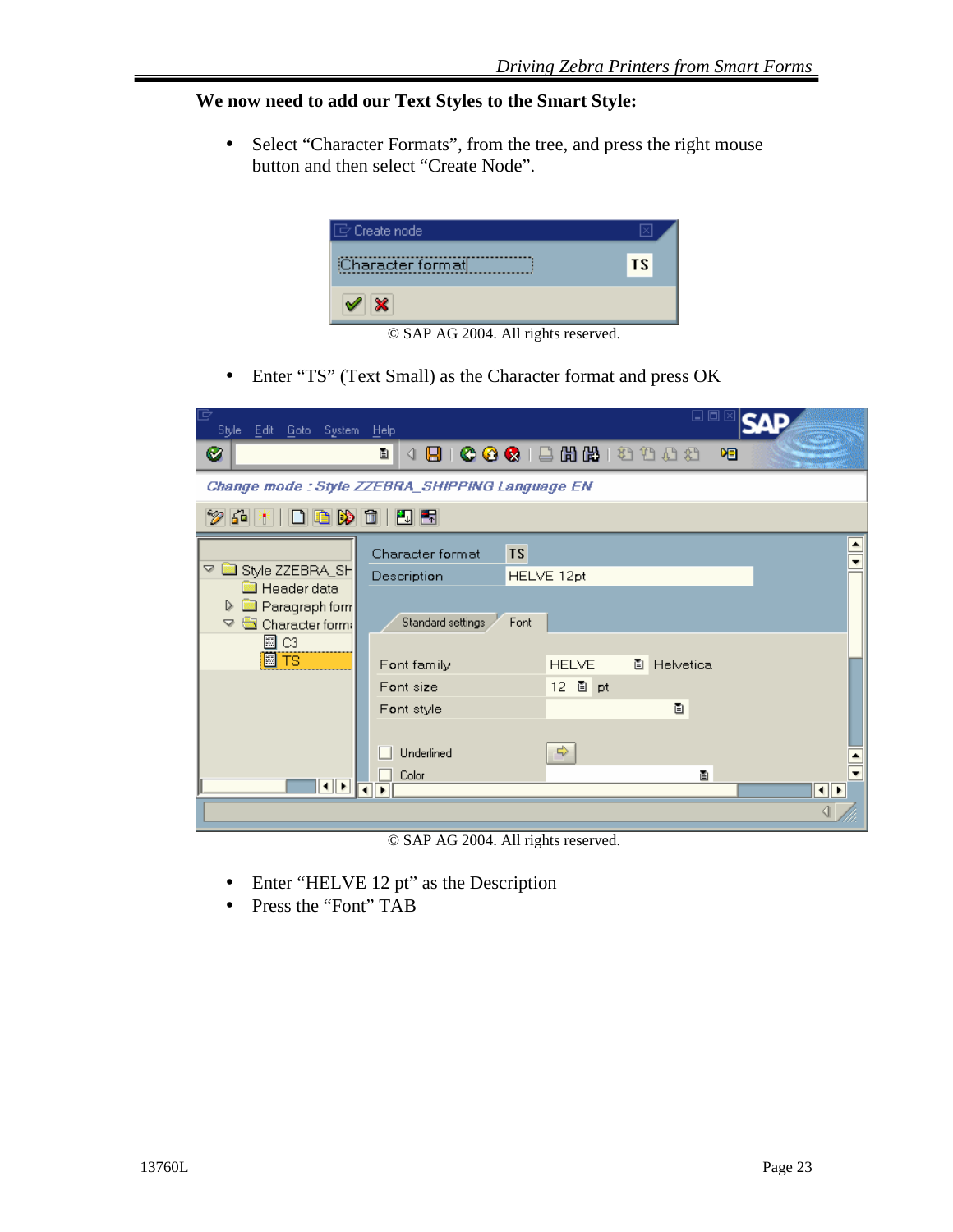| 回<br>Style Edit Goto System Help                                                                                                                      |                                                                                                                                                                                                                                                            | 口回区 |
|-------------------------------------------------------------------------------------------------------------------------------------------------------|------------------------------------------------------------------------------------------------------------------------------------------------------------------------------------------------------------------------------------------------------------|-----|
| ⊗                                                                                                                                                     | 4 B   C G C 1 B H H H 2 D D 2 1 R 21 G H<br>ū                                                                                                                                                                                                              |     |
|                                                                                                                                                       | Change mode : Style ZZEBRA_SHIPPING Language EN                                                                                                                                                                                                            |     |
| $\mathscr{D}$ a $\mathbb{R}$ in the point $\mathbb{R}$ in $\mathbb{R}$                                                                                |                                                                                                                                                                                                                                                            |     |
| ▽ ■ Style ZZEBRA_SH<br><b>Ed</b> Header data<br>Paragraph form<br>$\triangleright$<br>Character form:<br>A<br>$\boxtimes$ C3<br>圖 TS<br>$   \cdot   $ | <b>TS</b><br>Character format<br>Description<br>HELVE 12pt Left Justification<br>Standard settings<br>Font<br><b>HELVE</b><br>画<br>Helvetica<br>Font family<br>Font size<br>圁<br>Font style<br>$\Rightarrow$<br>Underlined<br>Color<br>Ò<br>$\blacksquare$ | 宝   |
|                                                                                                                                                       | $@$ CAD AC 0004 All $\therefore$ Li<br>$\sim$ 1                                                                                                                                                                                                            |     |

© SAP AG 2004. All rights reserved.

- Select "HELVE" as the Font family (CG triumvirate bold condensed for ZLZEBx)
- Select 12 point as the point size
- Repeat the above for 24 Point and call it "TB" (Text Big)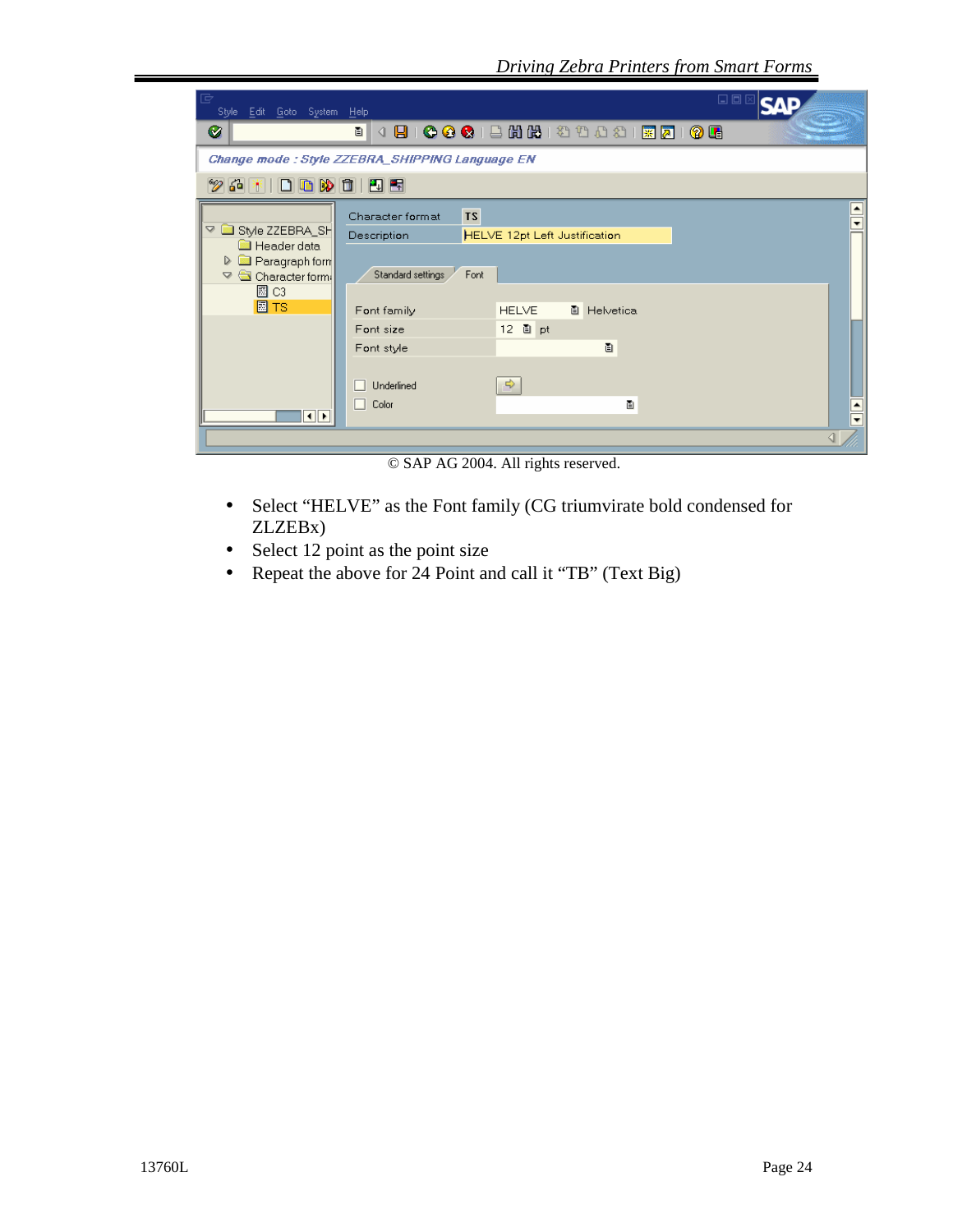**We now need to make a default Paragraph for our Header Data:**

| G<br>Style Edit Goto System Help         | 口回区                                                    |
|------------------------------------------|--------------------------------------------------------|
| Ø                                        | 4 B   C G C I B H H H D O O S   F 2 1 O G<br>圁         |
|                                          | <b>Change mode : Style ZZEBRA_SHIPPING Language EN</b> |
| <b>26</b> * 1                            |                                                        |
| ▽ ■ Style ZZEBRA_SH                      | TB<br>Character format<br>$\bullet$                    |
| Header data<br><b>Parawaph form</b><br>D | Description<br>HELVE 24pt                              |
| Character form:<br>$\triangledown$<br>国口 | Standard settings<br>Font                              |
| 圖圖                                       | Font family<br><b>HELVE</b><br><b>■</b> Helvetica      |
|                                          | 24 图 pt<br>Font size                                   |
|                                          | 圁<br>Font style                                        |
|                                          | $\Rightarrow$<br>Underlined                            |
| $\overline{\mathbf{u}}$                  | П<br>Color<br>ė                                        |
|                                          |                                                        |
|                                          | © SAP AG 2004. All rights reserved.                    |

© SAP AG 2004. All rights reserved.

• Select "Paragraph Formats", from the tree, and press the right mouse button and then select "Create Node"

| $\boxdot$ Create node                |    |
|--------------------------------------|----|
| Paragraph format                     | LJ |
| $\mathscr{S}$ $\mathbb{X}$           |    |
| $\odot$ CAD AC 0004 All $\ddots$ 1.4 |    |

© SAP AG 2004. All rights reserved.

• Enter "LJ" (Left Justification) as the Paragraph format and press OK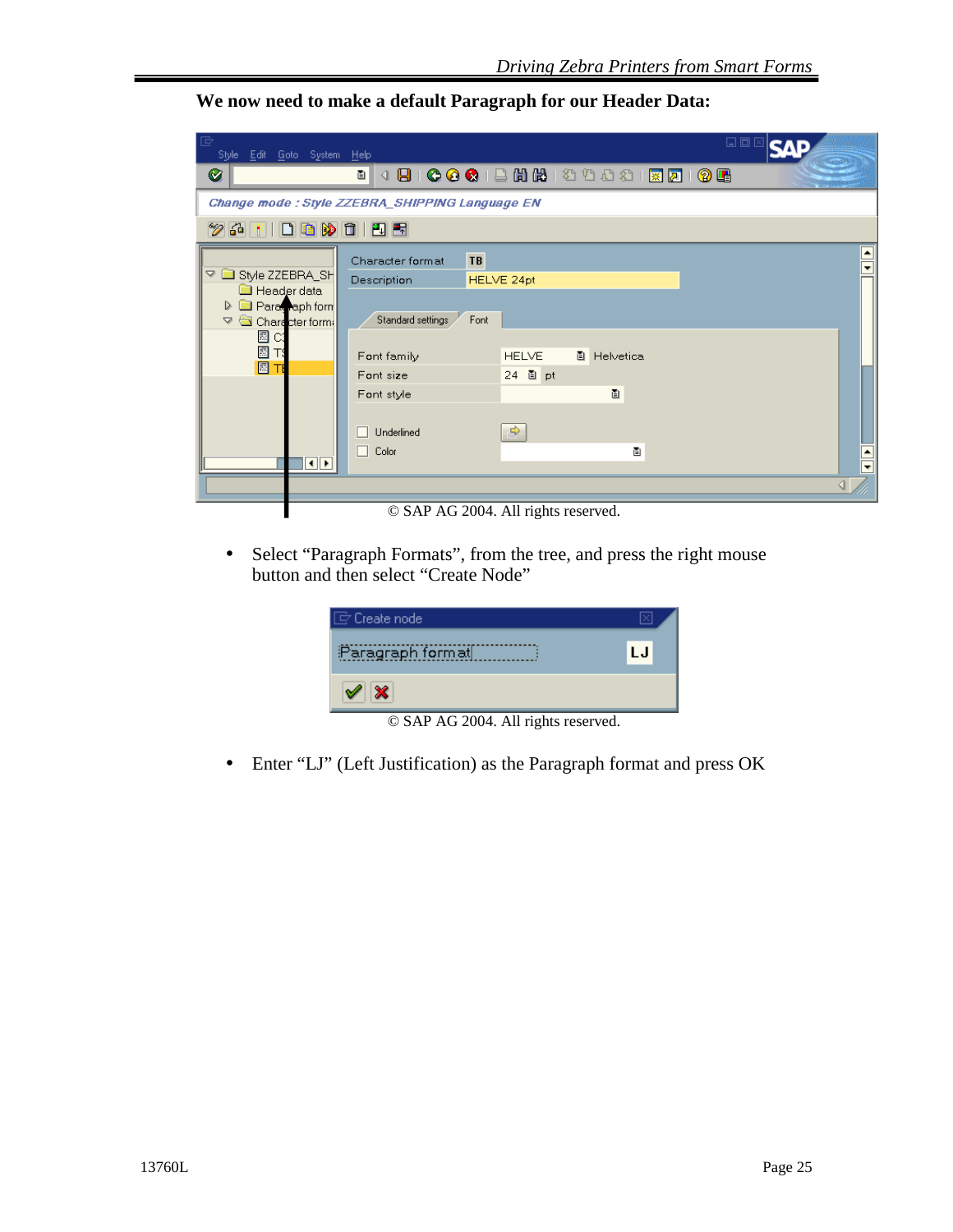| G<br>Style Edit Goto System Help                                                                                                                                           | 口回                                                                                                                                                                                                                    |                                                  |
|----------------------------------------------------------------------------------------------------------------------------------------------------------------------------|-----------------------------------------------------------------------------------------------------------------------------------------------------------------------------------------------------------------------|--------------------------------------------------|
| Ø                                                                                                                                                                          | 90001202120002180108<br>ū<br>◁                                                                                                                                                                                        |                                                  |
|                                                                                                                                                                            | Change mode : Style ZZEBRA_SHIPPING Language EN                                                                                                                                                                       |                                                  |
| 多品 米                                                                                                                                                                       |                                                                                                                                                                                                                       |                                                  |
| ▽ ■ Style ZZEBRA_SH<br>Header data<br>Paragraph form<br>A<br>圖 LJ<br>$\triangledown$ <b>a</b> Character form.<br>$\boxtimes$ C3<br>圆 TS<br>圆 TB<br>$\overline{\mathbf{a}}$ | LJ<br>Paragraph format<br>Description<br>Numbering and outline<br>Indents and spacing<br>Tabs<br>Font<br>圁<br>Alignment<br>Left-aligned<br>Indent<br>CM 图<br>CM 힙<br>Indent first line<br>Left margin<br>Right margin | $\frac{1}{\sqrt{2}}$<br>$\overline{\phantom{0}}$ |
|                                                                                                                                                                            | © SAP AG 2004. All rights reserved.                                                                                                                                                                                   |                                                  |

• We can use all of the defaults—no need to change any other settings for the Paragraph Format. You now need to double click on "Header data"

| 叵<br>Style Edit Goto System Help                                                                                                  |                                                 |                                                            |                                       | 口回               |             |
|-----------------------------------------------------------------------------------------------------------------------------------|-------------------------------------------------|------------------------------------------------------------|---------------------------------------|------------------|-------------|
| Ø                                                                                                                                 | 圁<br>9                                          |                                                            |                                       |                  |             |
| Change mode : Style ZZEBRA_SHIPY WG Language EN                                                                                   |                                                 |                                                            |                                       |                  |             |
| シロー                                                                                                                               |                                                 |                                                            |                                       |                  |             |
| À<br>Style ZZEBRA_SH<br><b>Header data</b><br>$\triangledown$<br>Paragraph formats<br>圆 LJ<br>$\heartsuit$ $\Box$ Character form: | Style<br>Description<br>Standard settings       | ZZEBRA_SHIPPING<br>Style ZZEBRA_SHIPPING<br>Administration |                                       | Active/Not saved |             |
| $\boxtimes$ C3<br>圖 TS<br>图 TB                                                                                                    | Standard paragraph<br>Tab stop                  | LJAL<br>CM L<br>1,1<br>O                                   | Characters per inch<br>Lines per inch | 10,00<br>6,00    | $\triangle$ |
| H⊪⊳                                                                                                                               | Standard formats allowed<br>Font<br>Font family | JRIFR FL<br>C.C                                            | Courier                               |                  |             |
|                                                                                                                                   |                                                 |                                                            |                                       |                  |             |

© SAP AG 2004. All rights reserved.

• Select "LJ" for the Standard Paragraph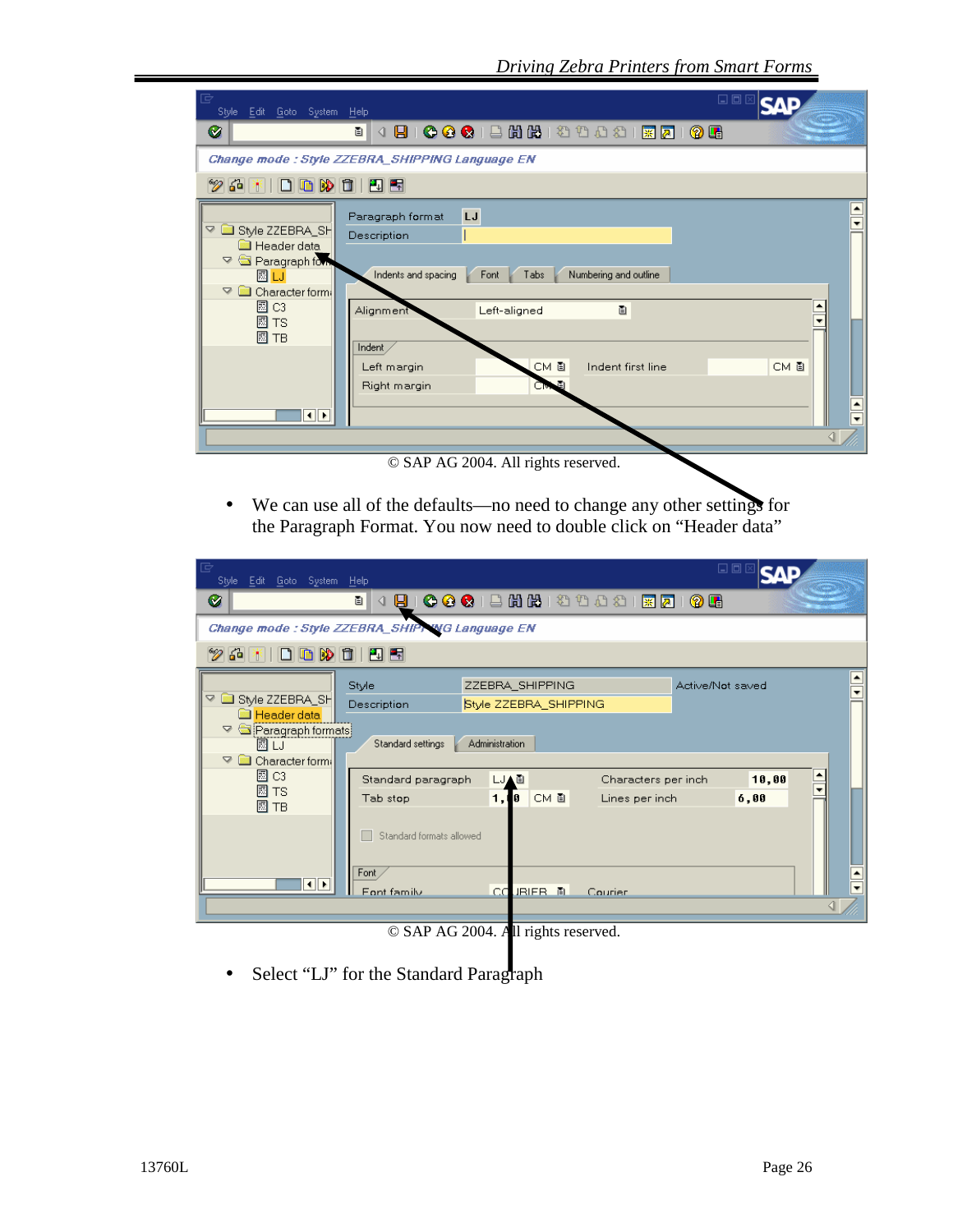#### **We now need to save our Smart Style:**

• Press the "Save" Icon

| Create Object Directory Entry                                   |                                     |  |  |  |  |
|-----------------------------------------------------------------|-------------------------------------|--|--|--|--|
| R3TR SSST ZZEBRA_SHIPPING<br>Object                             |                                     |  |  |  |  |
|                                                                 |                                     |  |  |  |  |
| Attributes                                                      |                                     |  |  |  |  |
| Development class                                               | 日                                   |  |  |  |  |
| Person responsible                                              | <b>KMOIR</b>                        |  |  |  |  |
|                                                                 |                                     |  |  |  |  |
| Original system                                                 | <b>DM1</b>                          |  |  |  |  |
| Original language                                               | <b>EN</b> English                   |  |  |  |  |
|                                                                 |                                     |  |  |  |  |
|                                                                 |                                     |  |  |  |  |
| Local object $\ \mathcal{R}\ $ Lock overview $\ \mathbf{B}\ $ X |                                     |  |  |  |  |
|                                                                 | © SAP AG 2004. All rights reserved. |  |  |  |  |

- Press "Local object"
- You now need to Select "Style | Activate" from the main menu.

You have now successfully created and activated your Smart Styles.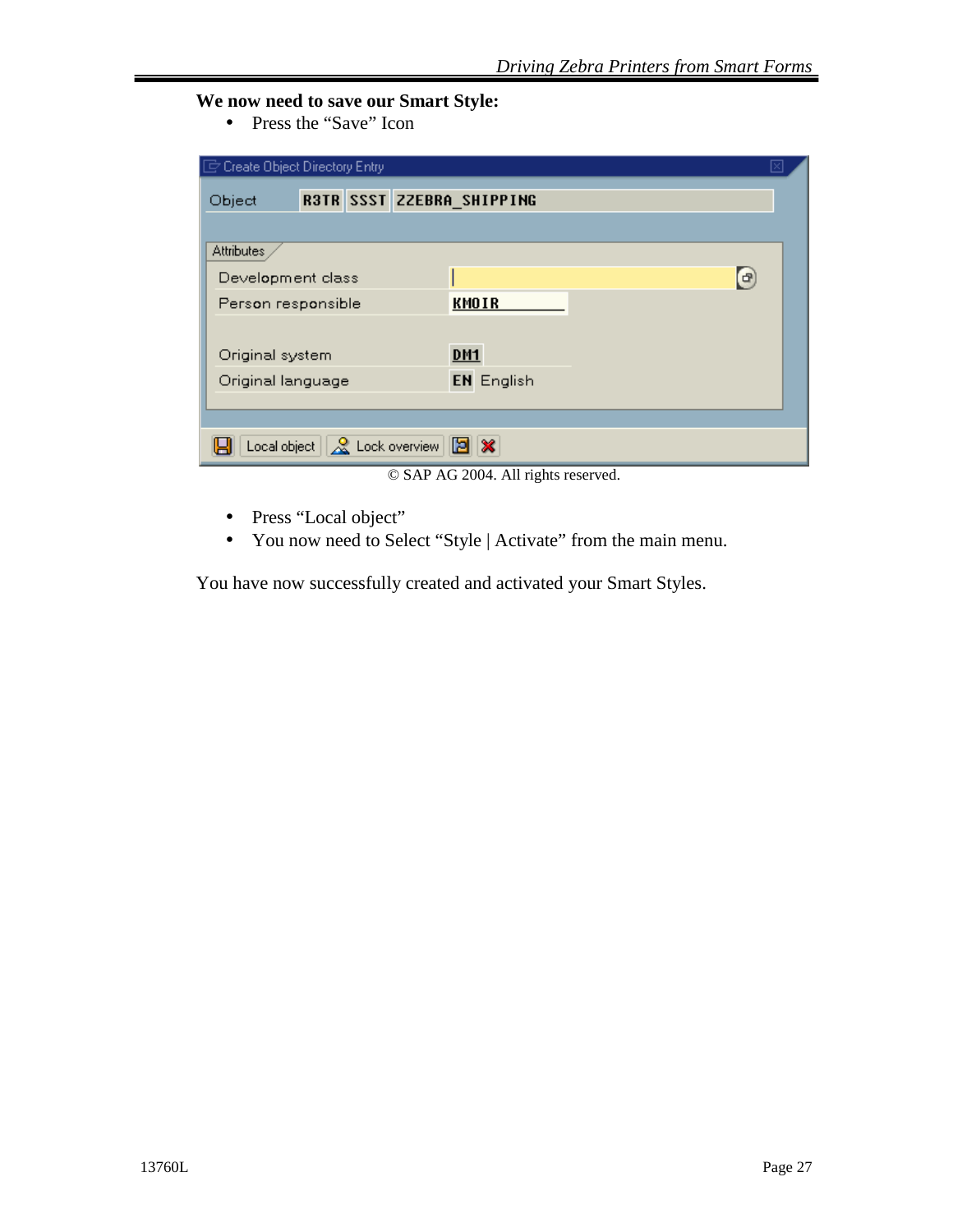### **Laying out the Smart Form**

Start the "Smart Forms" transaction by entering */n*SMART FORMS in the command line text box located just below the menu bar of the current active window of mySAP Business Suite system. Press the *<Ente*r> key or click on the check box adjacent to the command line text box entry.

|                                      | Ò<br>/nSMARTFORMS                                     |            |
|--------------------------------------|-------------------------------------------------------|------------|
| Smart Forms Edit Eldo Litilities     | o<br>System Help                                      | <b>SAP</b> |
| ø<br>SAP Smort Forms: Jobal Screen   | 5<br><b>48 000 DEE STAD</b><br>回回 發展                  |            |
| <b>石沙百里</b>                          |                                                       |            |
| $4.7 \mu m$<br>$-200$<br>Test module | Þ<br><b>ZZEBRA FBRM</b>                               | ۰<br>٠     |
| Set.<br><b>Digitar</b>               | $\Box$<br>$\overline{\phantom{a}}$<br>Dayte<br>Change |            |
|                                      |                                                       | ٠          |

© SAP AG 2004. All rights reserved.

• Enter the name "ZZEBRA\_FORM" as the Form and press Create button.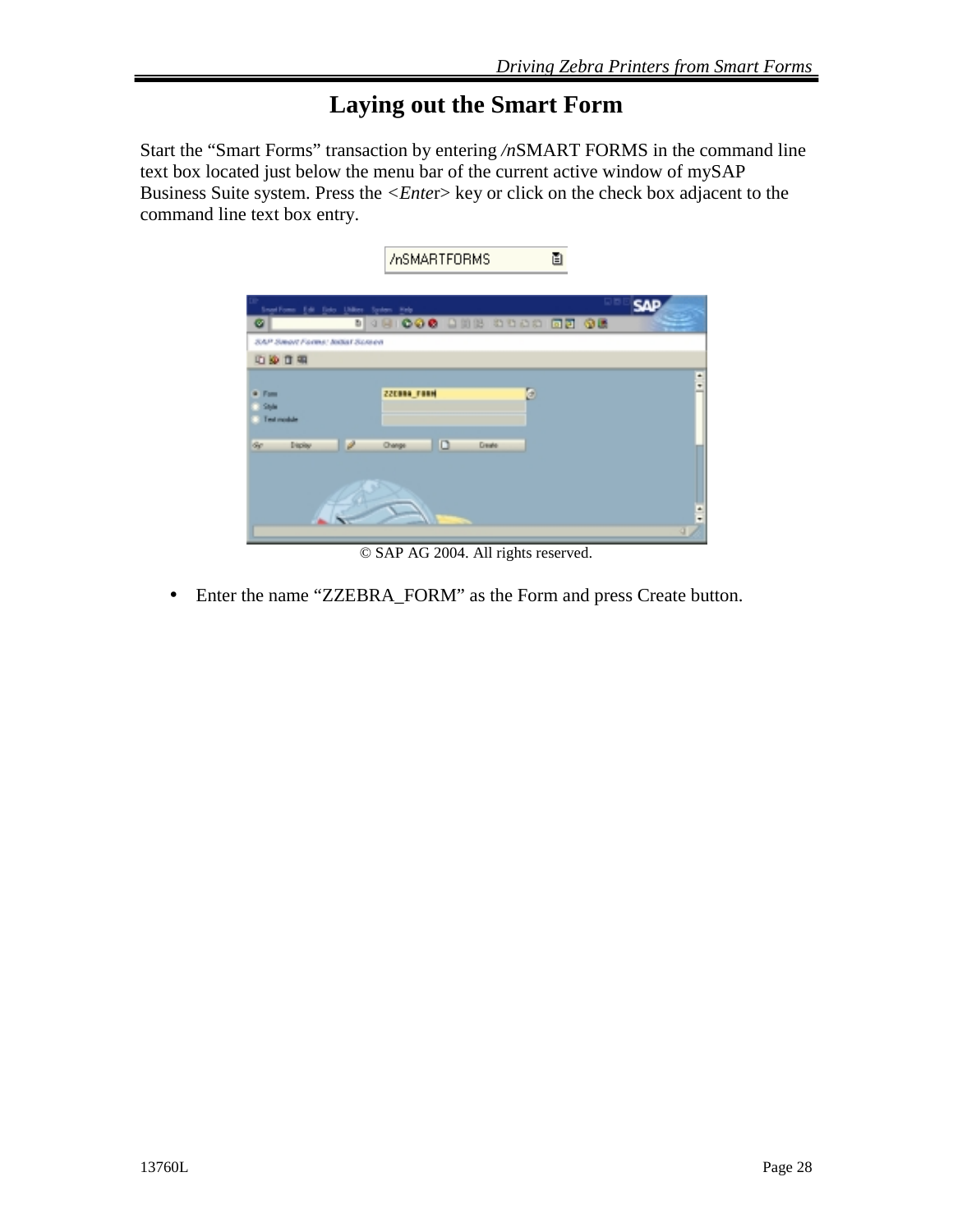#### **Map to Smart Style**

You should now see a screen similar to that below:

| Form Edit Goto Utilities Environment System Help                                                                     |                                                  |                                       |                           |                                           |                        | 니미                       |                                        |
|----------------------------------------------------------------------------------------------------------------------|--------------------------------------------------|---------------------------------------|---------------------------|-------------------------------------------|------------------------|--------------------------|----------------------------------------|
| Ø<br>$\mathbf{B}$ i<br>画<br>$\triangleleft$                                                                          |                                                  | <b>60018680000180106</b>              |                           |                                           |                        |                          |                                        |
| <b>SAP Form Builder: Change Form ZZEBRA_FORM</b>                                                                     |                                                  |                                       |                           |                                           |                        |                          |                                        |
| 国图图图→Form Painter<br>66<br>PK.                                                                                       |                                                  |                                       |                           |                                           |                        |                          |                                        |
| <b>DE Form ZZEBRA_FORM</b>                                                                                           | Form                                             | ZZEBRA FORM                           | $\triangle$<br>₹          | 星                                         | $\Box$                 | $\mathbb{R} \mathbb{Q} $ | $39%$ a $\mathbb{Q}$ $\mathbb{Q}$<br>Ħ |
| $\nabla$ <b>a</b> Global settings                                                                                    | Description                                      | New form                              |                           |                                           |                        |                          |                                        |
| Form attributes<br>For pterface<br>Glob definitions<br>$\nabla$ $\Box$ Pages and windows<br><b>D</b> SPAGE1 New page | General attributes<br>Created by                 | <b>Output options</b><br><b>KMOIR</b> |                           | E<br>S<br>٠<br>٠<br>$\overline{a}$<br>100 | $\cdots$               | .<br>MAIN<br>Ø           |                                        |
|                                                                                                                      | Date                                             | 24.09.2004                            |                           | $\overline{\phantom{a}}$<br>٠             |                        |                          |                                        |
|                                                                                                                      | Time<br>Development class<br>Language attributes | 09:41:55                              |                           | Š<br>Ε<br>200                             |                        |                          |                                        |
|                                                                                                                      |                                                  | EN                                    |                           |                                           |                        |                          |                                        |
|                                                                                                                      | Language<br>Translate                            |                                       |                           | $-250$                                    |                        |                          |                                        |
|                                                                                                                      | to all languages                                 |                                       |                           |                                           |                        |                          |                                        |
|                                                                                                                      | to selected languages                            |                                       |                           |                                           |                        | .<br>.                   |                                        |
|                                                                                                                      | o do not translate                               |                                       |                           |                                           |                        |                          |                                        |
|                                                                                                                      |                                                  |                                       |                           |                                           |                        |                          |                                        |
|                                                                                                                      | $\overline{1}$                                   |                                       | ٠<br>$\overline{\bullet}$ |                                           | $\left  \cdot \right $ |                          | $\overline{\bullet}$                   |
|                                                                                                                      |                                                  |                                       |                           |                                           |                        |                          | $\triangleleft$                        |

© SAP AG 2004. All rights reserved.

• We now need to map our Smart Style to this Form. Double click on Form attributes.

| 19<br>Form Edit Goto Utilities Environment System Help                       |                                                 |                         |                 |            | 口回区<br>SΔ            |
|------------------------------------------------------------------------------|-------------------------------------------------|-------------------------|-----------------|------------|----------------------|
| Ø                                                                            | 4 8 1 0 0 0 1 3 4 5 6 7 8 9 70 8 70 8 70 8<br>面 |                         |                 |            |                      |
| <b>SAP Form Builder: Change Form ZZEBRA_FORM</b>                             |                                                 |                         |                 |            |                      |
| 品米国 日日<br>l <sup>E</sup> z                                                   | Form Painter                                    |                         |                 |            |                      |
| Form ZZEBRA_FOR<br>$\triangledown$<br>$\triangledown$ $\Box$ Global settings | Form<br>Description                             | ZZEBRA FORM<br>New form |                 | Inactive   |                      |
| Form attribute<br>Form interface<br>Global definiti                          |                                                 |                         |                 |            |                      |
| $\nabla$ $\Box$ Pages and windc<br>▽ 2 %PAGE1 Ne                             | General attributes                              | Output options          |                 |            |                      |
| D D MAIN Mai<br><b>▽ □ %WINDO</b>                                            | Page format                                     |                         | DINA4           |            |                      |
| <b>Z</b> %TEX                                                                | Characters per inch                             |                         | 10,00           |            |                      |
|                                                                              | Lines per inch                                  |                         | 6,00            |            |                      |
|                                                                              | Style                                           |                         | ZZEBRA_SHIPPING | $\bigcirc$ |                      |
|                                                                              | XSF output<br>□ XSF output active               |                         |                 |            |                      |
|                                                                              | Output mode<br>Output device                    |                         |                 |            |                      |
| $\overline{\bullet}$                                                         | $\overline{\mathbf{1}}$                         |                         |                 |            | $\overline{\bullet}$ |
|                                                                              |                                                 |                         |                 |            |                      |

© SAP AG 2004. All rights reserved.

- Press the "Output Options" TAB
- Enter "ZZEBRA\_SHIPPING" as the Style name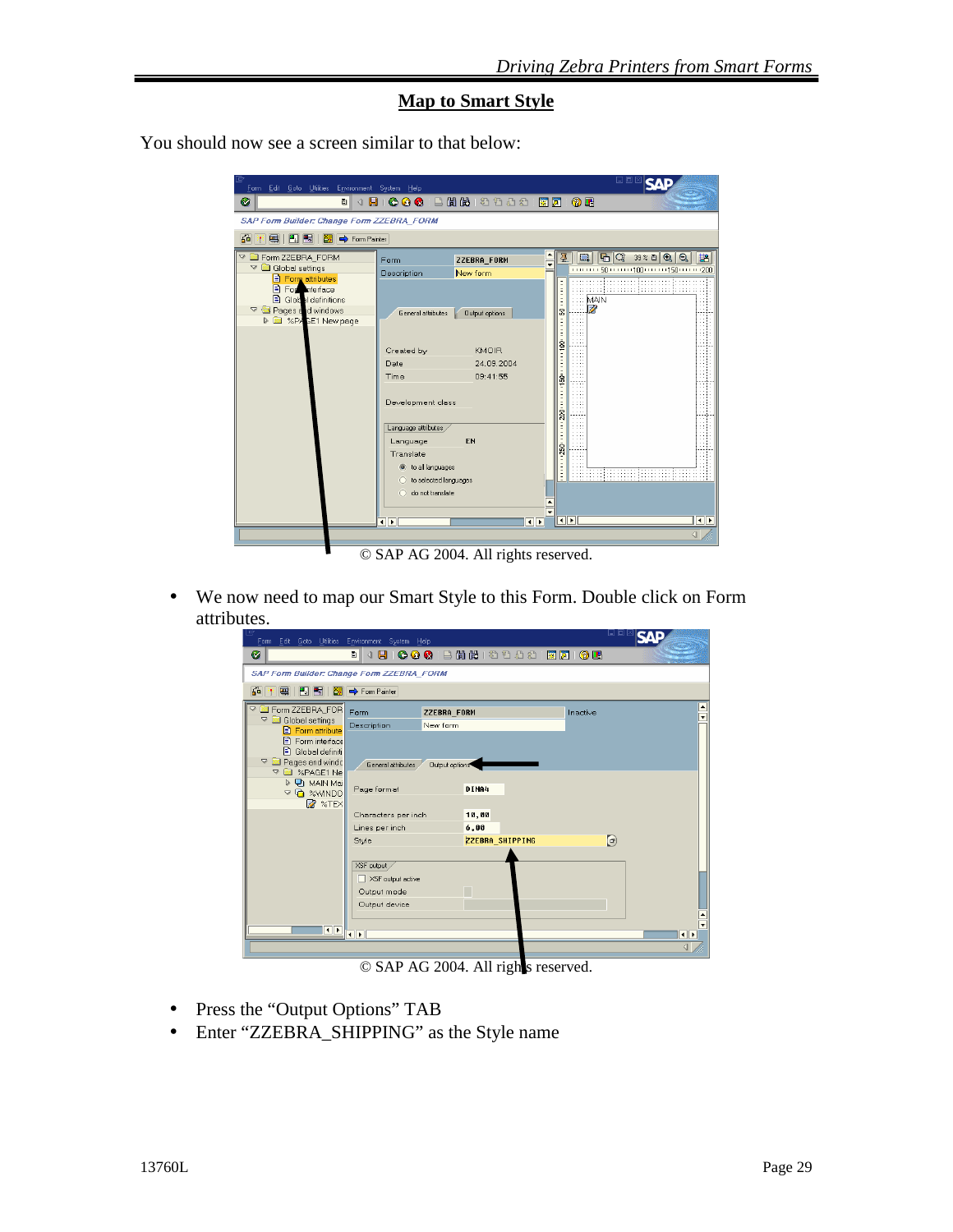

- Click on the Main Window
- Press the Output Options TAB (if not already active)
- Change the Left margin and Upper margin to 0 (Zero)
- Change the Width and Height to that of the Label Size (It is actually safer, to avoid SAP automatically moving fields, to ensure that this is bigger than the actual label)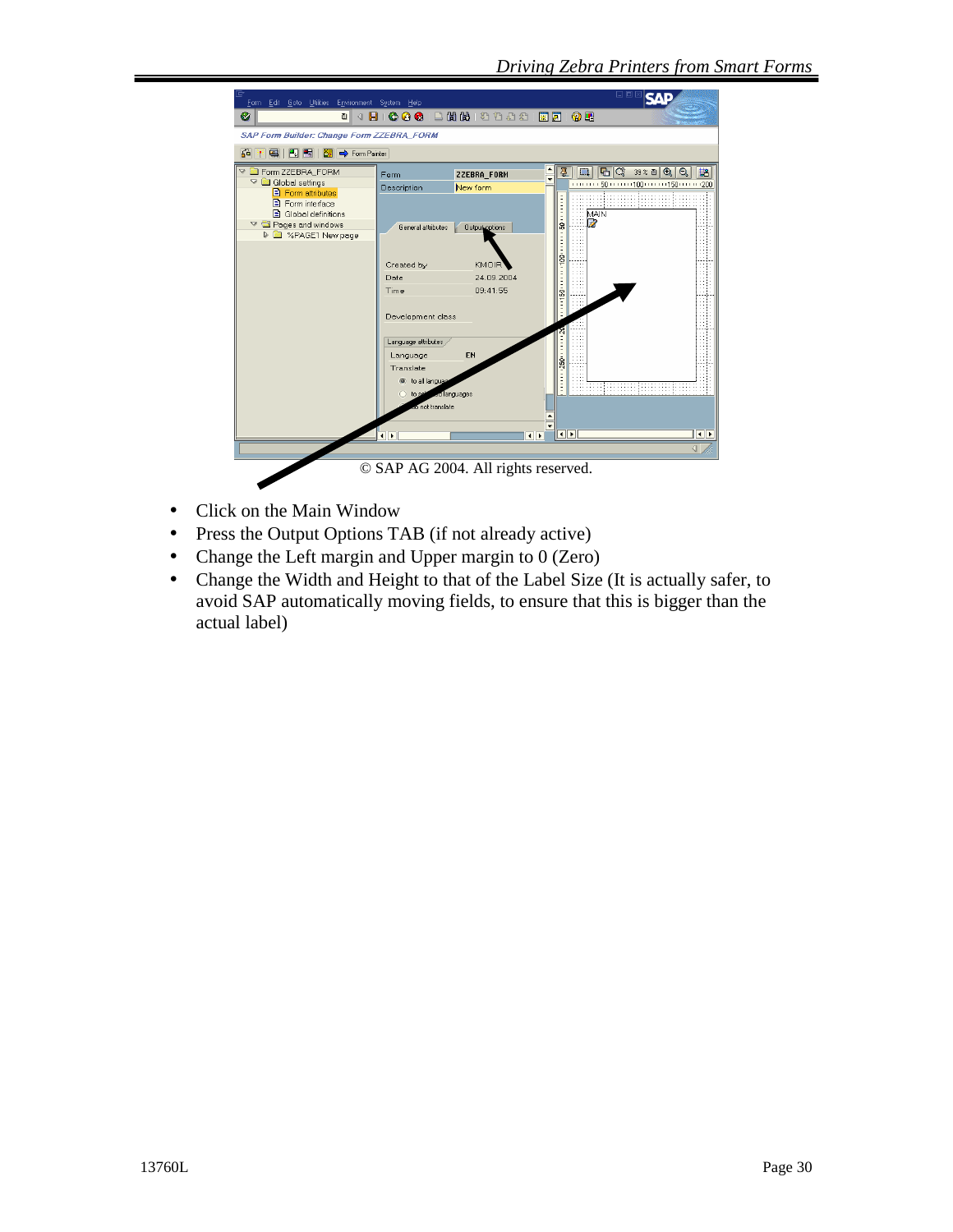| Form Edit Goto Utilities Environment System Help                        |                                      |            |        |                      |                          |                |              | 니包 |                                               |                  |                      |
|-------------------------------------------------------------------------|--------------------------------------|------------|--------|----------------------|--------------------------|----------------|--------------|----|-----------------------------------------------|------------------|----------------------|
| Ø<br>$\blacksquare$                                                     |                                      |            |        |                      |                          |                |              |    |                                               |                  |                      |
| <b>SAP Form Builder: Change Window MAIN</b>                             |                                      |            |        |                      |                          |                |              |    |                                               |                  |                      |
| 国日日<br>B <sub>2</sub> → Form Painter<br>Кà.                             |                                      |            |        |                      |                          |                |              |    |                                               |                  |                      |
| <b>D</b> Form ZZEBRA_FORM                                               | MAIN<br>Window                       |            |        |                      |                          | 星              | ■            | E  | $39 \times 10$ Q Q                            |                  | l ta                 |
| C Global settings<br>■ Form attributes                                  | Main window<br>Description           |            |        |                      |                          |                |              |    | 50 <del>*******</del> 100*******150*******200 |                  |                      |
| Form interface                                                          |                                      |            |        |                      |                          |                | MAIN<br>12   |    |                                               |                  |                      |
| Global definitions                                                      |                                      |            |        |                      |                          |                |              |    |                                               |                  |                      |
| $\triangledown$ $\blacksquare$ Pages and windows<br>▽ ■ %PAGE1 New page | General attributes<br>Output options | Conditions |        |                      |                          | s              |              |    |                                               |                  |                      |
| D D MAIN Main window                                                    |                                      |            |        |                      |                          |                |              |    |                                               |                  |                      |
|                                                                         | Position and size<br>Left margin     | CM         | Width  |                      | 10,00                    | Ş              |              |    |                                               |                  |                      |
|                                                                         | Upper margin                         | CМ         | Height |                      | 15,00                    |                |              |    |                                               |                  |                      |
|                                                                         |                                      |            |        |                      |                          |                |              |    |                                               |                  |                      |
|                                                                         | Box and shading                      |            |        |                      |                          | $-158$         | uuuuuu aaaaa |    |                                               |                  |                      |
|                                                                         | Line /                               |            |        | Shading              |                          |                |              |    |                                               |                  |                      |
|                                                                         | $\Box$ Line with                     |            |        | Gray value           |                          | 200            |              |    |                                               |                  |                      |
|                                                                         | Width                                | 0,00       | PT     | $(0\% = not filled)$ |                          |                |              |    |                                               |                  |                      |
|                                                                         | vertical spacing                     | 0,00       | CM     |                      |                          | $-250$         |              |    |                                               |                  |                      |
|                                                                         | horizontal spacing                   | 0,00       | CM     |                      |                          |                |              |    |                                               |                  |                      |
|                                                                         | Always draw box and shading          |            |        |                      |                          | Ē              |              |    |                                               |                  |                      |
|                                                                         |                                      |            |        |                      |                          |                |              |    |                                               |                  |                      |
|                                                                         |                                      |            |        |                      |                          | $\overline{1}$ |              |    |                                               |                  |                      |
|                                                                         | $\overline{\mathbf{1}}$              |            |        |                      | $\left\  \cdot \right\ $ |                |              |    |                                               |                  | $\overline{\bullet}$ |
|                                                                         |                                      |            |        |                      |                          |                |              |    |                                               | $\left  \right $ |                      |
|                                                                         | © SAP AG 2004. All rights reserved.  |            |        |                      |                          |                |              |    |                                               |                  |                      |

**Add Text and Bar Code Fields**

© SAP AG 2004. All rights reserved.

- Press the right mouse button on "MAIN Main Window" tree
- Select "Create | Window". We are basically going to create a separate Window for each field, in the Main Window (think of the Main Window as the Label)



© SAP AG 2004. All rights reserved.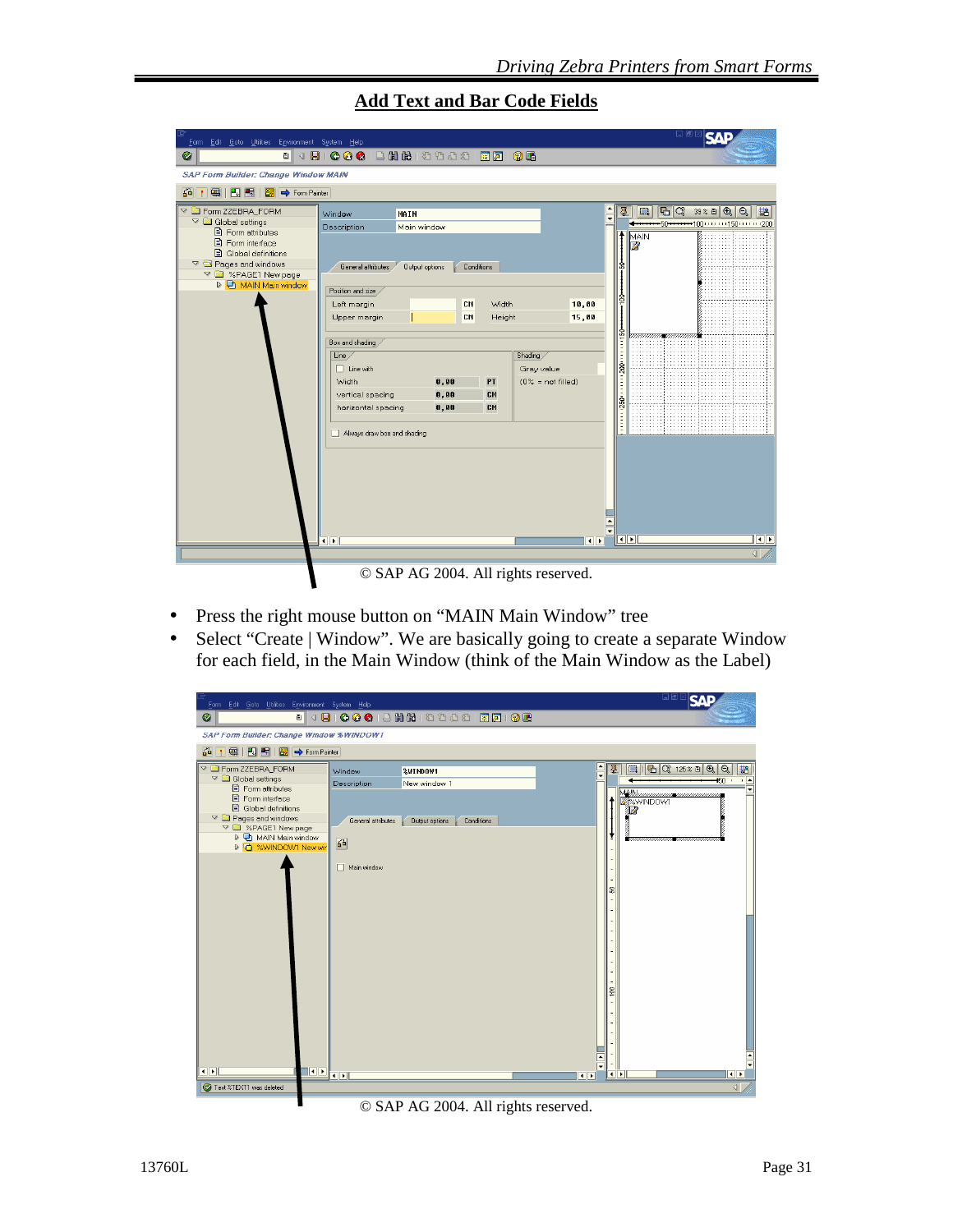- Press the right mouse button on "%Windows1 New Window" tree
- Select "Create | Text".
- Press the "General Attributes" TAB (if needed)

| Form Edit Goto Utilities Environment System Help<br>Ø                                                                                                                                                                                                                                |                                                                                                                                                                                                         |                                                                                                                |                                        |                      |    |                                                                                               | 口固                                                                                                                   |                         |
|--------------------------------------------------------------------------------------------------------------------------------------------------------------------------------------------------------------------------------------------------------------------------------------|---------------------------------------------------------------------------------------------------------------------------------------------------------------------------------------------------------|----------------------------------------------------------------------------------------------------------------|----------------------------------------|----------------------|----|-----------------------------------------------------------------------------------------------|----------------------------------------------------------------------------------------------------------------------|-------------------------|
| <b>SAP Form Builder: Change Text %TEXT1</b>                                                                                                                                                                                                                                          |                                                                                                                                                                                                         |                                                                                                                |                                        |                      |    |                                                                                               |                                                                                                                      |                         |
| 6 米国   日   日   图   → Form Painter                                                                                                                                                                                                                                                    |                                                                                                                                                                                                         |                                                                                                                |                                        |                      |    |                                                                                               |                                                                                                                      |                         |
| ▽ ■ Form ZZEBRA_FORM<br>$\nabla$ $\Box$ Global settings<br><b>B</b> Form attributes<br>Form interface<br>B Global definitions<br>$\triangledown$ $\blacksquare$ Pages and windows<br>▽ ■ %PAGE1 New page<br>D D MAIN Main window<br>▽ □ %WINDOW1 New wir<br><b>Z</b> %TEXT1 New text | Text<br>Description<br>General attributes<br>Text type<br>Text node<br><sup>®</sup> New paragraph<br>$\bigcirc$ New line<br>Append directly<br>$\mathbb{X}$<br>즓<br>Paragraph formats<br>$\blacksquare$ | <b>%TEXT1</b><br>New text 1<br>Output options<br><b>Conditions</b><br>Text element<br>画<br>B 图 图 图 图 69Formats | <b>D</b> Formats<br>Character for nats |                      | l٠ | 星<br>IE.<br>ummu mmmm<br>%WINDOW1<br>annum annum.<br>Š<br>š.<br>$-159$<br>ġ<br>mana 1250 mana | $ \mathbf{F}_1  \mathbf{G}  \propto 39\times 10^{-4}  \mathbf{G}_1   \mathbf{H}_2 $<br>$+100$ (and a 150 cm and 200) |                         |
| $\blacksquare$                                                                                                                                                                                                                                                                       | $\overline{\bullet}$                                                                                                                                                                                    |                                                                                                                |                                        | $\overline{\bullet}$ |    | $\overline{\mathbf{E}}$                                                                       |                                                                                                                      | $\overline{\mathbb{R}}$ |
|                                                                                                                                                                                                                                                                                      |                                                                                                                                                                                                         |                                                                                                                |                                        |                      |    |                                                                                               |                                                                                                                      | ◁                       |
| Enter "Date: "<br>Press the "insert field icon"                                                                                                                                                                                                                                      |                                                                                                                                                                                                         | © SAP AG 2004. All rights reserved.                                                                            |                                        |                      |    |                                                                                               |                                                                                                                      |                         |
| $\bar{\boxdot}$ Insert Fields                                                                                                                                                                                                                                                        |                                                                                                                                                                                                         |                                                                                                                |                                        |                      |    |                                                                                               |                                                                                                                      |                         |

| inser reige  | ادعا                        |
|--------------|-----------------------------|
| Fields       | <b>&amp;SYST-DATUM&amp;</b> |
|              |                             |
|              |                             |
|              |                             |
|              |                             |
| $\sqrt{H}$ x |                             |
|              |                             |

© SAP AG 2004. All rights reserved.

Enter "&SYST-DATUM&" in the Text Editor box above (System Date) Press OK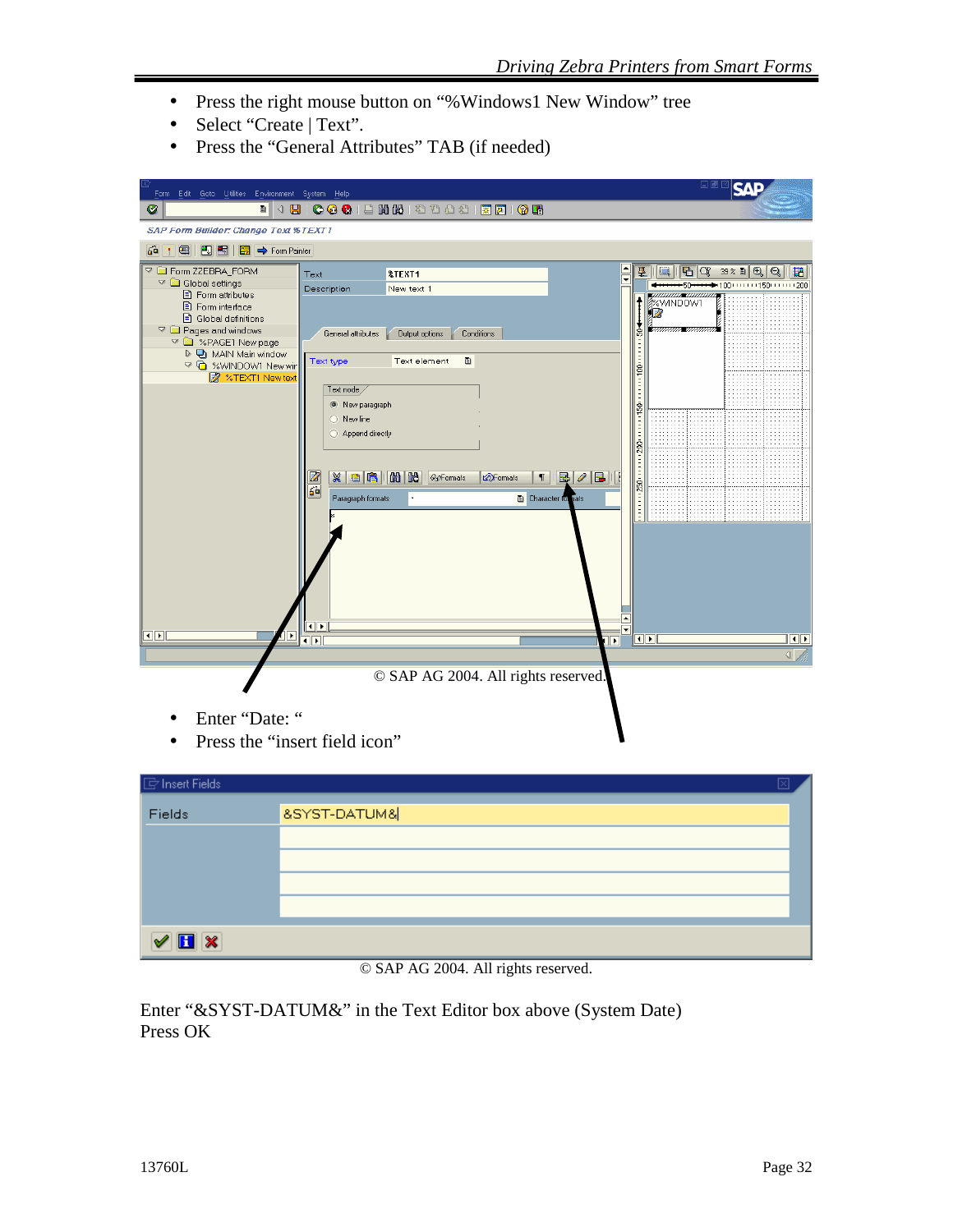| Form Edit Goto Utilities Environment System Help                                                                                                                                                                                                                                                                                                                                                                                                                                                                                                                                                                                                                                                                                                         | 口回区                                                                                                                                                                                                                                             |
|----------------------------------------------------------------------------------------------------------------------------------------------------------------------------------------------------------------------------------------------------------------------------------------------------------------------------------------------------------------------------------------------------------------------------------------------------------------------------------------------------------------------------------------------------------------------------------------------------------------------------------------------------------------------------------------------------------------------------------------------------------|-------------------------------------------------------------------------------------------------------------------------------------------------------------------------------------------------------------------------------------------------|
| <b>00012HH</b> 39931 RAI 90<br>Ø<br>4 H<br>O I                                                                                                                                                                                                                                                                                                                                                                                                                                                                                                                                                                                                                                                                                                           |                                                                                                                                                                                                                                                 |
| <b>SAP Form Builder: Change Text %TEXT1</b>                                                                                                                                                                                                                                                                                                                                                                                                                                                                                                                                                                                                                                                                                                              |                                                                                                                                                                                                                                                 |
| 国间围<br>6 <sup>2</sup><br>Form Painter<br>lš.                                                                                                                                                                                                                                                                                                                                                                                                                                                                                                                                                                                                                                                                                                             |                                                                                                                                                                                                                                                 |
| <b>D</b> Form ZZEBRA FORM<br><b>&amp;TEXT1</b><br>Text<br>$\triangledown$ $\Box$ Global settings<br>Description<br>New text 1<br>Form attributes<br>Form interface<br>Global definitions<br>$\nabla$ $\Box$ Pages and windows<br>General attributes<br>Conditions<br>Output options<br>▽ ■ %PAGE1 New page<br>D D MAIN Main window<br>圁<br>Text element<br>Text type<br>▽ □ %WINDOW1 New wir<br><b>Z</b> %TEXT1 New text<br>Text node<br><sup>®</sup> New paragraph<br>$\bigcirc$ New line<br>Append directly<br><b>THE REAL Seconds</b><br>自唱<br>$B$ / $B$ $\mid$<br>$\blacksquare$<br>$\mathbb{X}$<br><b>DFormats</b><br>$\P$<br>品<br>Paragraph formats<br>Character formats<br>Date: &SYST-DATUM&<br>TB HELVE 24pt<br>TS HELVE 12pt<br>$\blacksquare$ | $\triangle$<br>$ E $ $Q$<br>28% 图     <br>星<br>H ( )   <br>$\overline{\phantom{a}}$<br>$50 - 100$<br>150<br>200<br><b>Extra Communication</b><br><b>Britain Communication</b><br>š<br>ŝ,<br>3<br>200<br>250<br>C3 Code 39 20mm High 0.25 Narrow |
| $\overline{\bullet}$<br>$\overline{\bullet}$<br>$\overline{1}$<br>$\overline{\bullet}$                                                                                                                                                                                                                                                                                                                                                                                                                                                                                                                                                                                                                                                                   | ٠<br><b>III</b><br>$\overline{\bullet}$                                                                                                                                                                                                         |
|                                                                                                                                                                                                                                                                                                                                                                                                                                                                                                                                                                                                                                                                                                                                                          | $\left  \right $                                                                                                                                                                                                                                |

© SAP AG 2004. All rights reserved.

- Select highlight "Date: &SYST-DATUM& by dragging over it. You could make this a multi-line field (paragraph).
- Pick Character Format "TS HELVE 12 PT". You can pick any text or bar code style that you have created. Bar codes will just show as text on this screen.

You now can repeat the above process for each field you need to add. Remember to create a separate Window with a separate Node for Each Field (otherwise they will all align under each other)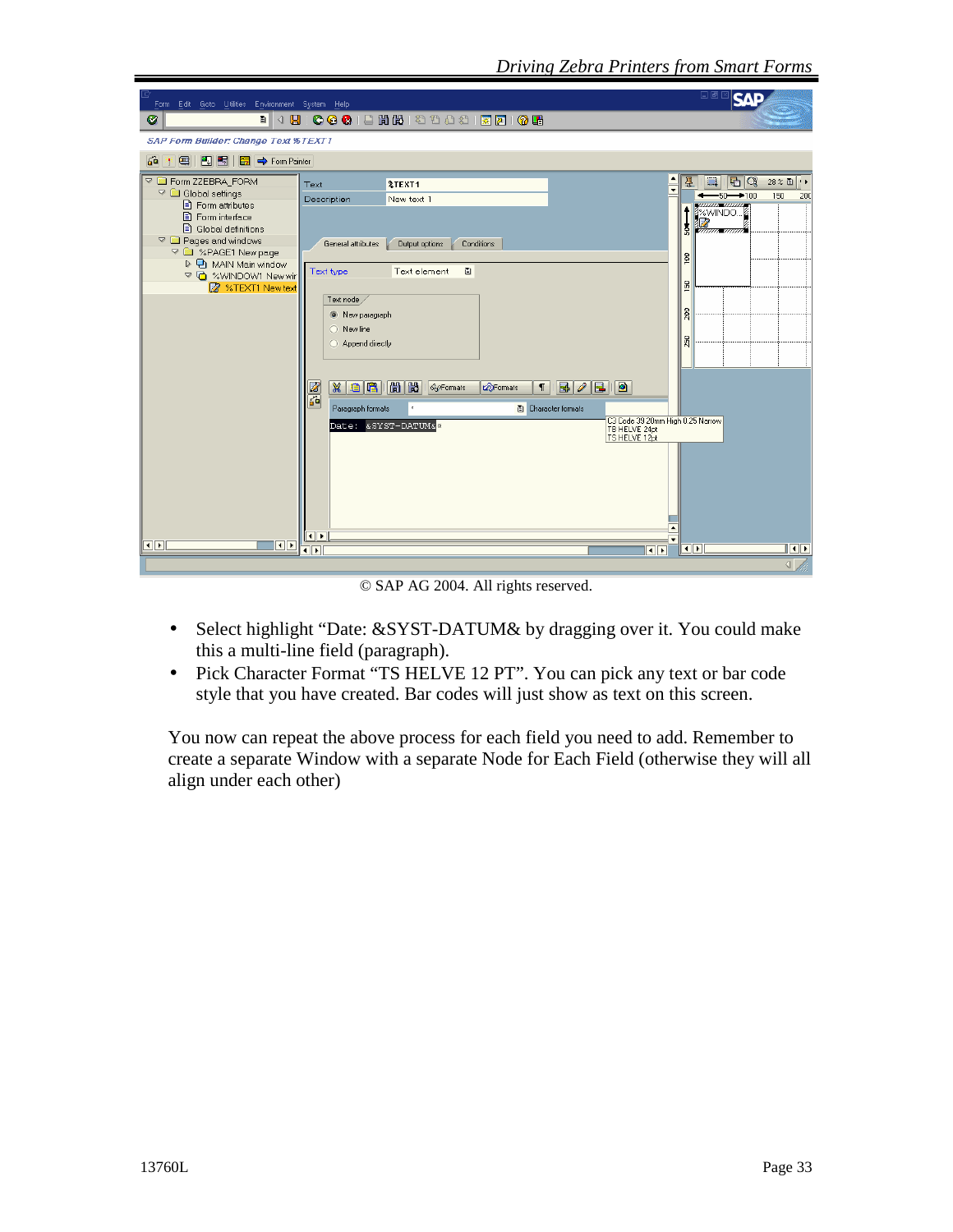#### **Add Lines and Boxes**

You should now see a screen similar to that below:

| Ġ<br>Form Edit Goto Utilities Environment System Help                                                                                                                                                                                                                                 | 口回区                                                                                                                                                                                                                                                                                                                                                                                                                                                                                                                                                                                                          | SΛ                                                                                                                                                                        |
|---------------------------------------------------------------------------------------------------------------------------------------------------------------------------------------------------------------------------------------------------------------------------------------|--------------------------------------------------------------------------------------------------------------------------------------------------------------------------------------------------------------------------------------------------------------------------------------------------------------------------------------------------------------------------------------------------------------------------------------------------------------------------------------------------------------------------------------------------------------------------------------------------------------|---------------------------------------------------------------------------------------------------------------------------------------------------------------------------|
| Ø                                                                                                                                                                                                                                                                                     | 8 4 8 6 4 8 8 8 8 8 8 9 8 8 8 8 8 8 8 8 8                                                                                                                                                                                                                                                                                                                                                                                                                                                                                                                                                                    |                                                                                                                                                                           |
| <b>SAP Form Builder: Change Text %TEXT1</b>                                                                                                                                                                                                                                           |                                                                                                                                                                                                                                                                                                                                                                                                                                                                                                                                                                                                              |                                                                                                                                                                           |
| 6米国图图<br>$\frac{X}{22}$ $\Rightarrow$ Form Painter                                                                                                                                                                                                                                    |                                                                                                                                                                                                                                                                                                                                                                                                                                                                                                                                                                                                              |                                                                                                                                                                           |
| The Form ZZEBRA_FORM<br>C Global settings<br>■ Form attributes<br>■ Form interface<br>Global definitions<br>$\triangledown$ $\blacksquare$ Pages and windows<br>▽ ■ %PAGE1 New page<br>D D MAIN Main window<br>▽ G WINDOW1 New wir<br><b>Z</b> %TEXT1 New text<br>$\blacksquare$<br>٠ | <b>&amp;TEXT1</b><br>Text<br>Description<br>New text 1<br>General attributes<br>Conditions<br>Output options<br>Ū<br>Text type<br>Text element<br>Text node<br><sup>O</sup> New paragraph<br>$\bigcirc$ New line<br>◯ Append directly<br>$\frac{ \mathcal{B}  \mathcal{B}  \mathcal{B} }{ \mathcal{B}  \mathcal{B} }$<br>$\boxed{\circ}$<br>$\frac{Z}{\mathbf{a}}$<br><b>S</b> Formats<br><b>D</b> Formats<br>$B$ / $B$<br>$\P$<br>Paragraph formats<br><b>A</b> Character formats<br>C3 Code 39 20mm High 0.25 Nar 图<br>&SYST-DATUM&*<br><b>ITE.</b><br>$\overline{\mathbf{t}}$<br>$\overline{\bullet}$<br> | ٠<br>星<br>$\mathbb{E} \mathbb{C}$<br>m<br>$\overline{\phantom{a}}$<br>-50-<br>$+100$<br><b>EXWIND</b><br>Banzanak<br>ģ<br>Set<br>50<br>200<br>250<br>$\overline{\bullet}$ |
|                                                                                                                                                                                                                                                                                       |                                                                                                                                                                                                                                                                                                                                                                                                                                                                                                                                                                                                              | $\left  \right $                                                                                                                                                          |
|                                                                                                                                                                                                                                                                                       |                                                                                                                                                                                                                                                                                                                                                                                                                                                                                                                                                                                                              |                                                                                                                                                                           |

© SAP AG 2004. All rights reserved.

- Press the right mouse button on "MAIN Main Window" tree
- Select "Create | Window
- Press the "Output options" TAB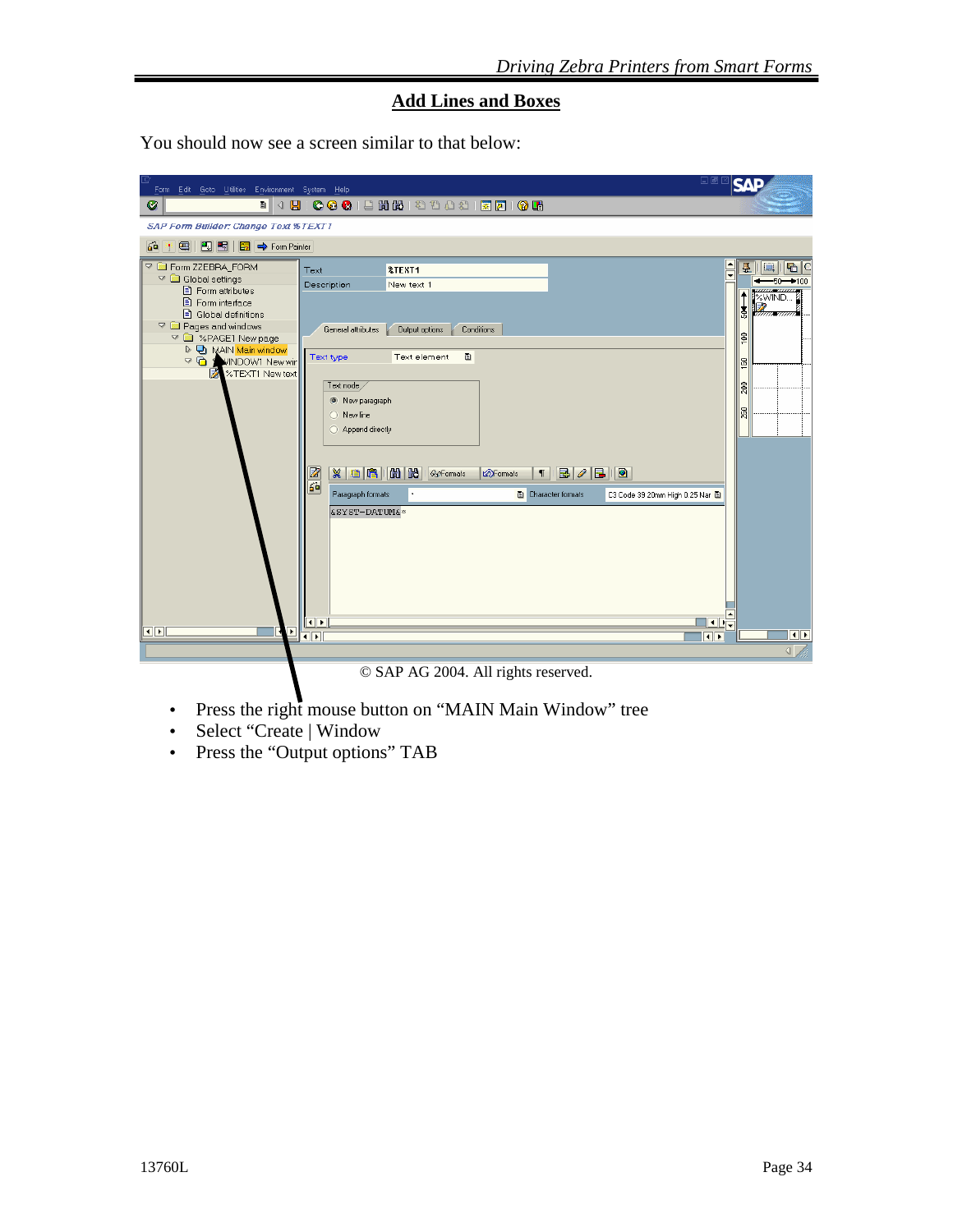| Ø<br>面<br>4 B<br><b>SAP Form Builder: Change Window %WINDOW2</b><br>国 岡 園<br>Form Painter<br>晶米<br>店に<br>The Form ZZEBRA FORM<br>L.J<br>Window<br>%WINDOW2<br>$\heartsuit$ $\Box$ Global settings<br>50<br>100<br>New window 2<br>Description<br>Form attributes<br><b>EXAMPLE</b><br>Form interface<br>■ Global definitions<br>S<br>$\nabla$ $\Box$ Pages and windows<br>General attributes<br>Conditions<br><b>Output options</b><br>$\frac{8}{2}$<br>▽ ■ %PAGE1 New page<br>D D MAIN Main window<br>Position and size<br>D G %WINDOW2 New wir<br>S.<br>Left margin<br>cн<br>Width<br>2,00<br>CM<br>▽ G %WINDOW1 New wir<br>X %TEXT1 New text<br>Upper margin<br>Height<br>2,00<br>CM<br>SØZ<br>CМ<br>250<br>Box and shading<br>Shading<br>Line<br>$\boldsymbol{\mathsf{z}}$<br>$\sqrt{\phantom{a}}$ Line with<br>Gray value<br>PT<br>Width<br>$\overline{2}$<br>$(0\% = not filled)$<br>CM<br>vertical spacing<br>CM<br>horizontal spacing<br>Always draw box and shading<br>$\overline{ \cdot }$<br>$\left  \cdot \right $<br>$\overline{ \cdot }$<br>$\overline{1}$<br>$\overline{\bullet}$ | Form Edit Goto Utilities Environment System Help | 口回                   |
|--------------------------------------------------------------------------------------------------------------------------------------------------------------------------------------------------------------------------------------------------------------------------------------------------------------------------------------------------------------------------------------------------------------------------------------------------------------------------------------------------------------------------------------------------------------------------------------------------------------------------------------------------------------------------------------------------------------------------------------------------------------------------------------------------------------------------------------------------------------------------------------------------------------------------------------------------------------------------------------------------------------------------------------------------------------------------------------------------|--------------------------------------------------|----------------------|
|                                                                                                                                                                                                                                                                                                                                                                                                                                                                                                                                                                                                                                                                                                                                                                                                                                                                                                                                                                                                                                                                                                  |                                                  |                      |
|                                                                                                                                                                                                                                                                                                                                                                                                                                                                                                                                                                                                                                                                                                                                                                                                                                                                                                                                                                                                                                                                                                  |                                                  |                      |
|                                                                                                                                                                                                                                                                                                                                                                                                                                                                                                                                                                                                                                                                                                                                                                                                                                                                                                                                                                                                                                                                                                  |                                                  |                      |
|                                                                                                                                                                                                                                                                                                                                                                                                                                                                                                                                                                                                                                                                                                                                                                                                                                                                                                                                                                                                                                                                                                  |                                                  |                      |
|                                                                                                                                                                                                                                                                                                                                                                                                                                                                                                                                                                                                                                                                                                                                                                                                                                                                                                                                                                                                                                                                                                  |                                                  | $\blacktriangleleft$ |

© SAP AG 2004. All rights reserved.

- Enable/check the "Line width" checkbox
- Enter Point size of line width (or change units of measurement)
- Enable "Always draw box and shading"
- Enter 100 for "Gray Value" if you want a solid box (leave as blank or 0 for lines or boxes)

You need to create a separate Window for each box you wish to draw. You can also draw boxes around any existing Window used for text, bar codes or graphics.

For Text Reversing we advise that you select the "Output options" TAB of the "Text Node", not the Window. You will also have to enable field reversing via "Tips and Tricks: Printer Setting" (page 48): **S\_LZPL\_SETUP** and enter **'^LRY'**

See "Tips and Tricks: Lines and Boxes" on page 43 for more information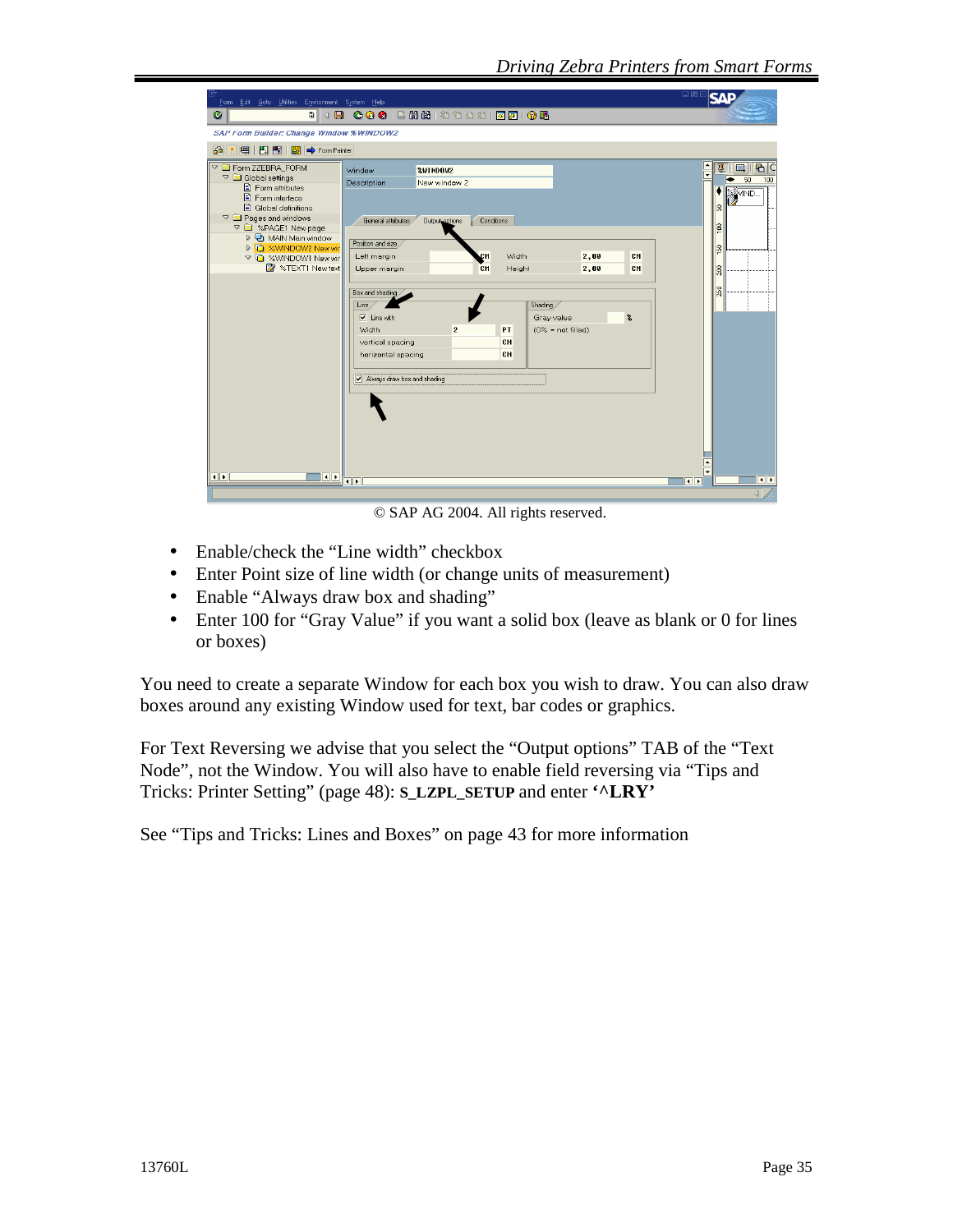#### **Add Logos/Graphics**

You should now see a screen similar to that below:

| 口回区<br>Ġ<br>Form Edit Goto Utilities Environment System Help                                                                                                                                                                                                                                                                                                                                                                                                                                                                                                                                                                                                                                                                                                                                                                                | 94                                                                                                         |
|---------------------------------------------------------------------------------------------------------------------------------------------------------------------------------------------------------------------------------------------------------------------------------------------------------------------------------------------------------------------------------------------------------------------------------------------------------------------------------------------------------------------------------------------------------------------------------------------------------------------------------------------------------------------------------------------------------------------------------------------------------------------------------------------------------------------------------------------|------------------------------------------------------------------------------------------------------------|
| 4 8 6 6 6 8 8 8 8 9 8 8 8 8 8 8 8 8 8 8<br>Ø<br>画                                                                                                                                                                                                                                                                                                                                                                                                                                                                                                                                                                                                                                                                                                                                                                                           |                                                                                                            |
| <b>SAP Form Builder: Change Text %TEXT1</b>                                                                                                                                                                                                                                                                                                                                                                                                                                                                                                                                                                                                                                                                                                                                                                                                 |                                                                                                            |
| 6 米国 日日日 国 → Form Painter                                                                                                                                                                                                                                                                                                                                                                                                                                                                                                                                                                                                                                                                                                                                                                                                                   |                                                                                                            |
| <b>DE Form ZZEBRA_FORM</b><br>$\frac{\bullet}{\bullet}$<br><b>%TEXT1</b><br>Text<br>$\triangledown$ $\Box$ Global settings<br>New text 1<br>Description<br>Form attributes<br>■ Form interface<br>Global definitions<br>$\triangledown$ $\blacksquare$ Pages and windows<br>General attributes<br>Conditions<br>Output options<br>▽ ■ %PAGE1 New page<br>▷ D MAIN Main window<br>Ū<br>Text type<br>Text element<br><b>D MINDOW1 New wir</b><br><b>X</b> %TEXT1 New text<br>Text node<br><sup>®</sup> New paragraph<br>$O$ New line<br>Append directly<br>$\frac{Z}{\mathbf{a}}$<br>$B$ / $B$<br>$\blacksquare$<br><b>DFormats</b><br>$\P$<br>Paragraph formats<br>图 Character formats<br>C3 Code 39 20mm High 0.25 Nar 图<br>&SYST-DATUM&*<br><b>Idr</b><br>$\overline{\bullet}$<br>$\blacksquare$<br>$\overline{1}$<br>$\overline{\bullet}$ | E C<br>星<br>II.<br>50.<br>$+100$<br><b>EXWIND</b><br>ġ<br>Set<br>150<br>200<br>250<br>$\overline{\bullet}$ |
|                                                                                                                                                                                                                                                                                                                                                                                                                                                                                                                                                                                                                                                                                                                                                                                                                                             | $\overline{\mathcal{A}}$                                                                                   |

© SAP AG 2004. All rights reserved.

- Press the right mouse button on "MAIN Main Window" tree
- Select "Create | Window
- You may want to move / position the Window
- Press the right mouse button on the Window you just created
- Select "Create | Graphic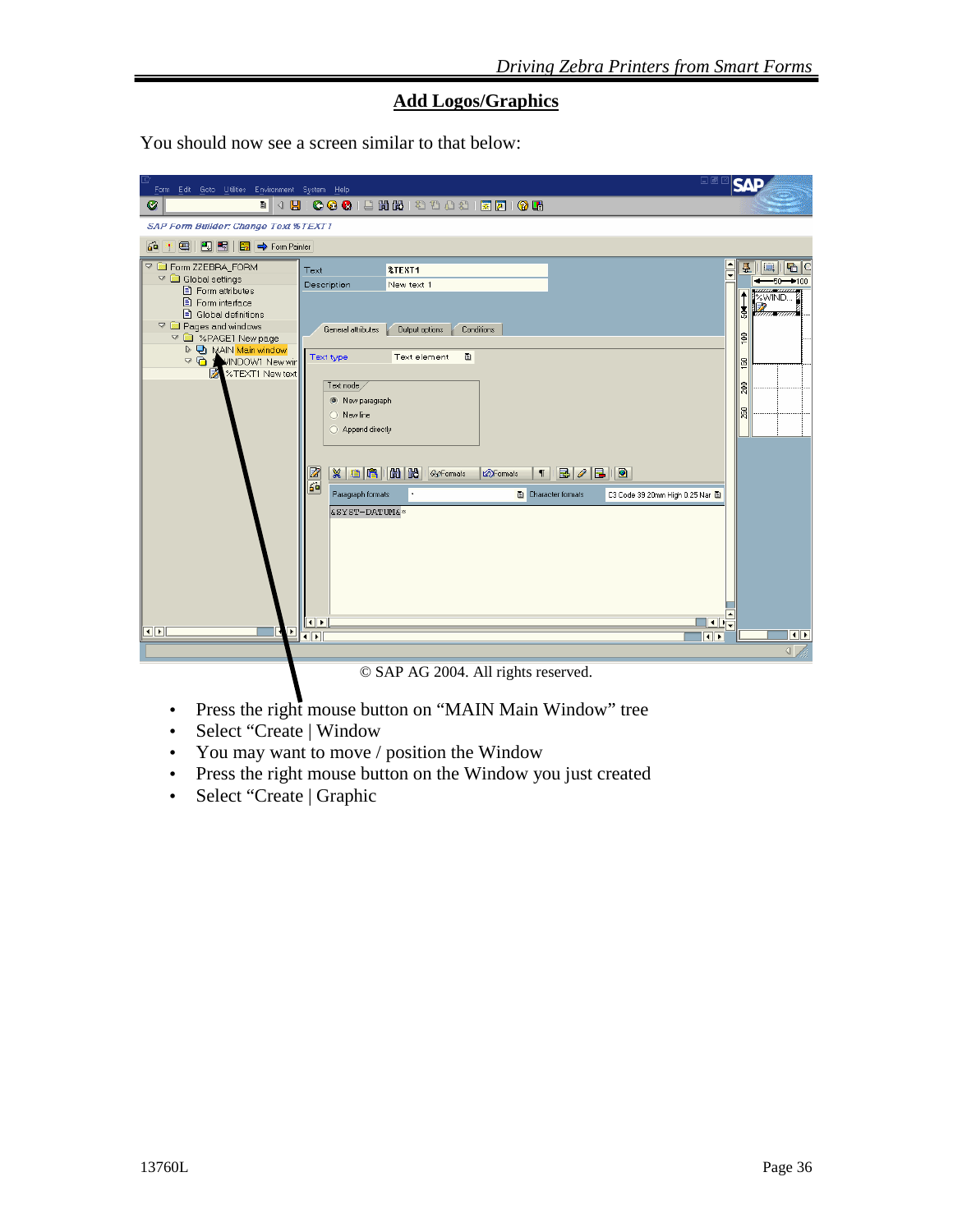| 口回[<br>Form Edit Goto Utilities Environment System Help                                                                                                                                                                                                                                                                                                                                                                                                                                                                                                                                                                                                                                                      | 97                                                                                                               |
|--------------------------------------------------------------------------------------------------------------------------------------------------------------------------------------------------------------------------------------------------------------------------------------------------------------------------------------------------------------------------------------------------------------------------------------------------------------------------------------------------------------------------------------------------------------------------------------------------------------------------------------------------------------------------------------------------------------|------------------------------------------------------------------------------------------------------------------|
| . 4 8 6 6 6 6 6 6 6 7 8 9 8 8 8 8 8 8 8 8 8<br>Ø                                                                                                                                                                                                                                                                                                                                                                                                                                                                                                                                                                                                                                                             |                                                                                                                  |
| <b>SAP Form Builder: Change Graphic %GRAPHIC2</b>                                                                                                                                                                                                                                                                                                                                                                                                                                                                                                                                                                                                                                                            |                                                                                                                  |
| 国   円   日   图   → Form Painter<br>$\mathbf{G}$                                                                                                                                                                                                                                                                                                                                                                                                                                                                                                                                                                                                                                                               |                                                                                                                  |
| The Form ZZEBRA_FORM<br>%GRAPHIC2<br>Graphic<br>$\overline{\phantom{0}}$<br>C Global settings<br>Description<br>New graphic 2<br>Form attributes<br>■ Form interface<br>□ Global definitions<br>$\triangledown$ $\blacksquare$ Pages and windows<br>General attributes<br>Conditions<br>Output options<br>▽ ■ %PAGE1 New page<br>D D MAIN Main window<br>$\bigcirc$<br>Name<br>▽ □ %WINDOW3 New wir<br>Object<br>3 %GRAPHIC2 New<br>▽ □ %WINDOW2 New wir<br>ID<br>▽ □ %WINDOW1 New wir<br>%TEXT1 New text<br>Black and white grid screen (BMON)<br>C Color grid screen (BCOL)<br>◯ Determine dynamically (BMON, BCOL)<br>Technical attributes<br><b>DPI</b><br>Resolution<br>$\overline{\bullet}$<br>  <br>⊪ | E C<br>포<br>圓<br>50<br>100<br><b>SAWIND.</b><br>s<br>혼<br>$\frac{8}{2}$<br>200<br>250<br>$\overline{\mathbf{E}}$ |
| © SAP AG 2004. All rights reserved.                                                                                                                                                                                                                                                                                                                                                                                                                                                                                                                                                                                                                                                                          |                                                                                                                  |

• Press the "browse graphic" icon

| Find graphic                             |    |               |
|------------------------------------------|----|---------------|
| Name                                     | to | ⇨             |
| Black and white grid screen              |    |               |
| Color grid screen                        |    |               |
|                                          |    |               |
| Graphic object                           | to | ⇨             |
| Graphic ID                               | to | $\Rightarrow$ |
|                                          |    |               |
| $\sqrt{2}$ Check $\boxed{9}$ $\boxed{3}$ |    |               |

© SAP AG 2004. All rights reserved.

• Press the "execute" icon (or press F8)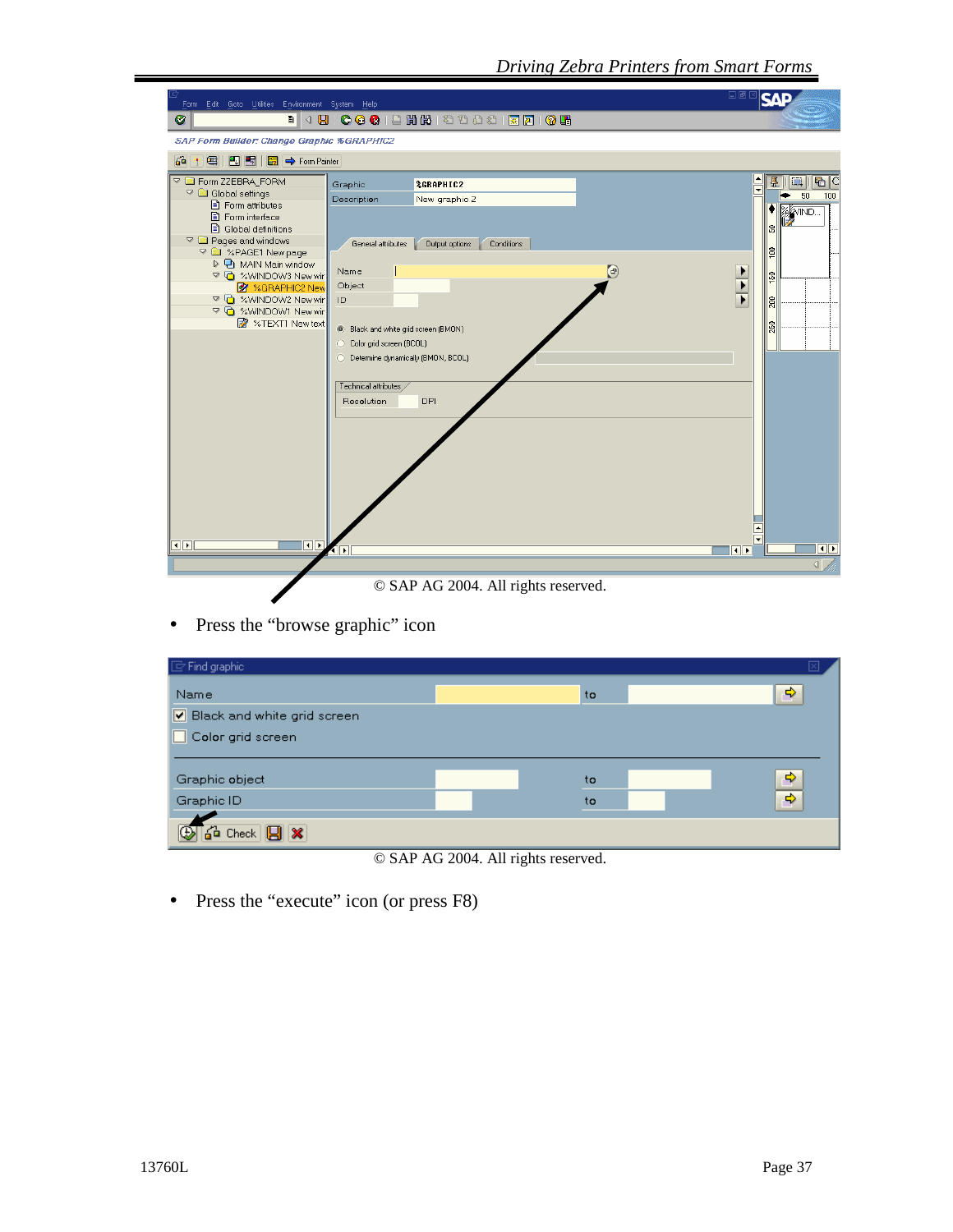| $\overline{\mathbb{F}}$ Find graphic (1) :<br>8 Entries found |        |    |                                                           | 冈                                                                                           |
|---------------------------------------------------------------|--------|----|-----------------------------------------------------------|---------------------------------------------------------------------------------------------|
| Restrictions                                                  |        |    |                                                           |                                                                                             |
|                                                               |        |    | $\overline{\nabla}$                                       |                                                                                             |
| <b>E 6 6 6</b>                                                |        |    |                                                           |                                                                                             |
| <b>Name</b>                                                   | Object | ID | GraphicT.                                                 | Descript.                                                                                   |
| <b>ENJOY</b>                                                  |        |    |                                                           | GRAPHICS BMAP Black and white grid screen ENJOY-LOGO SCHWARZ/WEIB                           |
| HBR GPS LOGO2                                                 |        |    | GRAPHICS BMAP Black and white grid screen                 |                                                                                             |
| HRBR DARF LOGO                                                |        |    |                                                           | GRAPHICS BMAP Black and white grid screen HRMS BRAZIL: LEGAL DARF LOGO                      |
| HRBR GPS LOGO2                                                |        |    |                                                           | GRAPHICS BMAP Black and white grid screen HRMS BRAZIL: LEGAL REPORT LOGO GPS IN BLACK/WHITE |
| HRBR_GRPS_LOGO                                                |        |    |                                                           | GRAPHICS BMAP Black and white grid screen HRMS BRAZIL: LEGAL GRPS LOGO                      |
| <b>IDES LOGO</b>                                              |        |    |                                                           | GRAPHICS BMAP Black and white grid screen MUSTERLOGO IDES AG 300 DPI                        |
| LOGO ARBEITSAMT                                               |        |    | GRAPHICS BMAP Black and white grid screen ARBEITSAMT-LOGO |                                                                                             |
|                                                               |        |    |                                                           | SAPSCRIPT_SMALL_DOG_GRAPHICS_BMAP_Black and white grid screen_SAPSCRIPT TESTBILD HUND       |
|                                                               |        |    |                                                           |                                                                                             |
|                                                               |        |    |                                                           |                                                                                             |
|                                                               |        |    |                                                           |                                                                                             |
|                                                               |        |    |                                                           |                                                                                             |
|                                                               |        |    |                                                           |                                                                                             |
|                                                               |        |    |                                                           |                                                                                             |
|                                                               |        |    |                                                           |                                                                                             |
| $\overline{\mathbf{1}}$                                       |        |    |                                                           | $\overline{\mathbf{H}}$                                                                     |
| 8 Entries found                                               |        |    |                                                           |                                                                                             |
|                                                               |        |    |                                                           |                                                                                             |

© SAP AG 2004. All rights reserved.

• Double click on the logo you require (we will use ENJOY)

| Form Edit Goto Utilities Environment System Help                                                                                                                                                                                                                                                                                                                         | 口回                                                                                                                                                                                                                                                                                                                                                |                                                                                                                                |
|--------------------------------------------------------------------------------------------------------------------------------------------------------------------------------------------------------------------------------------------------------------------------------------------------------------------------------------------------------------------------|---------------------------------------------------------------------------------------------------------------------------------------------------------------------------------------------------------------------------------------------------------------------------------------------------------------------------------------------------|--------------------------------------------------------------------------------------------------------------------------------|
| Ø                                                                                                                                                                                                                                                                                                                                                                        |                                                                                                                                                                                                                                                                                                                                                   |                                                                                                                                |
| <b>SAP Form Builder: Change Graphic %GRAPHIC2</b>                                                                                                                                                                                                                                                                                                                        |                                                                                                                                                                                                                                                                                                                                                   |                                                                                                                                |
| 品味<br>国日日<br>Form Painter<br>Ě,                                                                                                                                                                                                                                                                                                                                          |                                                                                                                                                                                                                                                                                                                                                   |                                                                                                                                |
| <b>DE Form ZZEBRA_FORM</b><br>$\nabla$ <b>Q</b> Global settings<br><b>B</b> Form attributes<br>■ Form interface<br>□ Global definitions<br>$\triangledown$ $\blacksquare$ Pages and windows<br>▽ ■ %PAGE1 New page<br>D D MAIN Main window<br>▽ □ %WINDOW3 New wir<br><b>C</b> %GRAPHIC2 New<br>▽ □ %WINDOW2 New wir<br>▽ □ %WINDOW1 New wir<br><b>X</b> %TEXT1 New text | <b>&amp;GRAPHIC2</b><br>Graphic<br>Description<br>New graphic 2<br>General attributes<br>Output options<br>Conditions<br>ENJ0Y<br>Name<br>Object<br><b>GRAPHICS</b><br><b>BMAP</b><br>ID<br>Black and white grid screen (BMON)<br>C Color grid screen (BCOL)<br>◯ Determine dynamically (BMON, BCOL)<br>Technical attributes<br>DPI<br>Resolution | E C<br>$\triangle$<br>EI<br>星<br>⊋<br>50<br>100<br><b>SAVIND.</b><br>S<br>581<br>150<br>200<br>250<br>$\overline{\phantom{a}}$ |
| $\overline{\bullet}$<br>$\bullet$                                                                                                                                                                                                                                                                                                                                        | $\overline{\bullet}$<br>$\left\  \cdot \right\ $                                                                                                                                                                                                                                                                                                  | $\overline{\bullet}$                                                                                                           |
|                                                                                                                                                                                                                                                                                                                                                                          |                                                                                                                                                                                                                                                                                                                                                   | $\overline{ }$                                                                                                                 |

For detailed information on logos, refer to "Tips and Tricks: Logos / Graphics" on page 47.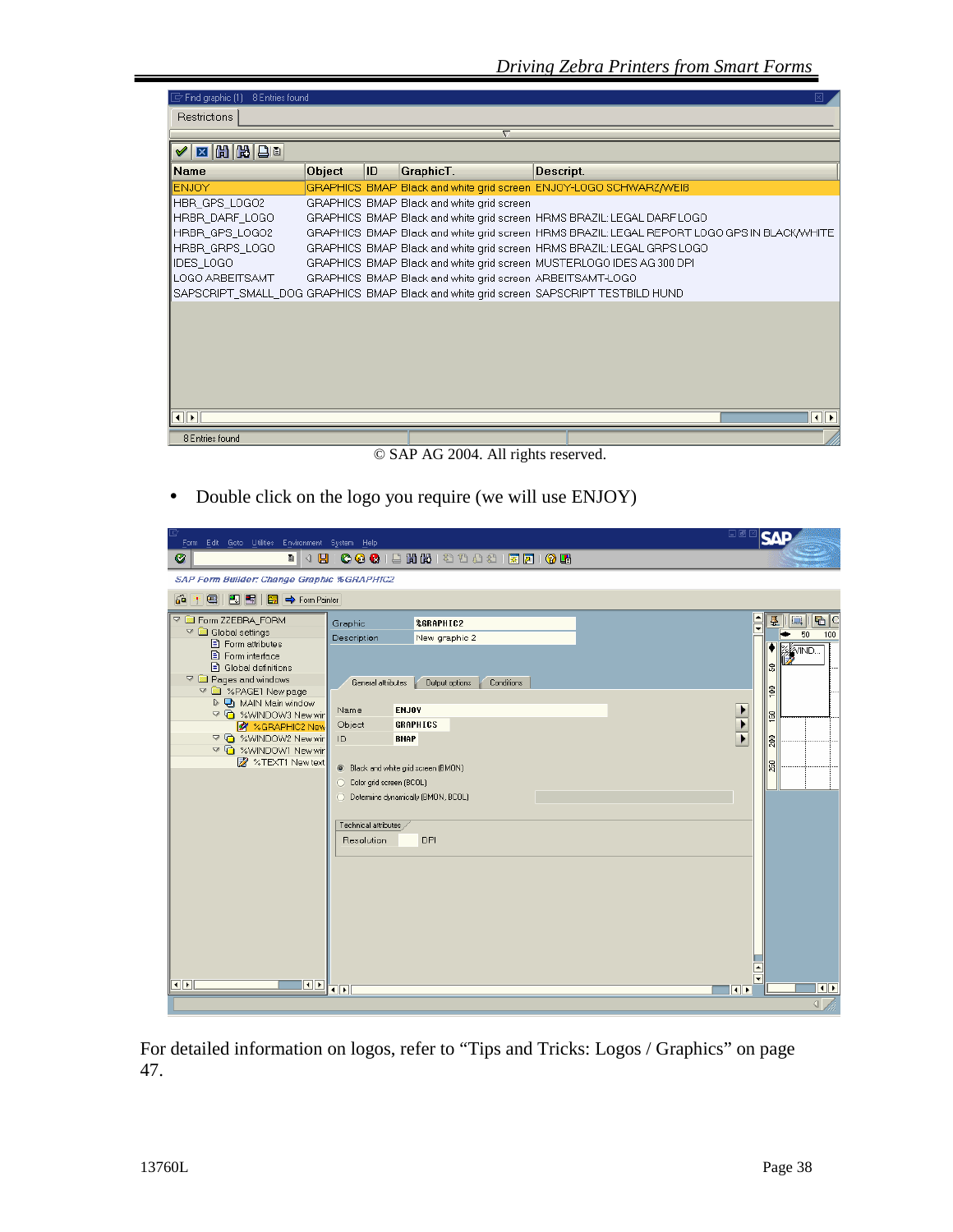#### **Saving and Activating the Smart Form**

• Press the Save Icon

| Create Object Directory Entry                                   |                   |
|-----------------------------------------------------------------|-------------------|
| R3TR SSFO ZZEBRA FORM<br>Object                                 |                   |
|                                                                 |                   |
| Attributes                                                      |                   |
| Development class                                               | <b>STMP</b><br>G  |
| Person responsible                                              | <b>KMOIR</b>      |
|                                                                 |                   |
| Original system                                                 | DM <sub>1</sub>   |
| Original language                                               | <b>EN</b> English |
|                                                                 |                   |
| Local object $\ \mathcal{Q}\ $ Lock overview $\ \mathbf{E}\ $ X |                   |

© SAP AG 2004. All rights reserved.

- Press "local object" (if prompted)
- Select "Form | Activate" from the Main Menu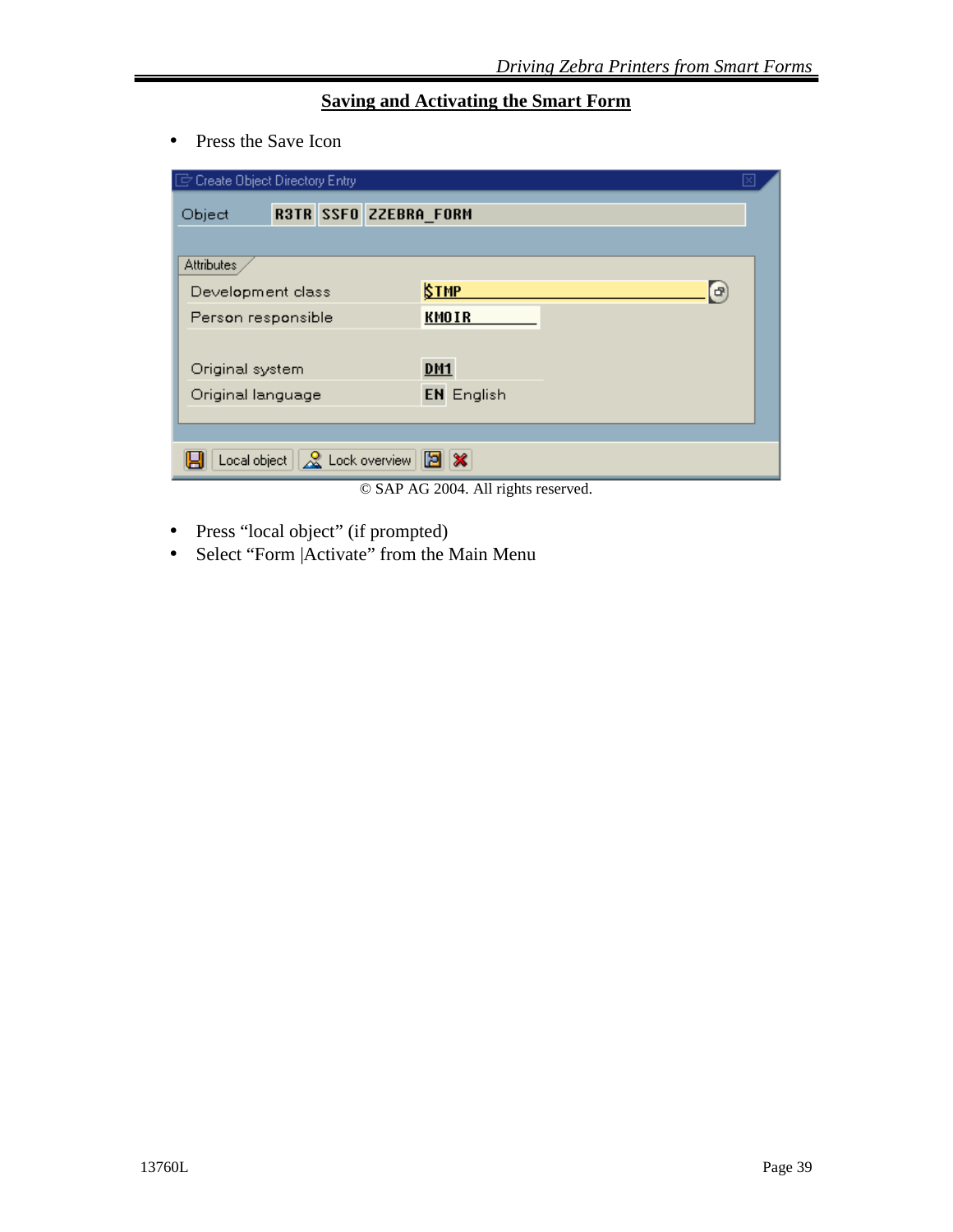# **Tips and Tricks for Smart Forms and Zebra Printers**

Smart Forms was originally developed for "Form" and "Report" design, not labels. Smart Forms can now be successfully used to design labels on high performance bar code label printers, but you need to be aware of the tips and tricks not documented within the original Smart Forms manuals. Please read the following:

### **Label Size / Page Size**

In Smart Forms, a page format must be set for every form or label, for example, DINA4 or LETTER. For the Zebra printer driver it does not matter which format is set here, since it cannot affect the label size in the printer. It is therefore of no benefit to define separate new page formats/format types for labels for label printing with the above zebra device types (just use DINA4 or LETTER). However, in Smart Forms, when you define the window on the page, ensure that you only use the label area that is actually available.

**Important Note**: in Smart Forms, only use the PORTRAIT page orientation. It is not possible to rotate the orientation of the label by 90 degrees by selecting the LANDSCAPE page orientation. Technical background: In the ZPL II printer language, there is no command for rotating the output of the entire label by 90 degrees. The printer driver therefore cannot use orientation=LANDSCAPE to rotate the label by 90 degrees.

If you need to shift the entire label output slightly on the Zebra printer, you can use the form output shift in the SPAD transaction (when you define the output device), as described in note 39259. This shift is analyzed by the Zebra driver.

Smart Forms has no concept of Label Size. Please ensure that the Main Window is larger than the label.

**Workaround for rotating the label output**: There is a command in the ZPL-II printer control language that rotates each individual field by 90 degrees (clockwise). If you insert this command into the output data stream using the "command nodes" mechanism as described below under "Printer Settings", you will achieve the rotation of individual fields at printout. However, you must adjust the position of the fields (or windows) in the form to obtain a "landscape" printout, as Smart Forms and the printer driver are not aware of the rotation. Therefore, define the Smart Form with the "portrait" orientation. For the rotation, add a command node, for example in the MAIN window. In this command node, enter the following under "spool control", "free attributes":

Attribute name: Attribute value: S\_LZPL\_SETUP '^FWR'

The LZPL printer driver sends the  $\Delta$ FWR command to the printer at the beginning of the label and causes a rotation of the output fields.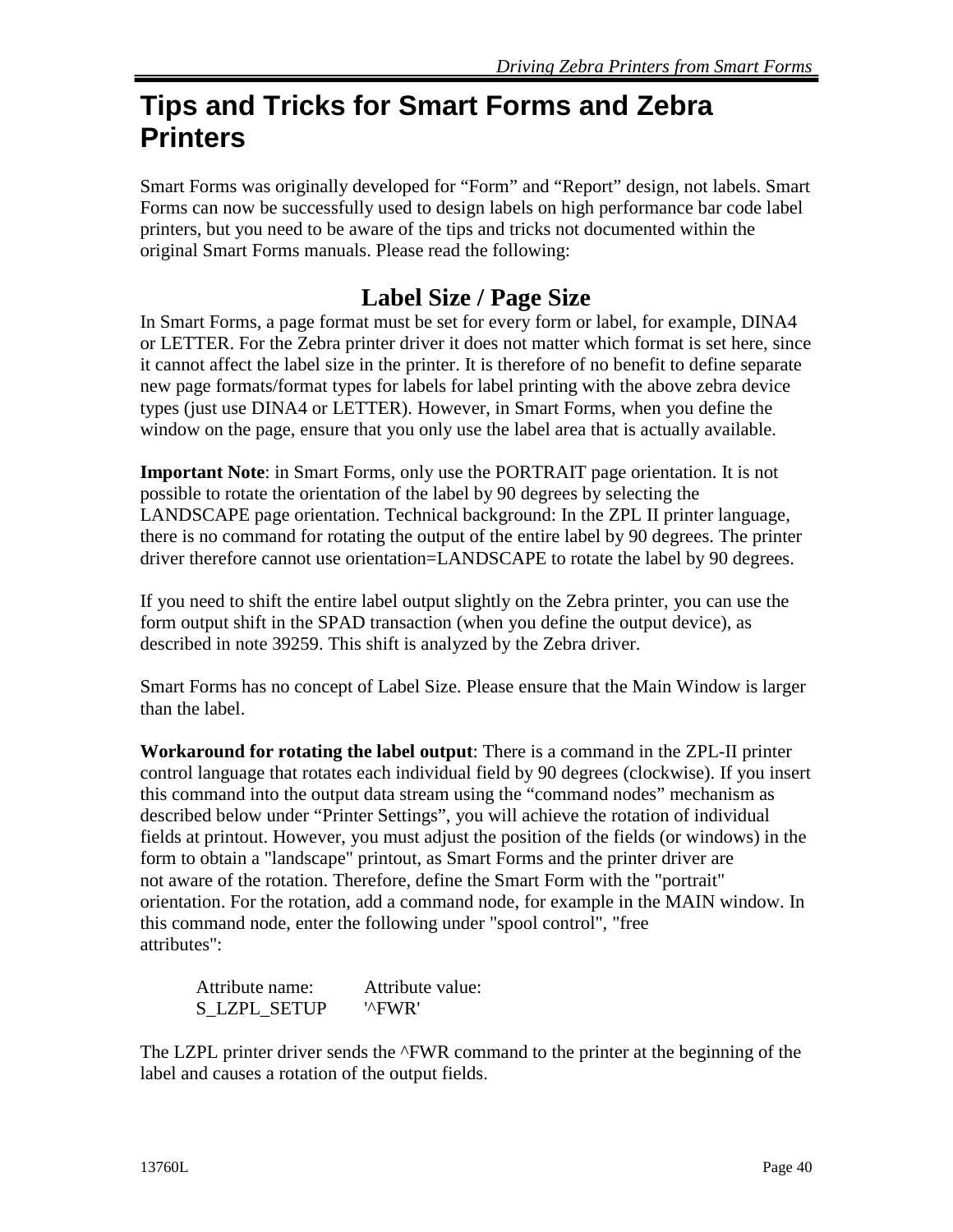Note: The command ^FWR in the command node has no effect on printing barcodes, as these have their own parameters for rotation. Define the barcodes needed for the landscape label in SE73 with the necessary rotation.

### **Field Positioning—X, Y Coordinates**

Labels normally use a "field" concept whereas Smart Forms use a "Page Window" style of design. Label fields normally have a fixed "origin" whereas text in forms is much more dynamically positioned.

We recommend that you make a separate "Window" for each field on the label. Each Window should then have an associated Node (Text, Bar Code or Logo). Multi-line Text fields may all be tied to a single Window. The reason for this is the location of each Window specifies the fields (Nodes) X and Y co-ordinates.

All of these fields must be inside the Main Windows. Please ensure that your Main Window is large enough! We also believe that it's good practice not to associate any Nodes with the Main Window.

### **Lines and Boxes**

Lines and boxes are drawn, as with any Smart Form, via drawing a new Window, selecting the "Output Options" Tab and then entering a point size for the "box and shading" options.

Reverse boxes, for text reversing, can be enabled by using the ^LRY command in the printer settings node **S\_LZPL\_SETUP.** See printer setting for more information.

Note: Ensure that you have "Always draw box and shading" checked in the "output Options of your Windows" Grey Value must be 0 (hollow) or 100 (sold).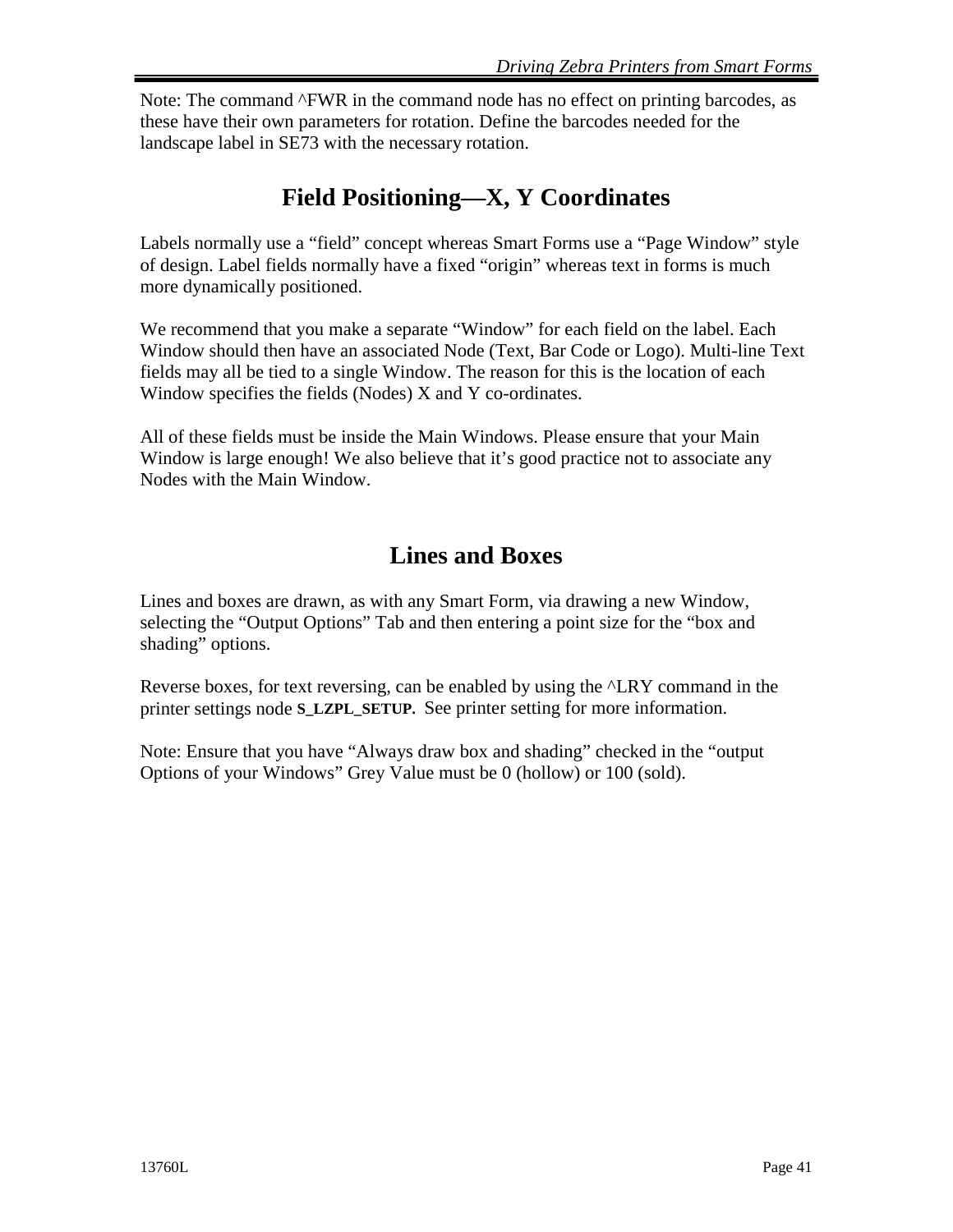## **Text Objects**

Smart Forms supports Zebra preloaded printer-resident scaleable fonts. It also supports TrueType font downloading and TrueType fonts stored in Zebra printer Flash memory. We strongly recommend that you use printer-resident fonts for simplicity and maximum printer throughput.

#### **Western European—IBM CodePage 850**

You will normally design your forms/labels for Zebra printers using the SAP "HELVE" font. This font maps to Zebra's printer-resident "CG Triumvirate bold condensed" (IBM Codepage 850) when using device type ZlbzebsX.pri *(X=2,3 or 6)*.

#### **International Printing (EMEA Only)—Unicode™**

SAP "HELVE","HELVECYR" (Cyrillic) and "HELVE\_I7" (Greek) can also be used for international printing using Zebra's ZlbzebsX.pri (X=2,3 or 6) device type. This Unicode UTF-8 device type maps to Zebra's printer-resident Swiss 721 font. This is preloaded on all printers shipped in EMEA. This font is available for download FOC for other countries if required. This will allow you to print local languages using Unicode (UTF-8) even on non-Unicode SAP systems.

#### **Global International Printing including APAC—Unicode**

SAP end users wishing to print Asian characters on Zebra printers must use the SAP font ANDALE\_J, ANDALE\_K, ANDALE\_S or ANDALE\_T with the Zebra Device Type ZlbzebuX.pri  $(X=2,3 \text{ or } 6)$  and the corresponding optional matching font card available from Zebra. Refer to the section on device types at the beginning of this document for more information. This will allow you to print local languages using Unicode (UTF-8) even on non-Unicode SAP systems.

#### **Text Reversing**

Text reversing is supported via Solid Boxes. Refer to "Tips and Tricks: Lines and Boxes" (page 43) and also "Tips and Tricks: Printer Settings" (page 48) for detailed information.

#### **TrueType Fonts**

Smart Forms allows users to upload TrueType fonts and then use these fonts for the form/label design (See OSS Note 201307). TrueType fonts are uploaded using transaction SE73; see below: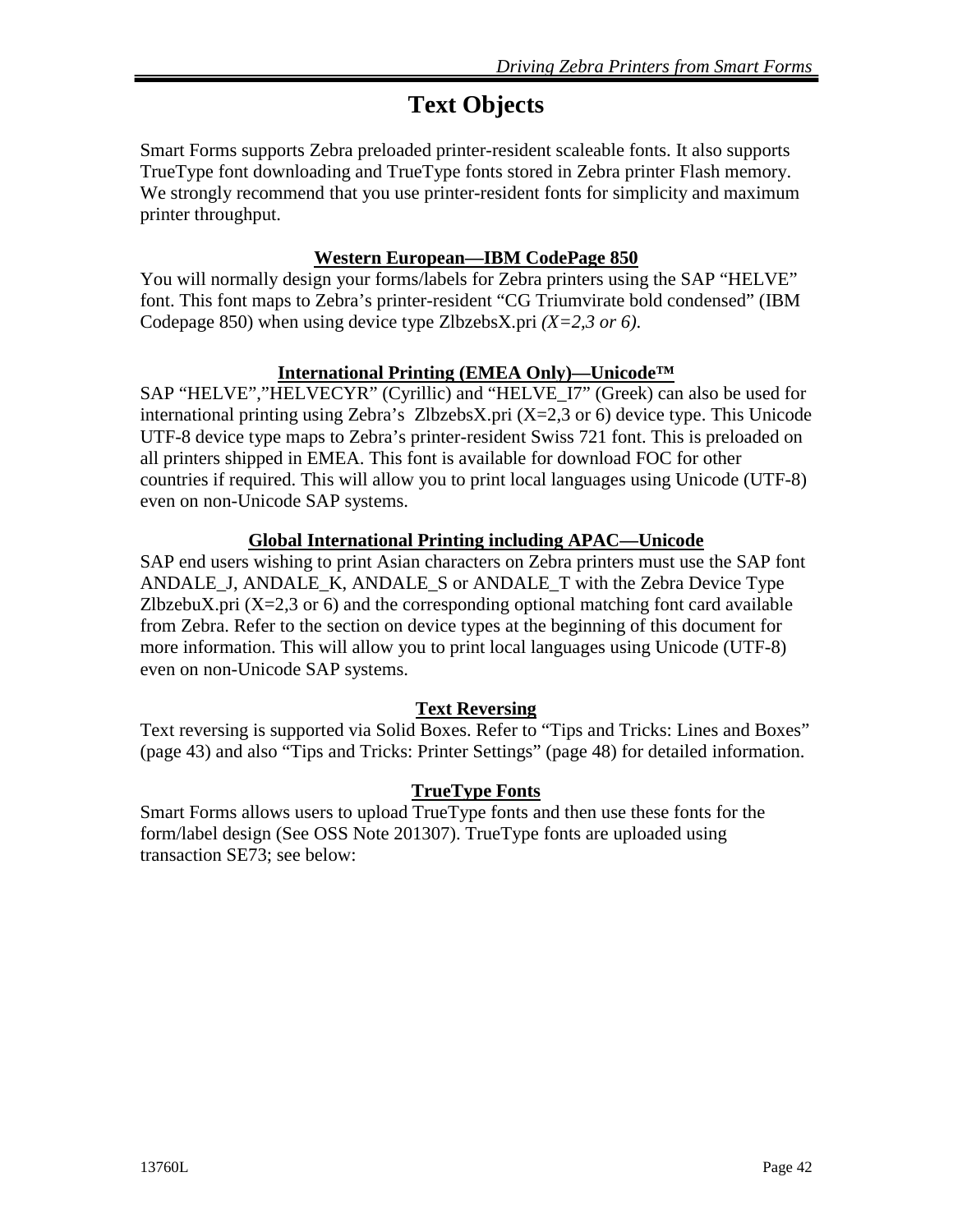| ⊡<br>Font maintenance Edit<br><b>Goto</b>                                        |  |
|----------------------------------------------------------------------------------|--|
| Ø<br>ū<br>嗰<br>◁                                                                 |  |
| <b>SAPscript Font Maintenance: Initial Screen</b>                                |  |
| Font families<br>Printer fonts<br>System fonts<br>System bar codes<br>Printer ba |  |
|                                                                                  |  |
| <b>B</b> Font families                                                           |  |
| System fonts                                                                     |  |
| Printer fonts                                                                    |  |
| System bar codes                                                                 |  |
| Printer bar codes                                                                |  |
|                                                                                  |  |
| <b>Display</b><br>Change                                                         |  |
|                                                                                  |  |
|                                                                                  |  |
| TrueType-Font installieren                                                       |  |
|                                                                                  |  |

© SAP AG 2004. All rights reserved.

For detailed information on how to upload a TrueType font, refer to OSS Note 130658

In the case of ZPL II printers, this font is automatically downloaded to the printer at the beginning of the print run as an IBM Codepage 850 scaleable font, and then deleted at the end of the print run. It is also possible to tell the printer device type that the TTF is permanently stored in printer Flash memory and therefore does not need downloading. If downloading performance or network traffic is an issue, we strongly advise that you use a printer-resident scaleable font or store the TTF on the printer's Flash memory.

#### **Download a TTF Font to Zebra Flash Memory**

- You should store the Font on **E**: or B: (Flash) not R: (RAM)
- Download Zebra ZTools™ utility from http://www.zebra.com/SD/utilities.htm#ZTools
- Install, Run and select "Convert | Unbound TT"
- Please ensure that the name uses no more that 5 characters (ZTools support 8 but SAP has a 5-character limitation)
- This will create a file with the extension of "ZSU". In the case of "Arial," this would be "Arial.ZSU". You then must download this to the printer.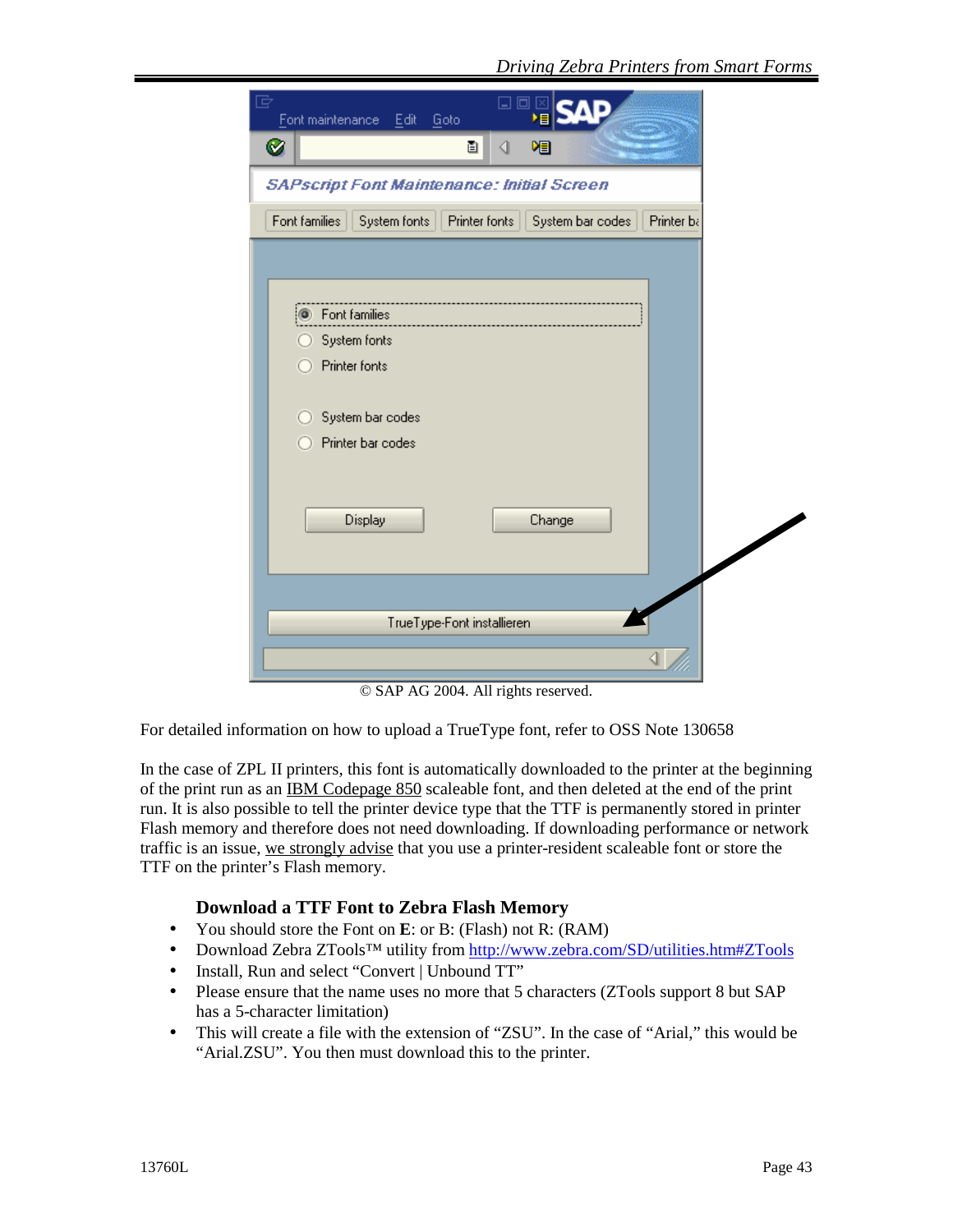| <b>Convert Unbound TrueType</b> |                    |           | ×           |
|---------------------------------|--------------------|-----------|-------------|
|                                 | Arial (UNBOUND TT) |           |             |
| <b>Source</b>                   | ARIAL              | $B$ rowse |             |
| <b>Destination</b>              | ARIAL              |           | Convert     |
|                                 | ZPL Name B: VARIAL |           | Exit        |
|                                 |                    |           | <b>Help</b> |
|                                 |                    |           |             |

#### **Modify the Zebra SAP Device Type**

Select Transaction SE73 (Printer Fonts) and press "Change" Scroll down and Double click on the target device type (This must be one of the IBM Codepage 850 device types Zlzebx (x=2, 3 or 6) Double click on the TrueType font (for example ZArial) Enter the name of the font that you downloaded to the printer (for example "ARIAL"—don't specify the memory location)

#### **Font Licensing (TTF) / Disclaimer**

It is the responsibility of the end users to ensure that they comply with the font licensing requirements provided by the owners of such fonts. Any fonts stored in the Flash memory of Zebra printers may require licensing from the font vendor. This applies to fonts converted using ZTools, fonts downloaded via ^DY or fonts copied directly onto CompactFlash<sup>®</sup> memory cards.

Note: Windows Core Fonts require licensing from Agfa Monotype Corporation before they can be stored in the Flash memory of any Zebra printer as a "permanent printer resident font." Arial Unicode MS requires licensing from Microsoft Corporation before it can be stored in the Flash memory of any Zebra printer as a "permanent printer resident font."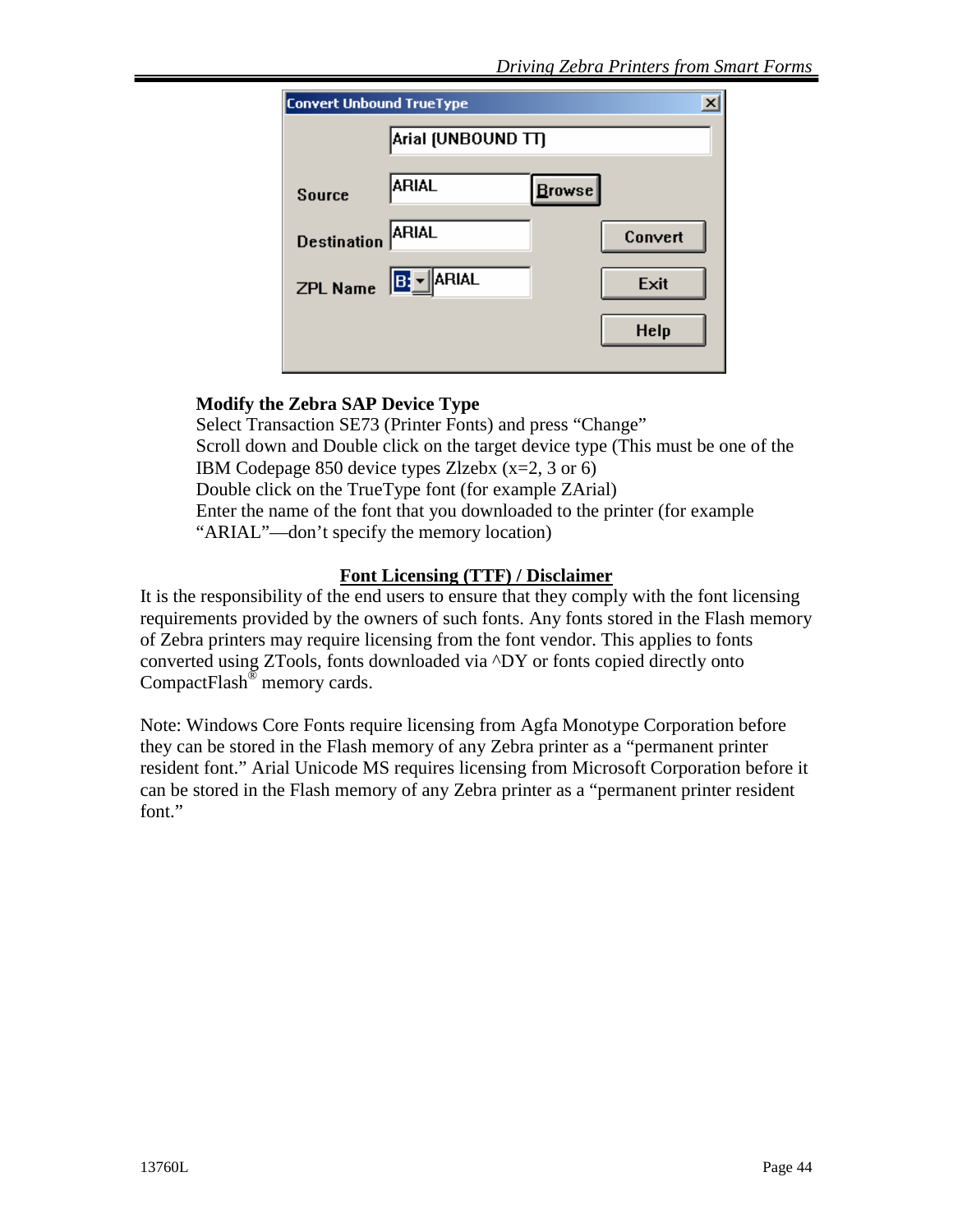### **Logos/Graphics**

Colored bitmap graphics from Smart Forms are changed to black and white when you print from the Zebra printer driver. If the picture quality deteriorates following this conversion, you should convert the graphic to black and white using a graphics program (such as PaintShop Pro) and import it into Smart Forms as a black-and-white graphic. The driver does not convert monochrome graphics. However, all graphics may be justified to adjust the size of the graphic to the printer resolution (203, 300 or 600 dpi). During the import to Smart Forms, you have the option to flag a bitmap graphic as "resident." In this case, the printer driver saves the graphic when it first appears in the printer's RAM ("R:" device of the Zebra printer). At the end of the spool request, the driver deletes the graphic again from the printer's RAM, so that no more memory remains occupied. Resident graphics during label printing from Smart Forms are therefore only faster if more than one label is printed within a spool request, and the resident graphic repeats on every label.

#### **Uploading Graphics into Smart Forms**

Transaction SE78 can be used to upload logos. You can also run program RSTXLDMC from transaction /nSA38.

#### **Permanently Printer Resident Bar Codes (Flash)**

The only way to support graphics stored on printer Flash memory is to recall the object with a direct ZPL II command. This could be done very simply with the **S\_LZPL\_SETUP** command node (see printer settings) or alternatively by creating a custom "Printer Bar Code" or print control (see bar codes).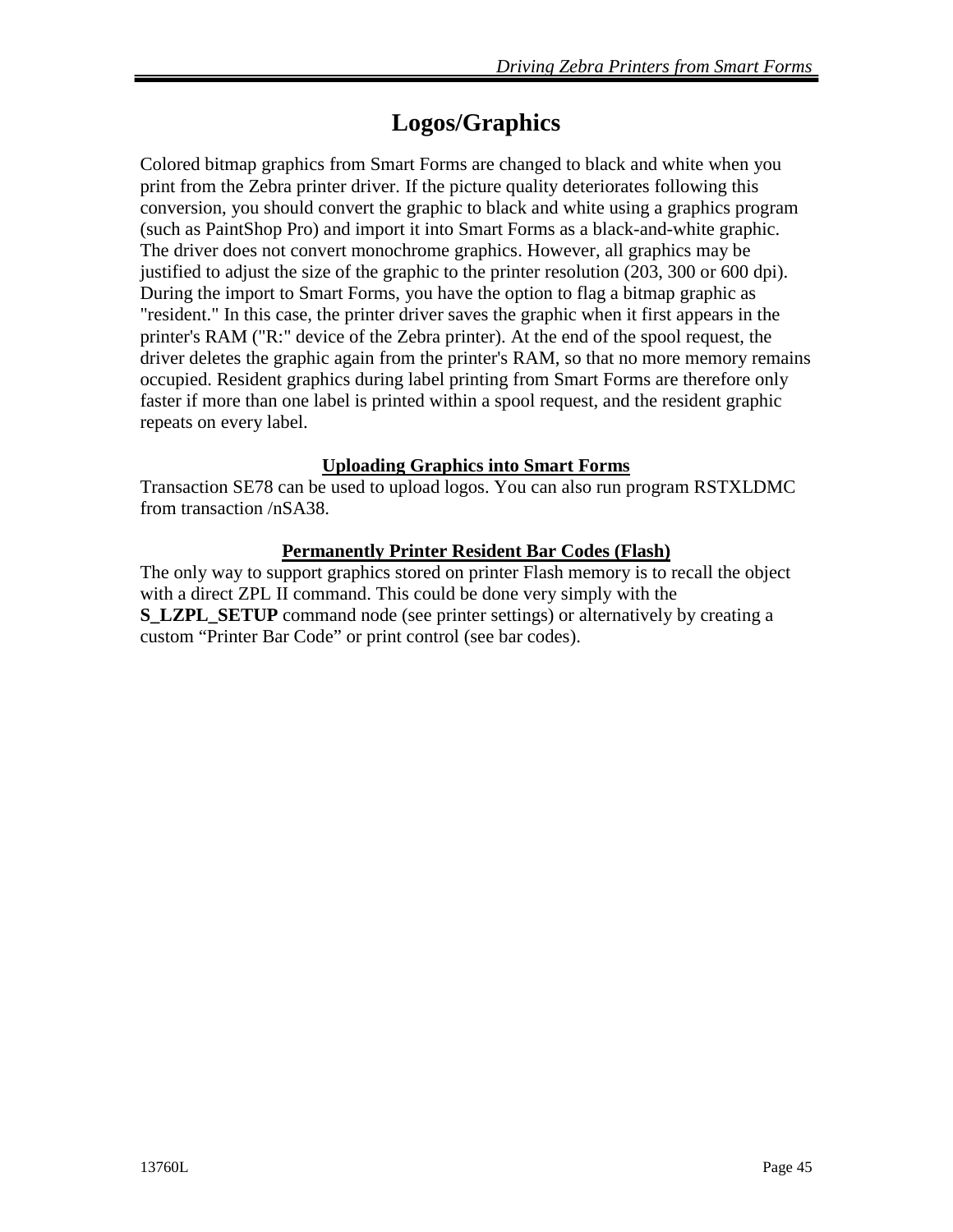### **Printer Settings**

Command Nodes allow you to set printer specific settings from within individual Smart Forms. Each Smart Form may have different settings associated with it. This means that you can have a Smart Form set the printer's darkness (burn temperature) and print speed (as well as many more settings).

Command Nodes are set by selecting a page Windows and pressing the Right Mouse Button over the tree structure and then select "Create | Command." See the diagram below:

| lg<br>Form Edit Goto Utilities                                 | Environment System Help          |                              | uox                       |
|----------------------------------------------------------------|----------------------------------|------------------------------|---------------------------|
| ⊗<br>$\mathbf{B}$<br>ū<br>◁                                    |                                  | COCIBHH890021 <b>R</b>       | 咽                         |
| <b>SAP Form Builder: Change Command %COMMAND1</b>              |                                  |                              |                           |
| 64<br>国<br>HD FI<br>$\frac{K}{22}$ $\Rightarrow$ Form Painter  |                                  |                              |                           |
| $\heartsuit$ $\Box$ Form ZKEN<br>▽ ■ Global settings           | Command                          | <b>%COMMAND1</b>             |                           |
| <b>B</b> Form attributes                                       | Description                      | New command 1                |                           |
| 目 Form interface<br>■ Global definitions                       |                                  |                              |                           |
| <sup>o</sup> all Pages and windows<br>▽ ■ %PAGE1 New page      | General attributes               | Conditions                   |                           |
| ▷ □ %WINDOW3 New wir<br>▽ □ %WINDOW2 New wir                   | Go to new page                   |                              |                           |
| 室 %COMMAND1 Ne                                                 |                                  |                              |                           |
| ▷ □ %WINDOW1 New wir<br><b>html</b> %GRAPHIC1 New gra          | Reset paragraph numbering        |                              |                           |
|                                                                | Include printer control          |                              |                           |
|                                                                |                                  |                              |                           |
|                                                                | Spool attributes<br>$x$ or $x$   | 겳<br>BIE                     |                           |
|                                                                |                                  | Parameter for spool settings |                           |
|                                                                | Field name                       | <b>Field value</b>           |                           |
|                                                                | S_LZPL_SETUP_SPD <sup> </sup> 10 |                              |                           |
|                                                                | S_LZPL_SETUP_MD                  | '20'                         |                           |
|                                                                | $\blacksquare$                   |                              |                           |
|                                                                |                                  |                              |                           |
| $\overline{1}$ $\overline{2}$ $\overline{1}$<br>$\blacksquare$ |                                  |                              |                           |
|                                                                | $\blacktriangleleft$<br>٠        |                              | $\overline{\bullet}$<br>◁ |
|                                                                |                                  |                              |                           |

© SAP AG 2004. All rights reserved.

**The ZPL II commands must be entered in the command node using quotation marks.**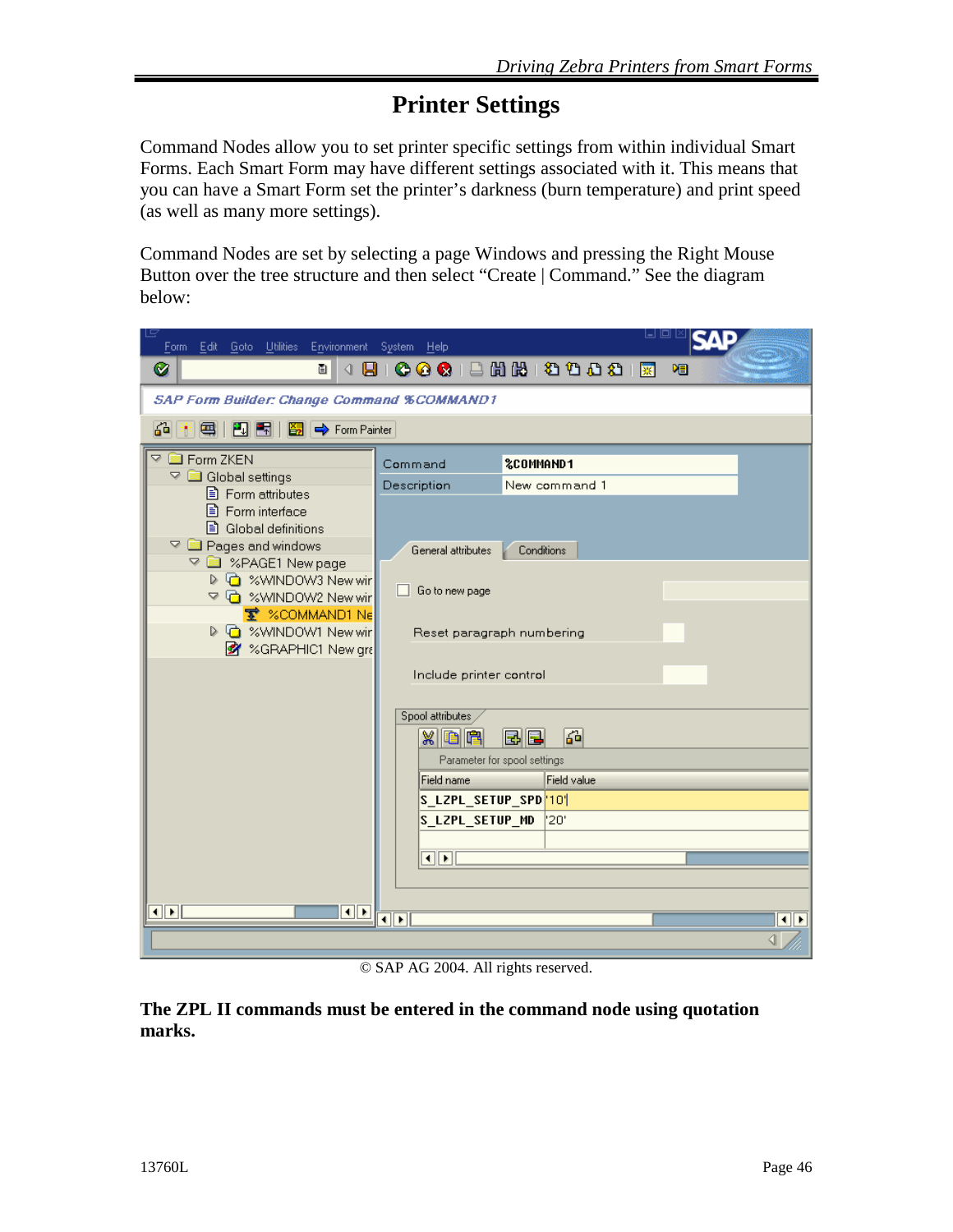| Description                                          | <b>Command Node</b>     | <b>Supported Values</b>                                       |
|------------------------------------------------------|-------------------------|---------------------------------------------------------------|
| Human Readable                                       | <b>S LZPL HR</b>        | System Bar Code Style Name                                    |
|                                                      | <b>S LZPL HR1</b>       |                                                               |
|                                                      | <b>S LZPL HR2</b>       |                                                               |
|                                                      | <b>S LZPL HR2</b>       |                                                               |
| Print Speed (^PR)                                    | <b>S LZPL SETUP SPD</b> | Supports 2, 3, 4, 5, 6, 8, 9, 10, 11, 12                      |
| Media Tracking ( <sup><math>\text{MM}</math></sup> ) | S_LZPL_SETUP_MTR NYWM   |                                                               |
|                                                      |                         | (Continuous, Non-Continuous, Web Sensing, Black Mark Sensing) |
| Media Type ( <sup><math>\wedge</math>MT)</sup>       | <b>S_LZPL_SETUP_MT</b>  | D T (Direct Thermal, Thermal Transfer)                        |
| Print Mode ( <sup><math>\land</math></sup> MM)       | <b>S LZPL SETUP PM</b>  | T R P C (Tear off, Rewind, Peel Off, Cutter)                  |
| Top Position ( <sup><math>\triangle</math></sup> LT) | S LZPL SETUP TP         | Supports -120 to 120                                          |
| Tear Off Position $(-TA)$                            | <b>S LZPL SETUP TO</b>  | Supports -120 to 120                                          |
| Media Darkness ( <i>ND</i> )                         | <b>S LZPL SETUP MD</b>  | Range is -30 to 30                                            |
| Generic commands                                     | <b>S LZPL SETUP</b>     | Any ZPL-II Command                                            |
|                                                      |                         |                                                               |

Below is a list of supported command Nodes:

Note: If the System Bar Code name used in the Smart Style is entered against "S\_LZPL\_HR**x**" (x=1 to 3) then the Human Readable will be enabled for that specific object (only human readable below the bar code is supported).

Other ZPL II commands can be added via "Printer Bar Code Objects", i.e., a circle, box with rounded corners, RF-ID field or a ZTools bar code! This is also useful for enabling "box reversing" to support "reverse text" via using the command  $"LRY$ .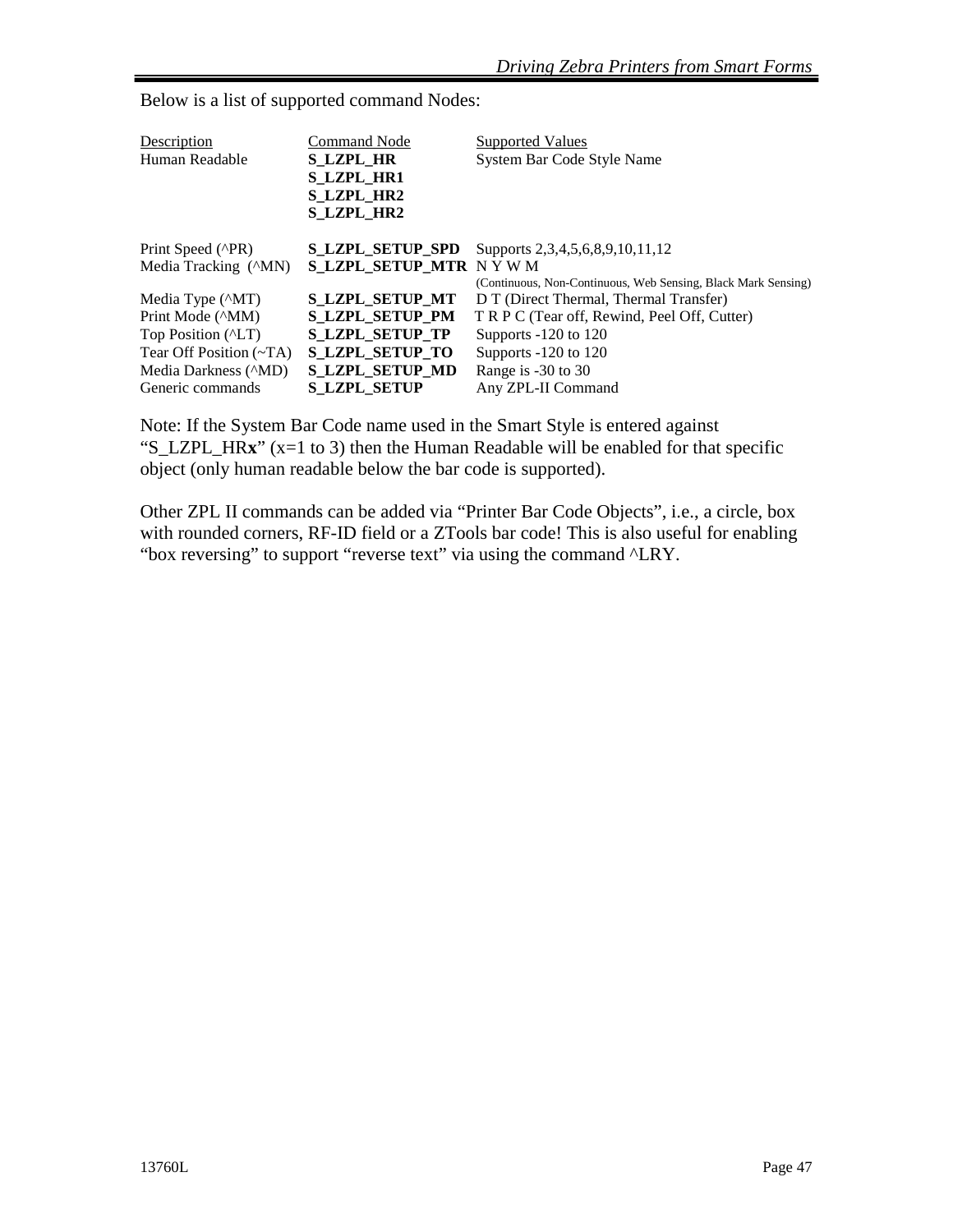### **Bar Codes**

Bar Codes are managed via transaction /nSE73. See the screen below:

| ▣<br>Font maintenance<br>Edit<br>Goto                              |         |
|--------------------------------------------------------------------|---------|
| Ø<br>ū<br>◁<br>啯                                                   |         |
| <b>SAPscript Font Maintenance: Initial Scre</b>                    |         |
| Font families<br>Printer fonts<br>System fonts<br>System bar codes | Printer |
|                                                                    |         |
| Font families<br>System fonts<br>Printer fonts                     |         |
| System bar codes                                                   |         |
| Printer bar codes                                                  |         |
| Display<br>Change                                                  |         |
| TrueTvpe-Font installieren<br>⊲                                    |         |

© SAP AG 2004. All rights reserved.

Individual bar code "types" need to be created for each flavor of bar code. A Smart Style then needs to be created to include bar code "types" for each Node. Firstly you need to create/configure "printer bar codes" or "system bar codes."

#### **Printer Bar Codes**

"Printer bar codes" are bar codes that are specific to a specific printer. These bar codes actually have the commands and parameters hard coded for each separate bar code symbology and derivative. This is known as SAP's "old bar code technology." You will also need to create new "printer bar codes" if you wish to change any parameters such as ratio, narrow bar width, or height. You should try and avoid this "old technology" if possible. See the screen below: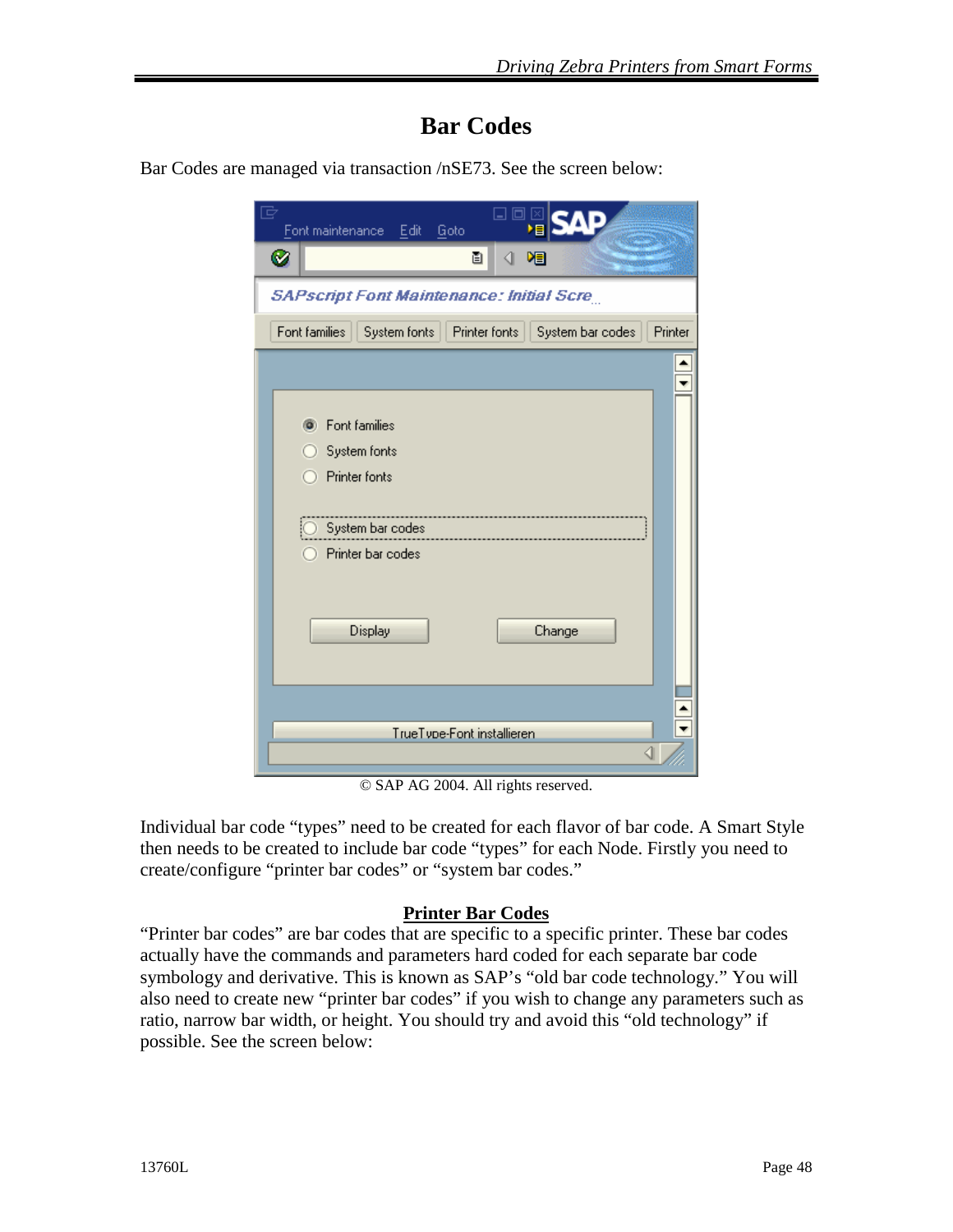| Device type        | <b>ZEBRA203</b>            |
|--------------------|----------------------------|
| Print control      | SBP <sub>01</sub>          |
|                    |                            |
| Variant            | $\overline{1}$             |
| Hexadecimal switch |                            |
| Standard setting   |                            |
| Control char.seq.  | ^BY2,3.0,104^B3N,N,,N,N^FD |

© SAP AG 2004. All rights reserved.

#### **System Bar Codes**

"System bar codes" can either use the "old barcode technology "and use a specific "printer bar code" based on the device type selected, or alternatively use the "new bar code technology." We recommend that you use "new technology" if possible as this has many advantages:

- Does not require the creation of "printer bar codes" for every single possible device type being used
- Does not require knowledge of the printer's command language.
- You can preview the bar code (SAP NetWeaver 04 onwards)
- This can also be rendered on non-Zebra printers (although as a graphic)

| <b>Neu</b>  |
|-------------|
|             |
| Alt         |
|             |
| ×<br>Cancel |
|             |

© SAP AG 2004. All rights reserved.

You will have to create a separate "system bar code" for separate styles. This means that a separate "system bar code," based on "new technology," would have to be created for all derivatives of rotation, height, narrow bar width, ratio and checkdigits, etc. You would then include all of the bar codes you need for your form within a Smart Style (/nSmartstyles).

New Technology—"System Bar Code"

This new rendering technology was actually developed by Zebra Technologies Corporation and licensed to SAP AG. These new bar codes are rendered as graphics using Zebra's Bar Code Rendering Library in the kernel of mySAP Business Suite. PCL, PostScript and Prescribe printers receive the graphic as a bitmap. Zebra printers receive the graphic as a ZPL II command, ensuring maximum performance and data validation.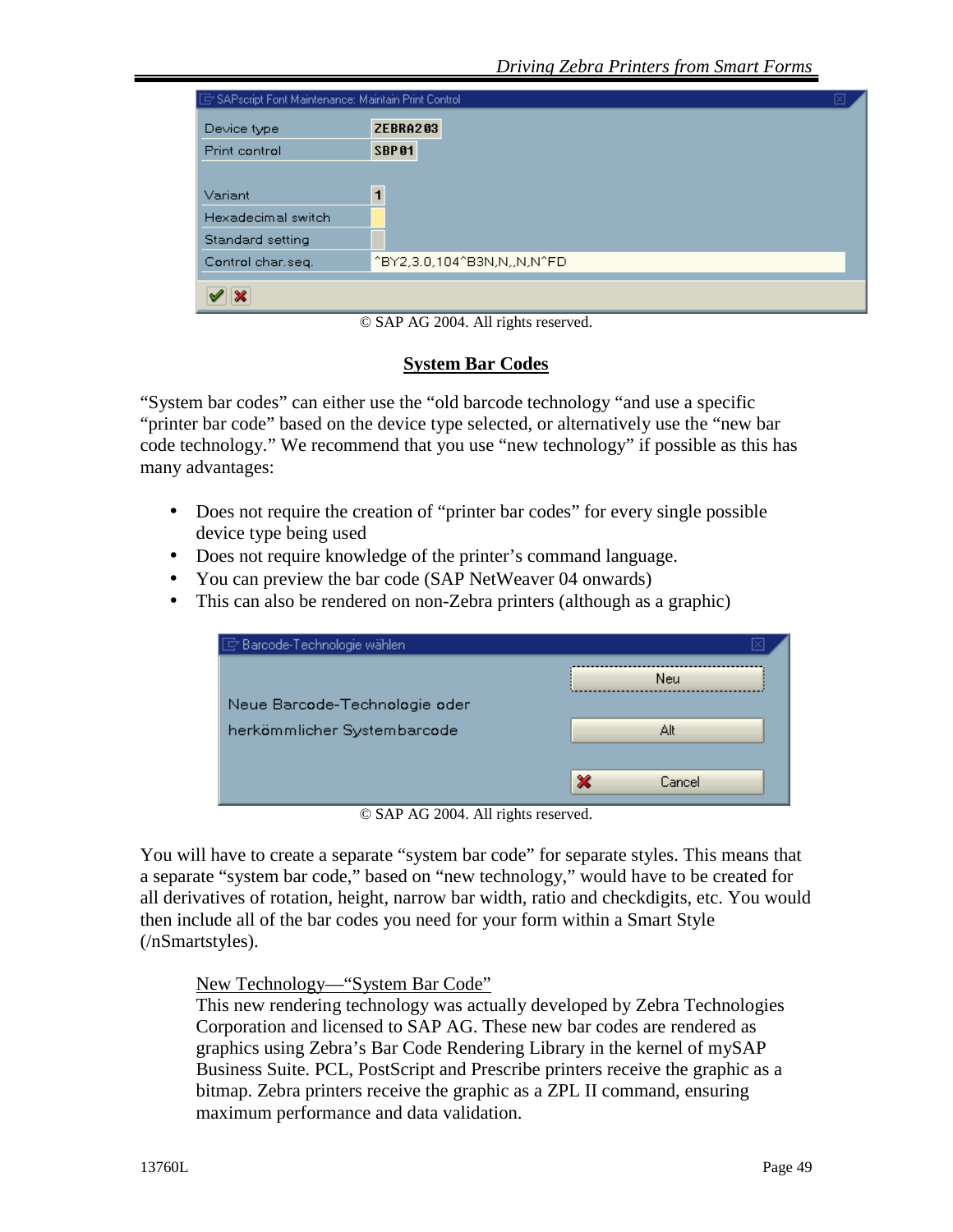

© SAP AG 2004. All rights reserved.

Note: Bar code parameters "Height" and "Module Width" are entered at a resolution of 600 dpi independent of the resolution of the target printer. This means that a bar code height of 120 would print 10 mm on a 203-, 300- or 600-dpi printer.

For more information on this "New Technology" see OSS Note 430887.

#### **Unsupported Bar Codes / New Symbologies**

You can create new or custom bar codes by creating a "Printer Bar Code" and create a "System Bar Code" using "Old Technology" that refers to the "Printer Bar Code." This mechanism lets you create an object that has ZPL II associated with it. You could use this feature for any object or ZP II command. Examples of this could be:

- Creating a MaxiCode bar code
- Drawing a circle or ellipse and having it come out as ZPL II (not a graphic)
- Boxes with rounded corners (via ZPL II)
- Reversed text (White on a black background)
- Recalling a graphic that is stored in Flash memory